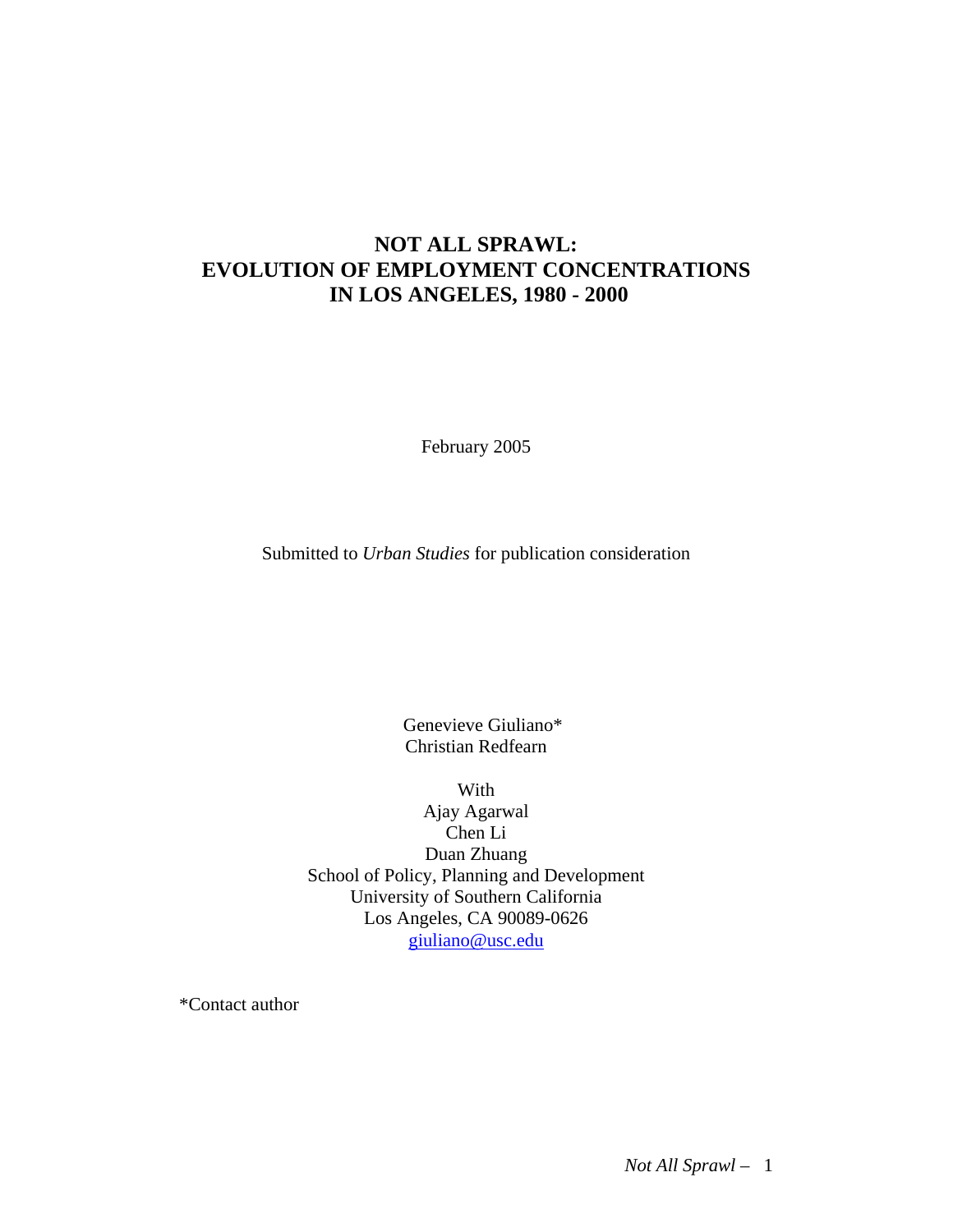#### **ABSTRACT**

 Are contemporary metropolitan regions becoming more dispersed? There are theoretical arguments for both concentration and dispersal. The purpose of our research is to establish an empirical base that can help us understand the evolution of metropolitan spatial structure. Using data for the Los Angeles region from 1980, 1990 and 2000, we identify employment centers and describe spatial trends in the pattern of employment inside and outside these centers. Our findings point to three trends: 1) a remarkable degree of stability in the system of centers; 2) a marked spread in the average distance of jobs from the traditional core; 3) emergence and growth of suburban employment centers. Thus decentralization is not simply dispersion, but rather both deconcentration and concentration. These trends appear to defy simple models of urban evolution and call for a more nuanced portrayal of the dynamics underlying these trends.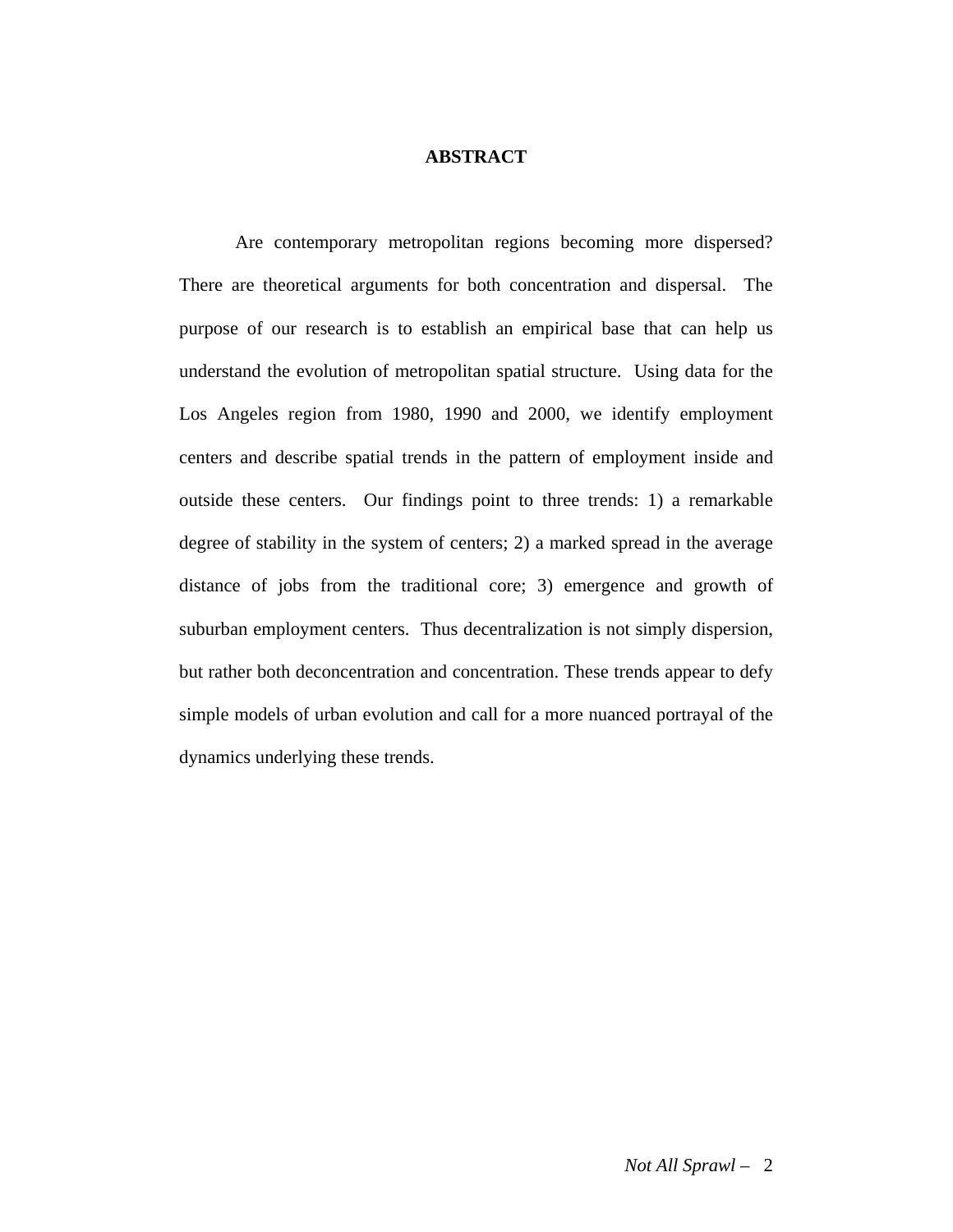#### **NOT ALL SPRAWL:**

#### **EMPLOYMENT CENTERS IN LOS ANGELES, 1980 – 2000**

#### **I. Introduction**

 Contemporary metropolitan areas are characterized by decentralized population and employment, extensive suburbanization, decline of the central business district (CBD), and the emergence of employment concentrations outside the CBD. There is an extensive literature on the evolution of metropolitan areas (e.g. Muller, 1981, 2004; Baerwald, 1982, Jackson, 1985; Chinitz, 1991; Castells and Hall, 1994). Explanations for changing urban form include public policy (e.g. housing, transportation policy), technological change and economic restructuring, rising per capita income, dominance of the automobile, preferences for low density living environments, and social/racial segmentation.

 Within this broad consensus of overall trends, there is less agreement on whether the polycentric urban region is giving way to a dispersed urban region, e.g. whether the benefits of proximity have declined so much that employment clusters are becoming an increasingly less significant aspect of the urban landscape. Have technological changes and other factors so reduced the value of proximate location that the costs of aggregation (congestion, land prices) exceed benefits at ever lower levels of concentration? Have agglomeration benefits been transformed such that external benefits accrue at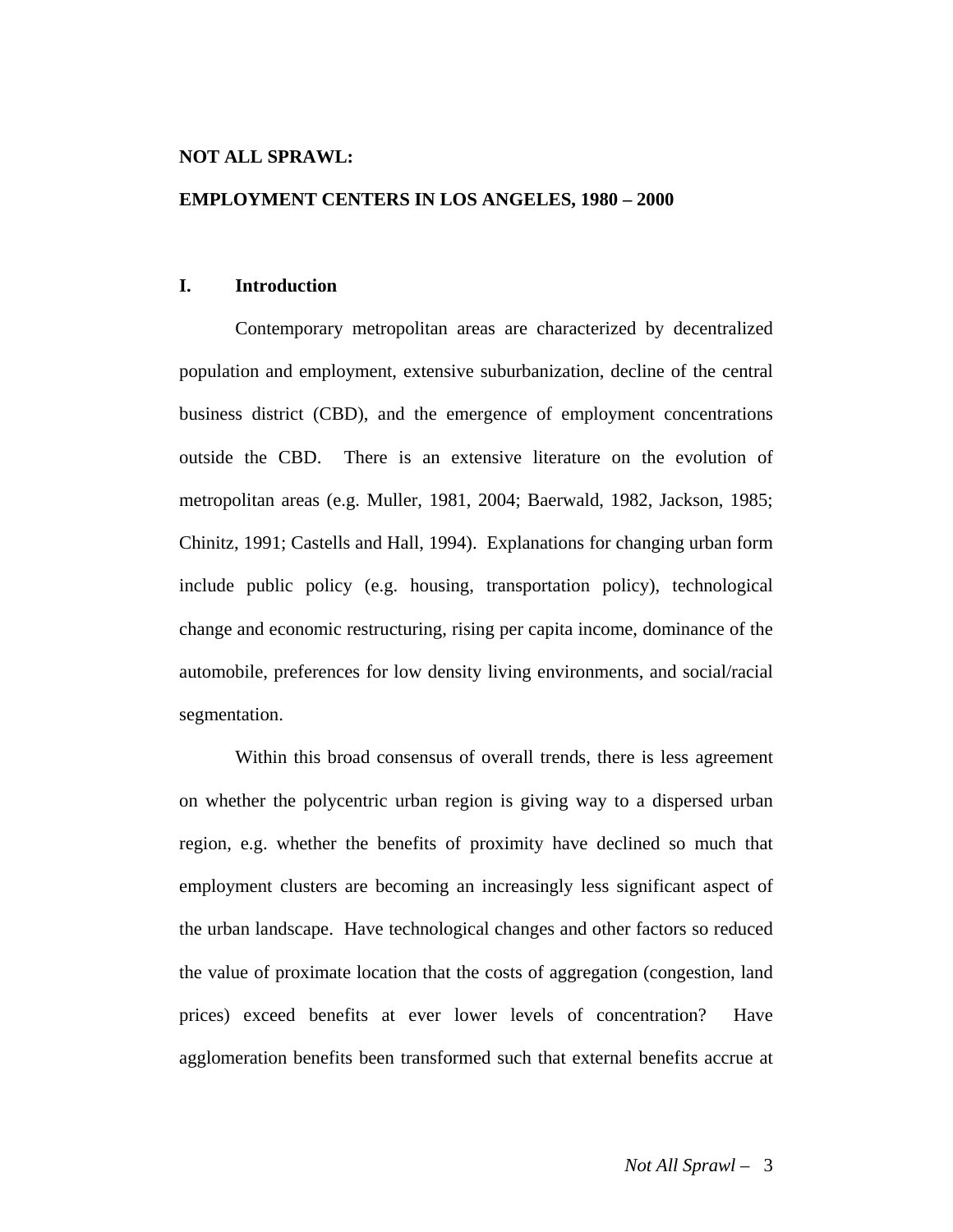the regional level, or at even broader scale (state, national)? If so, today's metropolitan areas should be less concentrated (whether the city is mono- or polycentric) than those of 20 or 30 years ago.

 Our contribution to the discussion is empirical. Rather than develop another model to be tested, we establish a set of results on the spatial distribution of employment within the greater Los Angeles urban area. We examine this multi-nodal metropolitan area over a twenty year period of pronounced change in terms of both total number of jobs and the many variables that influence firm location choice: transportation and communication costs, land prices, etc. Polycentricity of the region in 1980 is well documented (Giuliano and Small, 1991; Heikkila et al, 1989; McMillen, 2001; Forstall and Greene, 1997, among others). We examine employment trends from 1980 to 2000 in order to determine whether the region has undergone significant spatial transformation. We identify employment centers in 1980, 1990 and 2000, and so are able to describe their emergence, growth, and, occasionally, their decline. We find evidence of both concentration and deconcentration; the region remains polycentric, but centers outside the traditional core are growing faster than the core itself; employment growth in the older suburbs is concentrating, while employment growth in the newer suburbs continues to disperse.

 The remainder of this paper is organized as follows: In Section II, we briefly review the literature on employment concentration and the formation of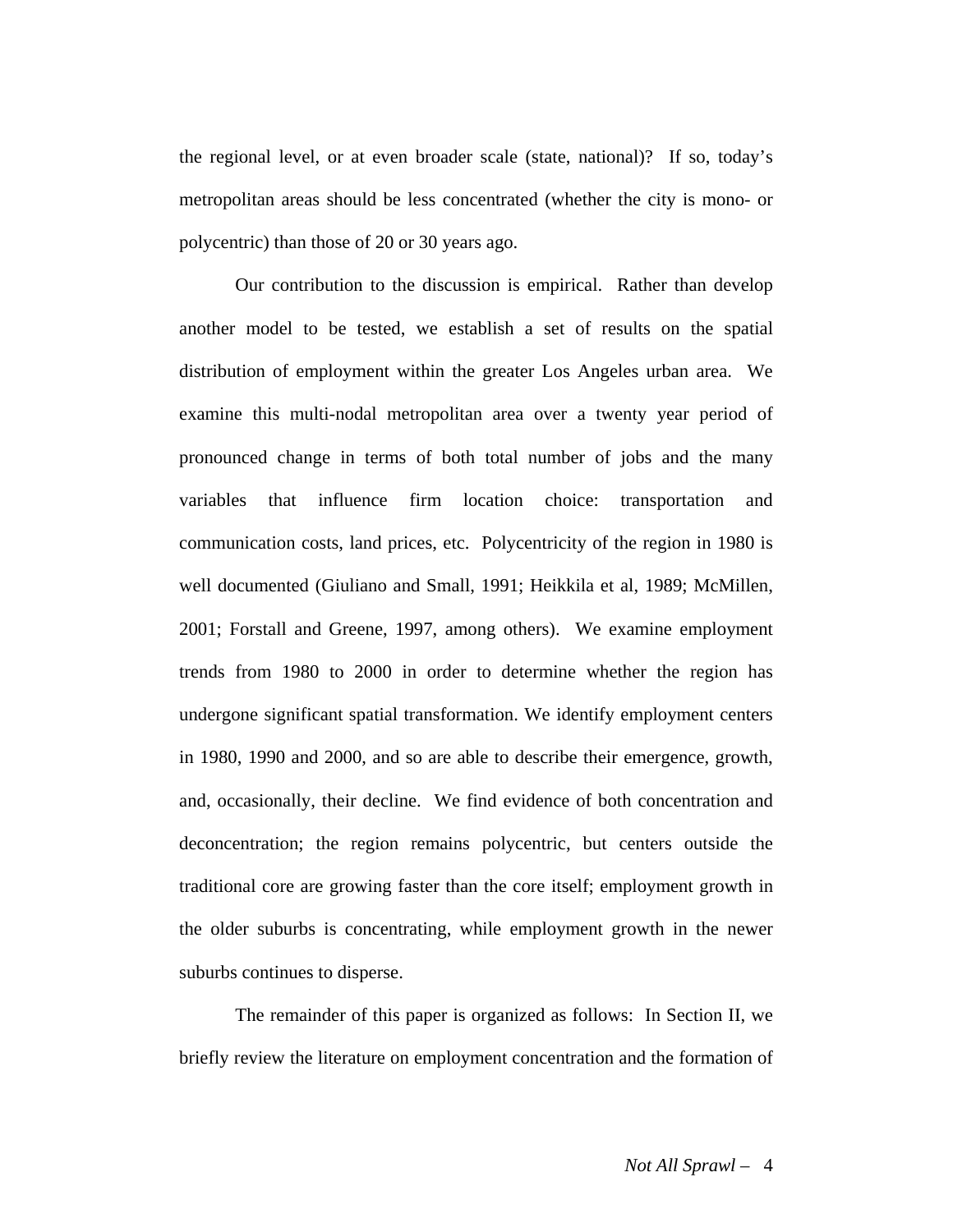employment centers. We then discuss methods for identifying employment centers, and the empirical evidence of intrametropolitan evolution. In Section III, we describe our methodology and data. We then present our results in Section IV. The paper concludes with a discussion of the implications of our findings.

#### **II. Trends in Urban Form**

There are two related literatures that are directly relevant to this research. The first body of work addresses the forces for and against the concentration of economic activity; the second applies these forces to the mechanics of subcenter formations within metropolitan areas. The overlap between the two areas is substantial, and understanding both is important for placing our results in context.

Our interest is urban spatial evolution in the past 20 years. During this period structural changes in the economy resulting from technological advances in information and communications technologies (ICT) have been extensive, and many of the arguments regarding spatial trends are based on the shift to an information economy. Others rest on the relative elasticities of demand for space and consumption amenities as incomes rise – the former working for dispersion, the latter working for concentration. There are also theories suggesting that work rules and taxes are important determinants of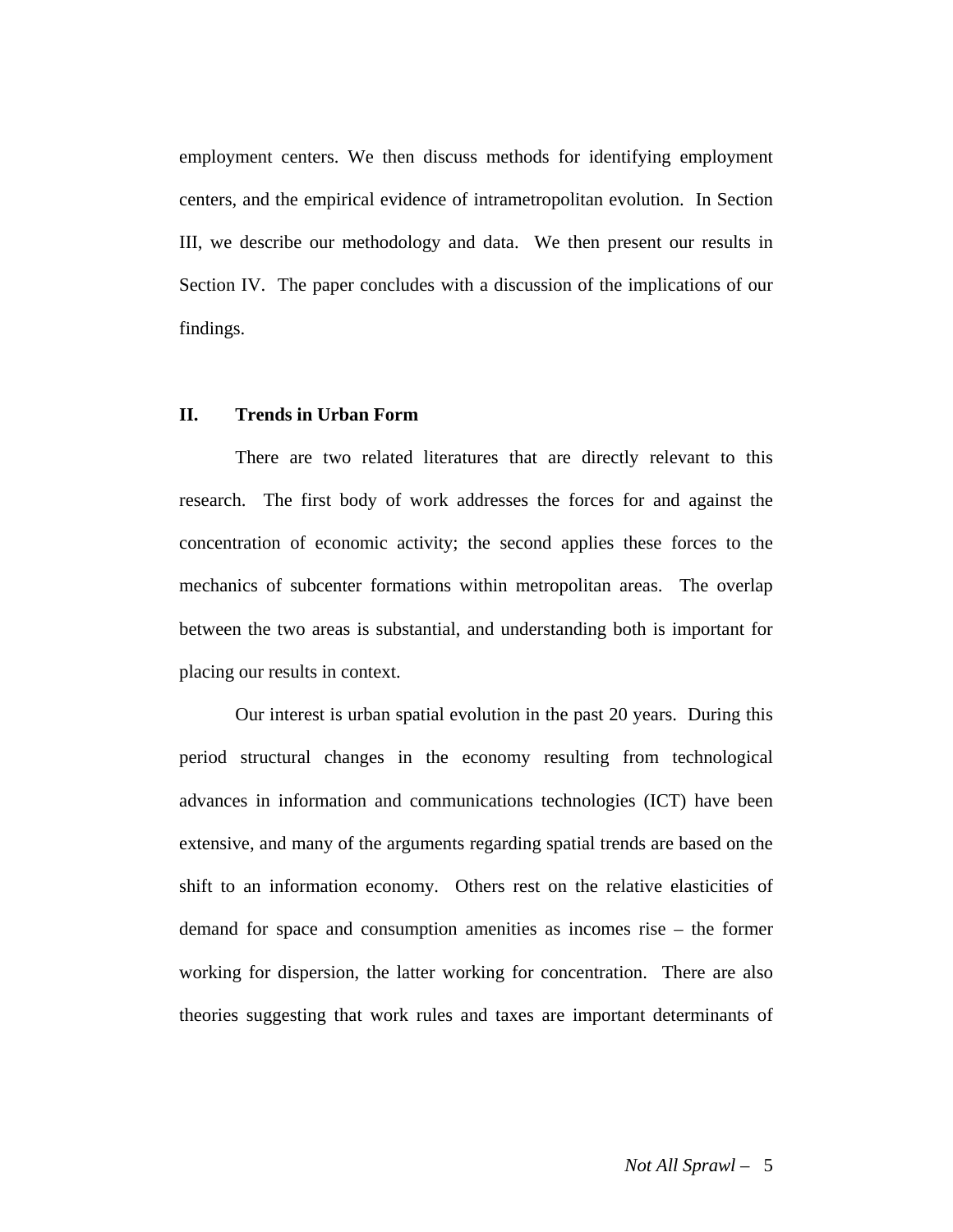urban form. Of course, no discussion of employment density would be complete without addressing transportation costs.

#### **Concentration & Dispersion**

The central tension in determining urban structure is the relative strength of economies and diseconomies of agglomeration. Cities exist because they are a more efficient organization of economic activity. Urban economics has traditionally focused on which factors influence firm and household location choice, and, by extension, aggregate urban structure. The traditional element that determined city shape has been transportation costs, but much more has been introduced to the discussion in recent years.

Most recently there has been a new interest in the role of the Internet and the rise of a "new economy" on urban structure. There are several reasons why the so-called "new economy" may be as dependent on agglomeration economies as the old economy. First, although ICT reduces the cost of information flows and hence reduces the effect of physical distance, the complexity of many aspects of knowledge-based activity and the important role of complex information creates the need for face-to-face communication. The enormous volume of information exchange and the increasing timesensitivity of information generate the need for expert managers to control and direct information flows from central locations. Research on creativity and innovation indicate that such activities are dependent upon dense informal networks, serendipitous exchanges and a rich "creative milieu." All of these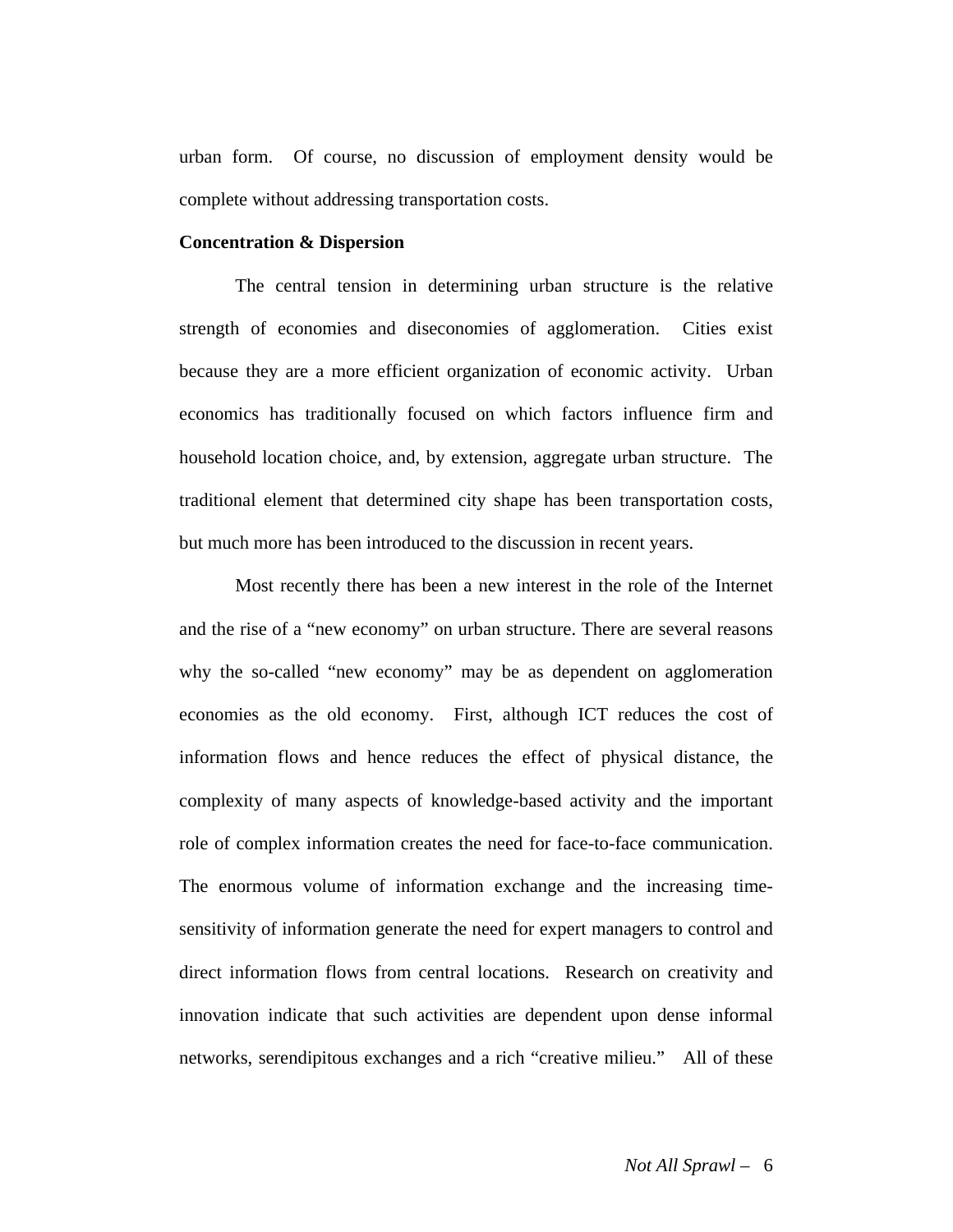factors suggest a strong tendency toward agglomeration (Graham and Marvin, 1996, Castells and Hall, 1994).

 Second, it is argued that the historic development of major cities establishes a pattern of concentration that is self-reinforcing. Large cities have the most diverse labor force, the most highly trained experts, and the largest numbers of workers, creating a significant competitive advantage. Romer's (1986) endogenous growth model posits that more ideas beget even more ideas – that cities are fertile ground for innovation and economic growth. Large cities also have the densest transport networks and generally best access to global transport networks. As highways followed the paths of earlier roadways, the communications infrastructure has in large part followed the transportation infrastructure. Moreover, since large cities have the greatest demand for communications services, suppliers take advantage of scale economies, offering more, better and cheaper service in the largest cities (Graham and Marvin, 1996).

Third, industry restructuring favors agglomeration. As vertical disintegration proceeds, contract providers may locate in close proximity to client firms, as has been demonstrated in case studies of high technology industries and the motion picture industry in Southern California (Scott, 1988). In a world of flexible production, subcontractors must be in continuous contact with existing and prospective customers to compete for and secure business.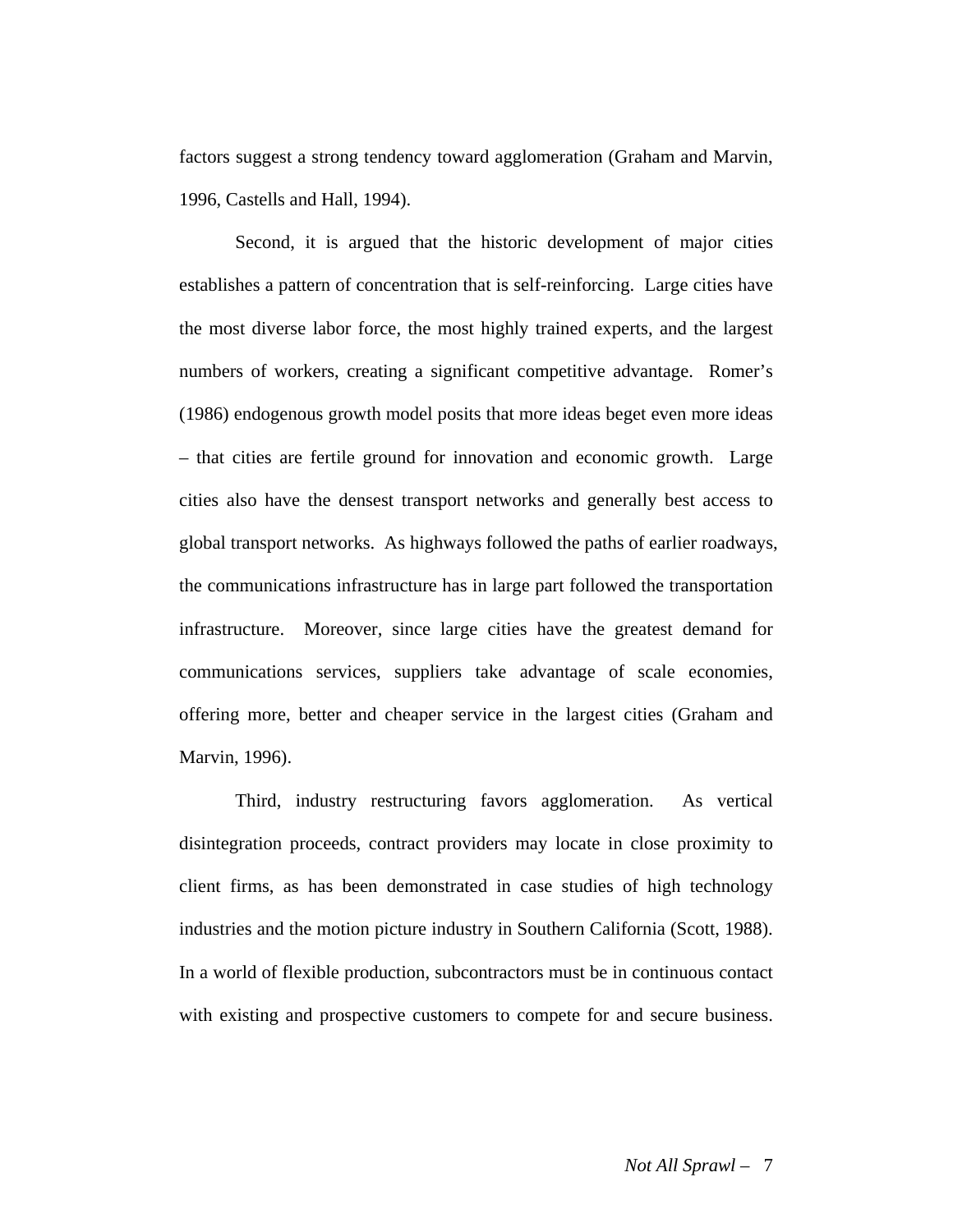Contractors benefit from this clustering by having access to a competitive supply of potential subcontractors.

Fourth, labor pooling benefits may be important. Increased numbers of temporary jobs, owner-operated business, and decreased job stability imply that workers must constantly seek new business and attempt to balance out the variability in demand for their services. Therefore, as workers absorb greater risk in employment, we should expect workers to seek locations in areas with high job accessibility. At the same time, firms benefit from a large and diversified labor supply (Giuliano, 1998).

 Finally, it is argued that major cities have the advantage of being cultural and educational centers as well as destinations for consumption activities. All of these may contribute to a dynamic environment that attracts highly educated workers. To the extent that such workers prefer the excitement of city life, firms will locate to attract them.

The arguments for dispersion are also well known. Reduced costs of information transmission and processing reduce the value of physical proximity (Kloosterman and Musterd, 2001). To the extent that physical flows can be substituted for virtual flows, the value of proximity declines even more. Reduced communication and transportation costs allow firms to exploit comparative advantage of different locations, no matter how distant from one another. Reduced communications costs have enabled vertical disintegration, out-sourcing and the emergence of networked firms. Hence firms may locate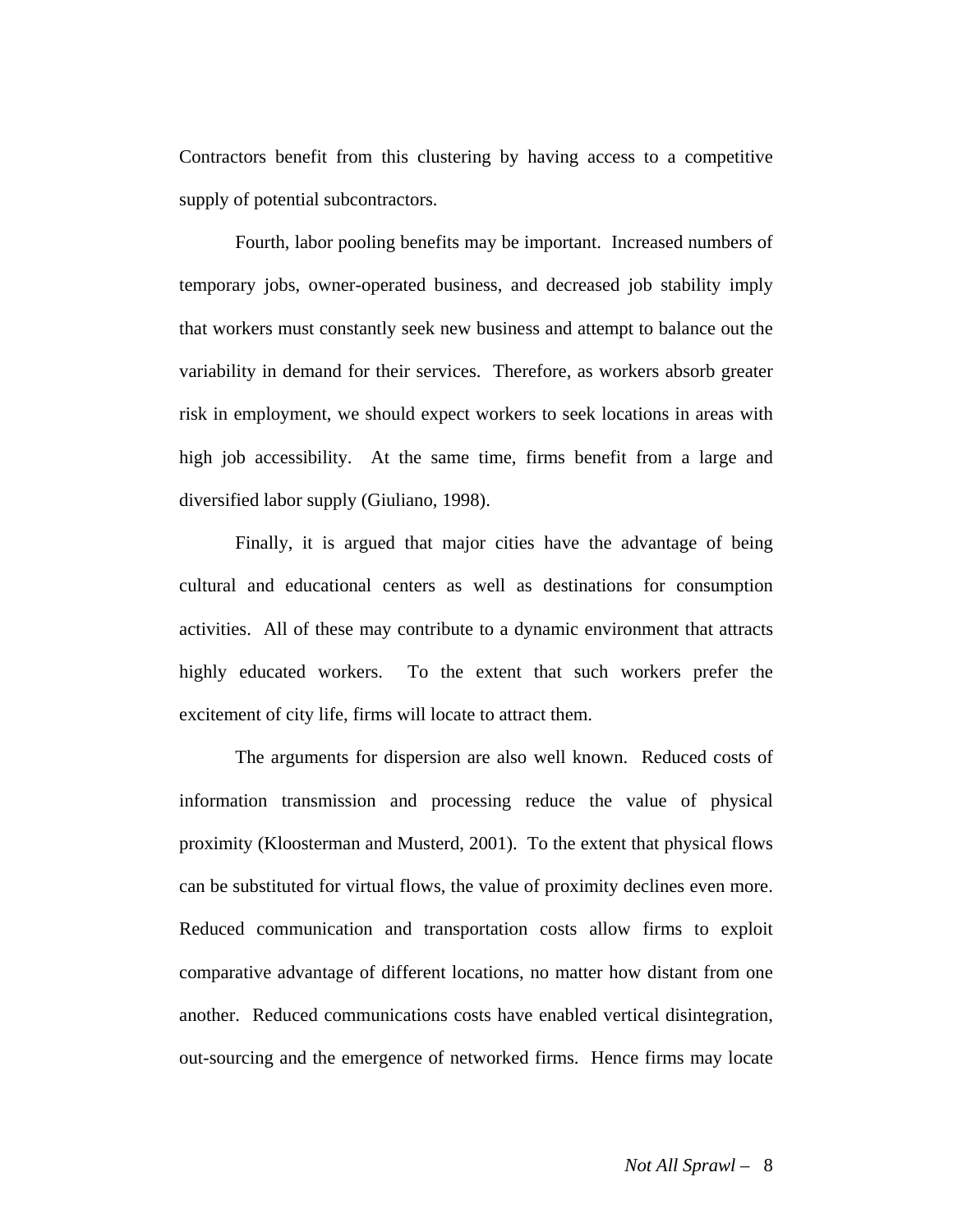their "control center" in a center, while dispersing back-office activities to less costly suburban or rural locations. As the value of agglomeration declines, the costs of agglomeration become a deterrent to further concentration.

 Some observers argue that ICT will eventually eliminate cities altogether; physical space will be replaced with electronic space (e.g. Castells, 1989, Cairncross, 1997; Mitchell, 1996). And as "dematerialization" proceeds – the transformation of physical flows to virtual flows – agglomeration economies will disappear. In this world of uniform accessibility there is no value to concentration, hence concentrations (cities or centers) will disappear. A less extreme view is that dematerialization reduces the value of agglomeration, hence we should expect decentralization and dispersion to continue.

 Finally, it is argued that people's preferences for low density living environments will motivate continued dispersion. As work becomes more mobile, workers have more choice in where to live. Telecommuting, homebased work, and mobile working make it possible to live further from the office or from one's clientele. The expert knowledge worker has particular mobility, as such workers increasingly serve regional, national and even international markets. Such workers can more easily act on their preferences and choose their residence location accordingly (Beyers 2000). Moreover, since labor force availability is a key factor in firm location choice (Gottlieb, 1994; Schmenner, 1982), residential preferences of workers may draw firms to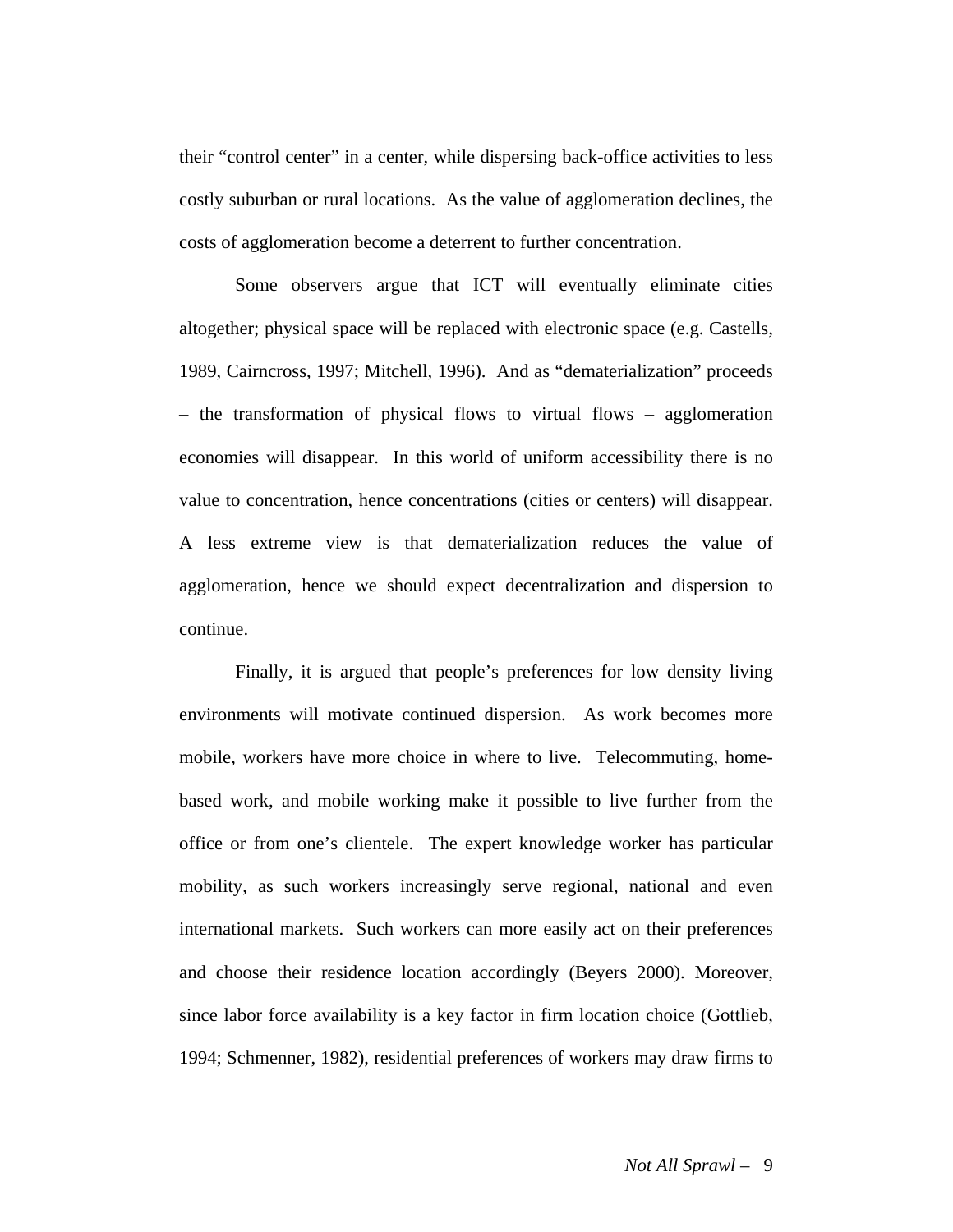decentralize. Finally, to the extent that quality of life factors enter into firm location choice and these factors are associated with suburban or exurban location, quality of life factors may also foster job decentralization (Gottlieb, 1995; Granger and Bloomquist, 1999, Halstead and Deller, 1997).

In sum, changes in the structure of the economy, ever faster and cheaper information and communications technologies, and the dispersion of the labor force have changed the nature of agglomeration economies Agglomeration benefits may have become regional in scope, and, if so, employment within urban regions should disperse (e.g. Castells, 1989; Gordon and Richardson, 1996; Lang and Lefurgy, 2003).

#### **Concentrations of Employment within a Metropolitan Area**

Contemporary metropolitan areas are characterized by decentralized employment of two forms; some dispersed in concert with the population, and some clustered in "centers." Researchers have given several names to such centers of economic activity or locations of substantial employment concentration, including for example *employment subcenter* (Giuliano and Small, 1991), *suburban employment center* (Cervero, 1989), *edge city* (Garreau, 1991), *job concentration* (Forestall and Greene, 1997), *employment pole* (Coffey and Shearmur, 2002). In this paper, we use 'employment center' to denote a site of significant geographic concentration of economic activity, including the CBD.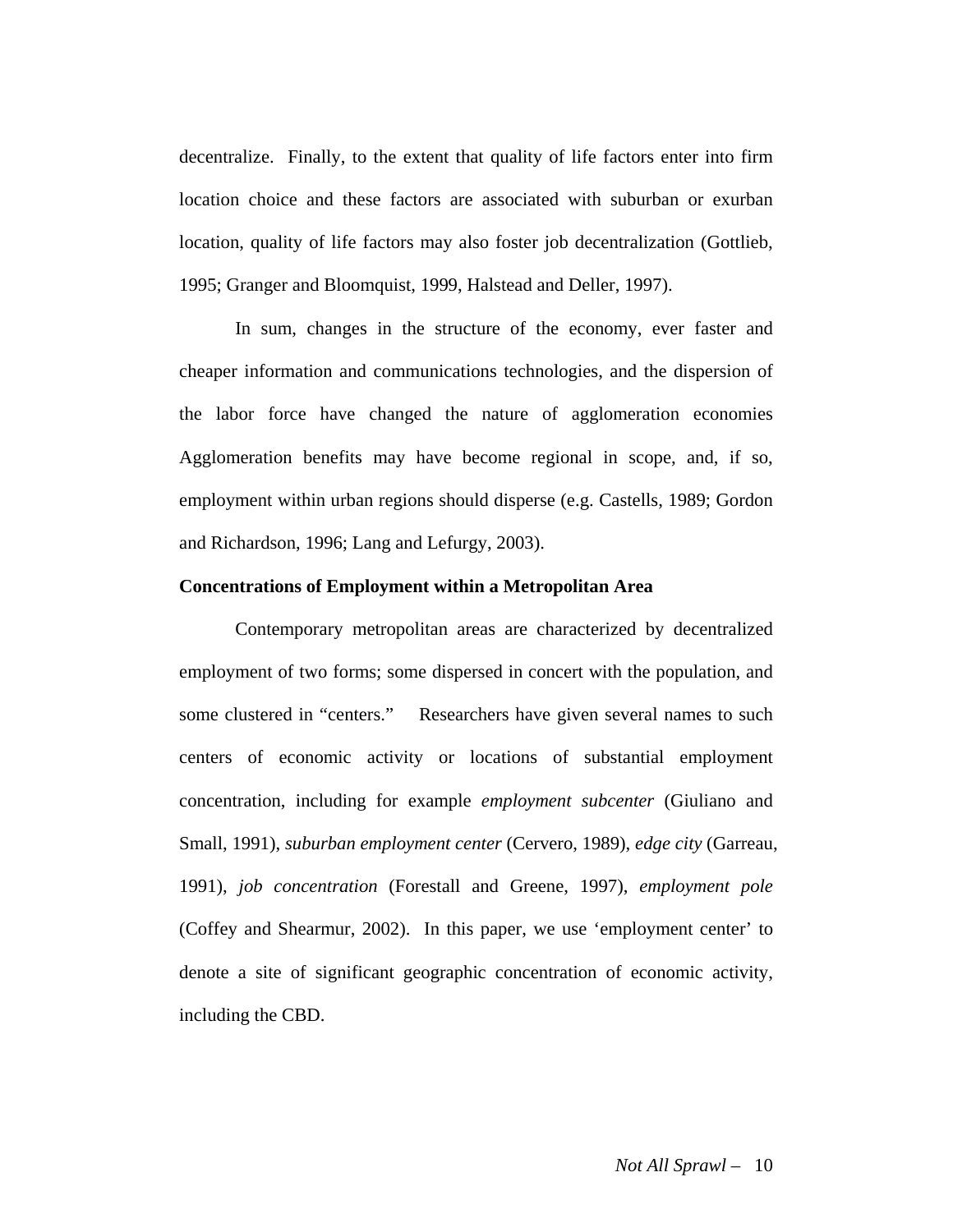In the context of standard urban economic theory, employment centers are formed for the same reasons that were initially responsible for formation of the CBD i.e. agglomeration economies, internal and external scale economies of production, and diseconomies of transportation (congestion). As a metropolitan area grows, the existence of employment centers is more likely. Over time, the size of the CBD grows to a point where the negative externalities (congestion costs, land prices) outweigh the positive externalities of locating in the CBD. Not only might new firms then choose to locate outside the CBD, but existing firms may choose to relocate as well. Firms that realize agglomeration benefits will tend to cluster in another location outside the CBD, eventually forming a new employment center. However, some firms value agglomeration or clustering less than others and may tend to locate outside centers. To the extent that industry sectors that value agglomeration grow less than other sectors, more dispersion would result.

Helseley and Sullivan (1991) argue that development of an employment center outside the CBD begins when transportation diseconomies reduce the social value of labor in the CBD to the point at which the social value of labor in the employment center exceeds the social value of labor in the CBD by the fixed cost of employment center infrastructure.

What are the reasons that make certain locations attractive for firms to cluster, creating employment centers? One view is that employment centers emerge as a result of the decision making of local governments, including tax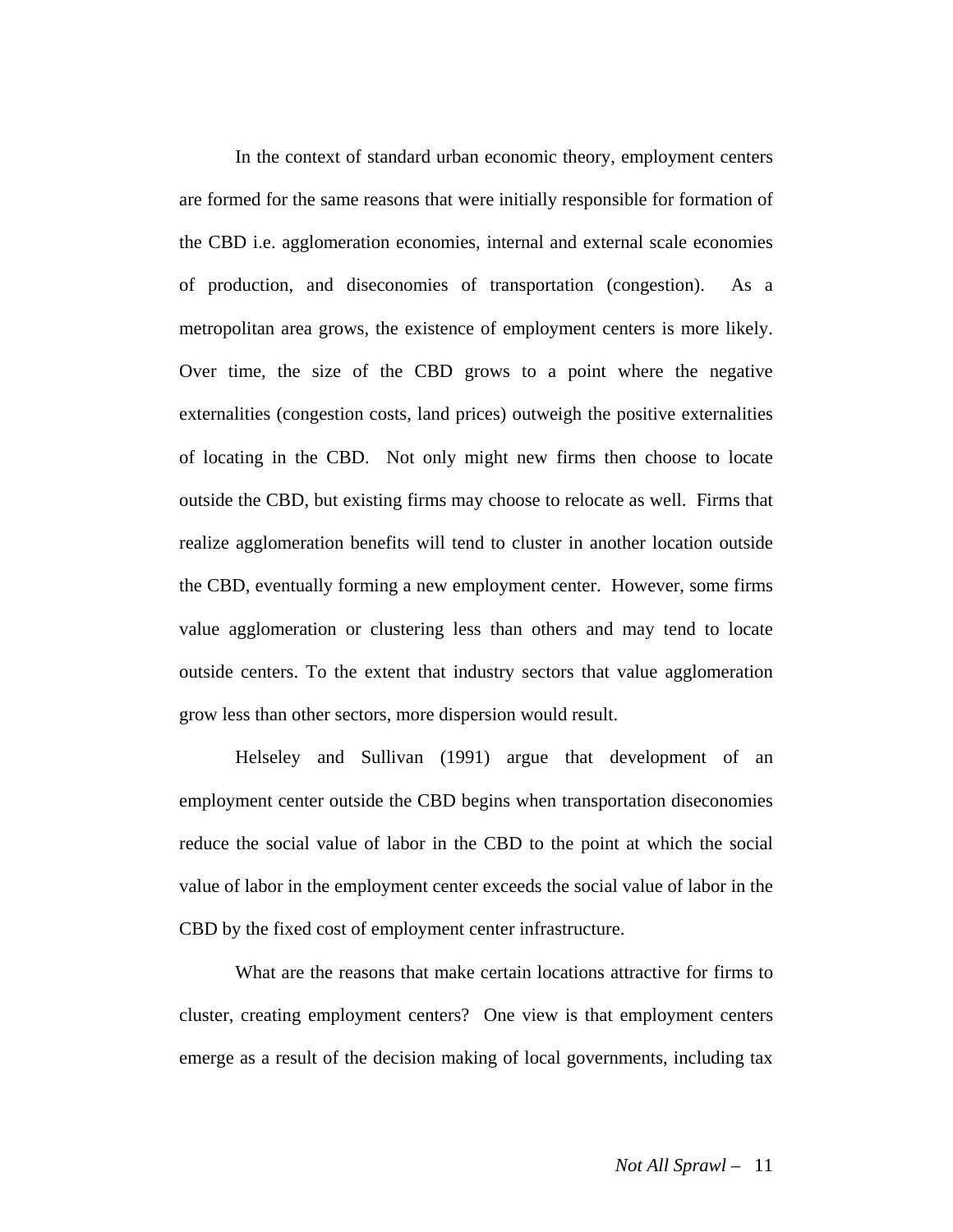and land-use policies (Fujita, 1989; Sullivan, 1986; Zhang and Sasaki, 1997, 2000). Another is that private developers facilitate migration of firms, and hence play an important role in the creation of employment centers (Henderson and Mitra, 1996; Anas et al, 1998). Wieand (1987) suggests that emergence of employment centers relies on the concerted efforts of either a large private developer or a city development agency. Anas et al (1998) argue that both developers and local governments play a critical role in the formation of new employment centers. The underlying assumption here is that there are several rival developers, each competing for some strategic location. Government intervention then could become the key factor in deciding the new location. Intervention could come in the form of land use regulation, providing infrastructure at certain specific locations, or providing subsidies to developers and/or to firms for relocation at specific locations, etc.

Chen (1996) demonstrates that an exogenous change in transportation technology could result in employment center formation, as lower transportation costs and a decrease in agglomeration economies will loosen ties to the central city. Anas et al, (1998) argue that spatial heterogeneities, such as climate and access, can also be a factor in the formation of multiple employment centers of varying size and characteristics. Additionally, location of a firm may depend on idiosyncratic preferences of entrepreneurs, knowledge-workers, chief executive officers, or others involved in decision making.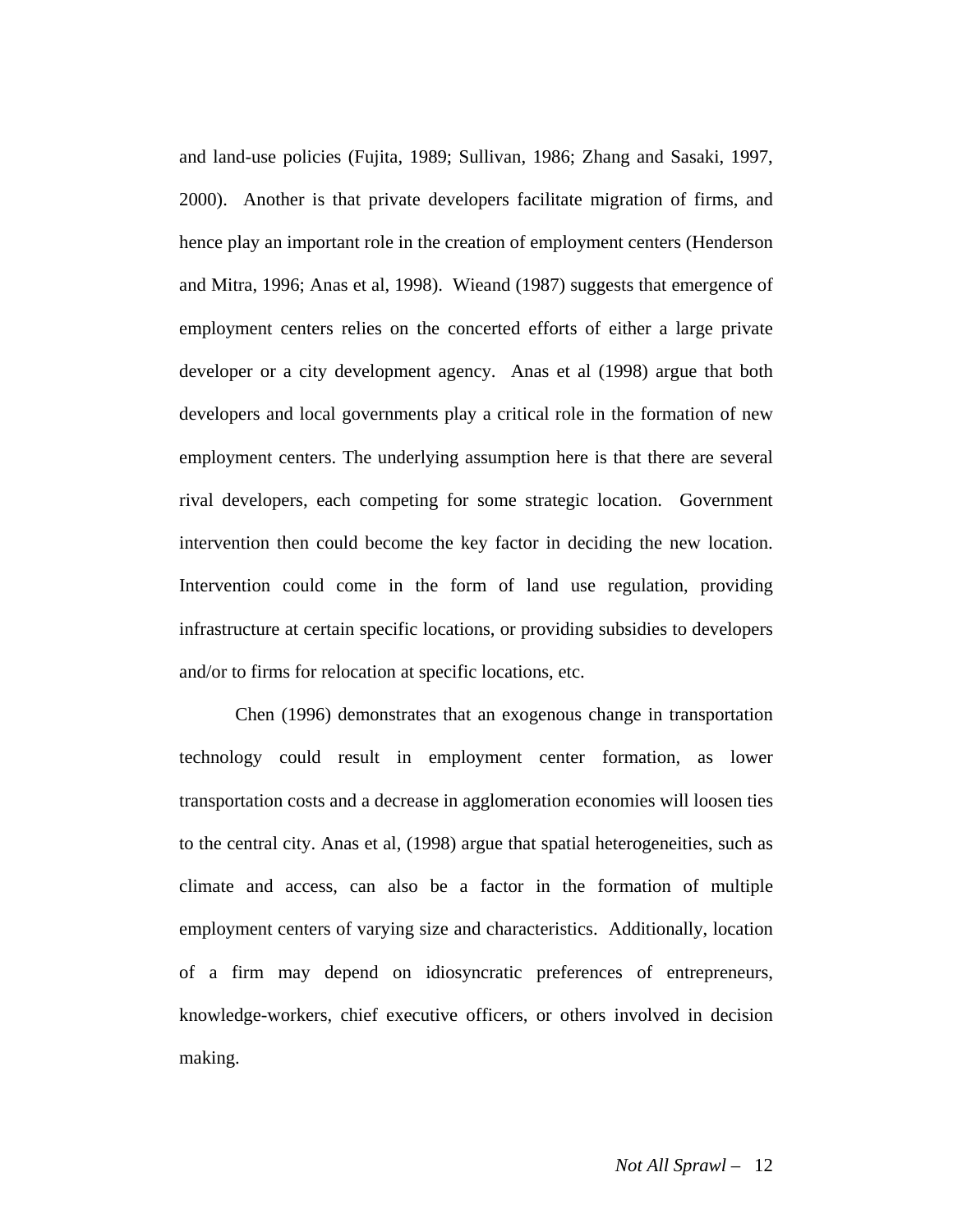As noted in the previous section, there are conflicting notions regarding the value of agglomeration economies in the contemporary economy. Are benefits sufficient to produce new centers, or is an increasing share of economic activity locating in a dispersed pattern outside centers? Lower transportation and communication costs broaden the spatial scope of agglomeration economies; firms do not have to be in proximity to each other, but to the networks connecting them.

Gordon and Richardson (1996) argue that metropolitan areas have moved "beyond polycentricity" and the emerging urban form is generalized dispersion. Lang and Lefurgy (2003) introduce the notion of *edgeless city,* which is characterized by mostly isolated buildings spread across a vast area, and without a discernable boundary. Most edgeless cities are not edge cities "waiting to grow up", but rather a new form of spatial dispersion. The emerging spatial structure is interspersed employment and population without formation of any discernable 'center,' a consequence of the factors cited above.

#### **Empirical Support**

The primary challenge facing researchers who would test these theories is the lack of appropriate data on intra-metropolitan employment concentrations. There is extensive evidence that larger U.S. cities have already become polycentric. The Los Angeles region has been the subject of several cross-sectional studies on employment centers. Using 1980 data and a definition based on employment and density criteria, Small and Giuliano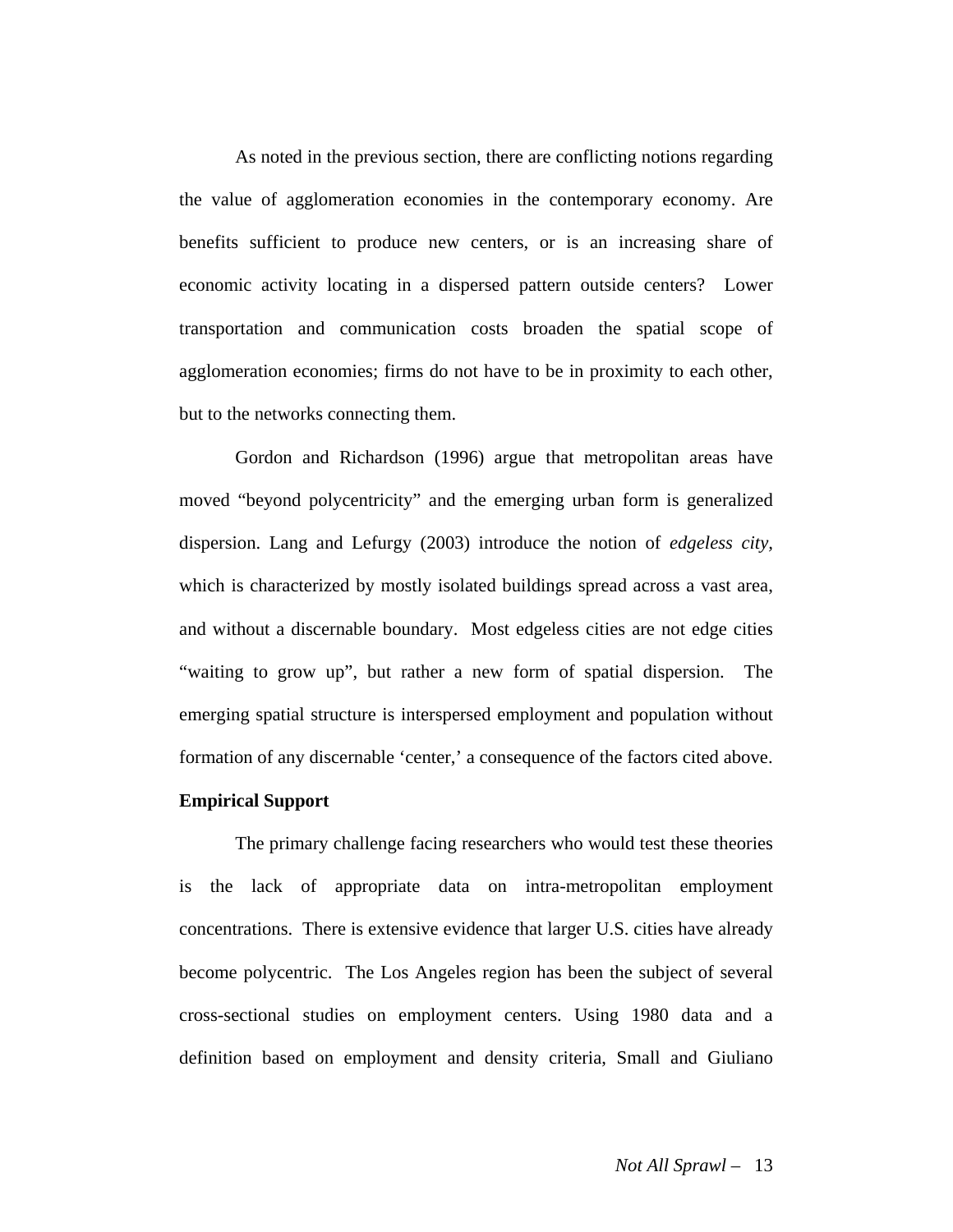(1991) identify 32 employment centers in the Los Angeles Metropolitan Area. Several subsequent studies using a similar approach demonstrated presence of multiple centers; Anderson and Bogart (2001) on four metropolitan areas, Bogart and Ferry (1999) on Cleveland, McMillen and MacDonald (2001) on Chicago, Cervero and Wu (1997) on the San Francisco Bay Area. McMillen and Smith (2003) undertake a cross-sectional analysis of employment centers across 62 large metropolitan areas and find polycentricity the norm rather than the exception.

 Polycentricity has also been empirically tested via polycentric density gradient estimation. For the case of the Los Angeles region, polycentricity has been demonstrated using employment and population gradients (Gordon et al, 1986; Small and Song, 1994), and land value gradients (Heikkila et al, 1989). McDonald and Prather (1994) show both the dominance of the CBD and presence of three large centers using 1980 employment density for Chicago.

There have been numerous longitudinal studies testing the monocentric model on population density, and the historical trend of decentralization is well documented.<sup>i</sup> However, longitudinal studies of polycentricity are limited. Small and Song (1994) use Los Angeles region data for 1970 and 1980, and find the polycentric model a better fit relative to the monocentric model in 1980. Coffey and Shearmur (2002) define employment centers as a set of contiguous census tracts which together have at least 5,000 jobs and minimum employment to resident worker ratio of one. The Toronto, Montreal,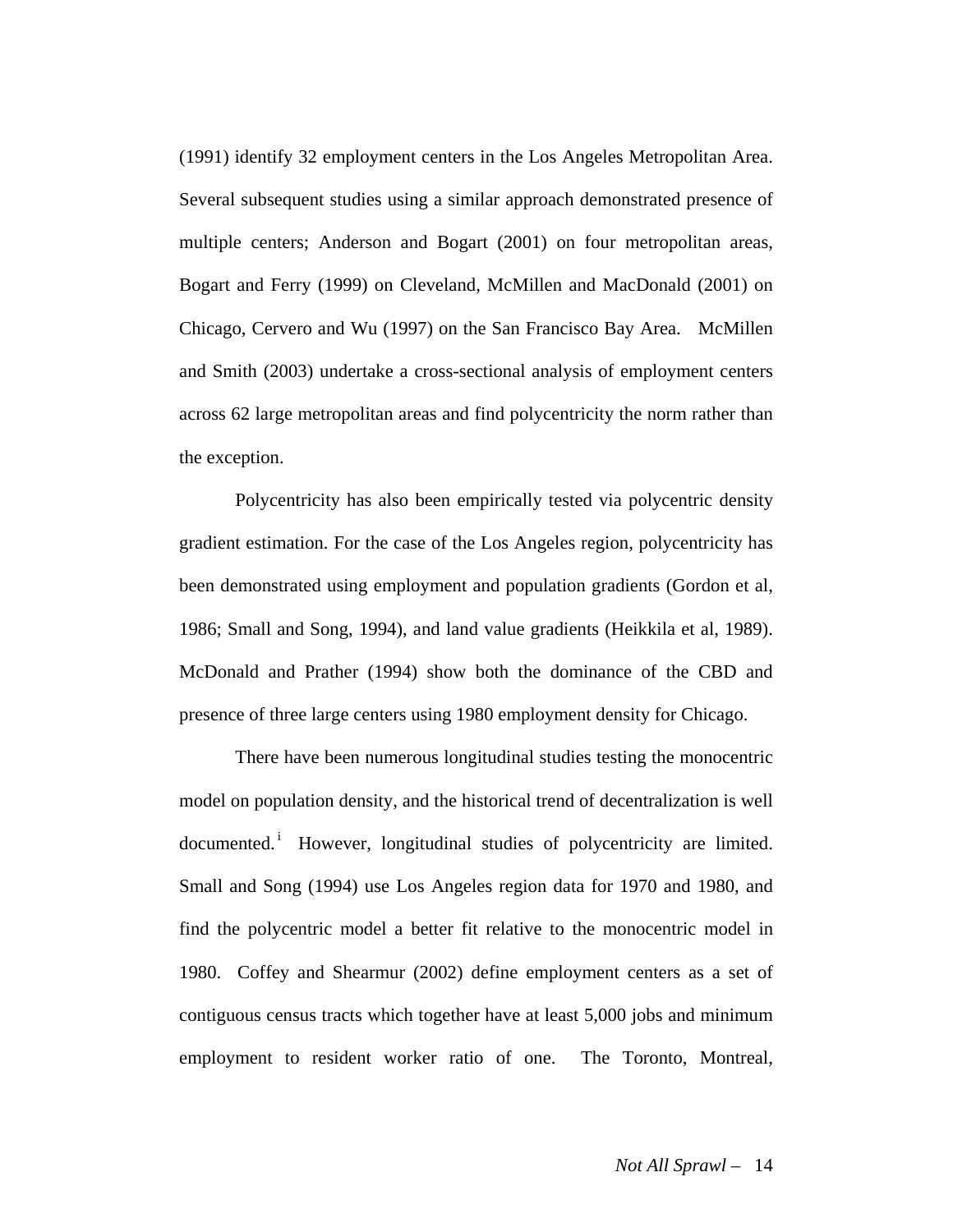Vancouver, and Ottawa-Hull metropolitan areas are compared using 1981 and 1996 census tract level place of work data. They find that the central business district has declined in relative, but not, absolute importance and conclude that agglomeration economies continue to play a significant role in intrametropolitan location.

Urban geographers have written extensively on the nature and evolution of modern suburbs (e.g. Baerwald, 1978; Erickson, 1983; Berry, 1981). For example, Hartshorne and Miller (1989) developed a 5-stage model of suburban evolution: from post-WWII bedroom communities, to selfcontainment (1960s) clustered growth (1970s), suburban "downtowns" (1980s) and eventually to mature urban centers (1990s). This work is qualitative in nature, and typically uses detailed historical case studies to test the evolutionary model. In sum, while polycentricity of some of the largest North American cities has been demonstrated, there has been little empirical work on changes in polycentricity over time, or on trends of deconcentration or dispersion.

#### **III. Research Approach, Methodology, & Data**

 The purpose of our research is to establish empirical evidence of trends in the spatial distribution of employment from 1980 to 2000. If, for example, advancements in communication technology and lower transportation costs are indeed reducing the need for clustering, then we should see an overall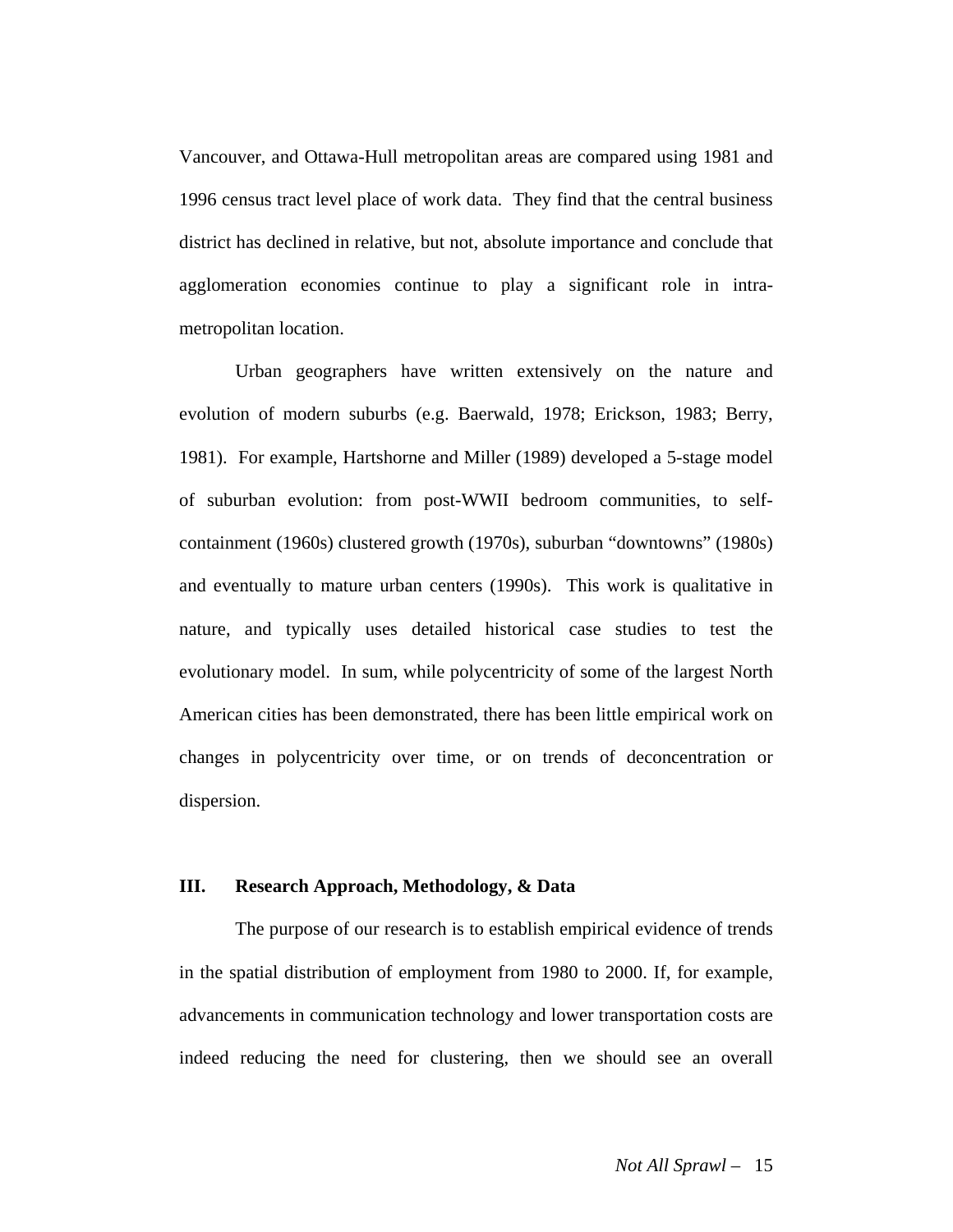reduction in employment concentration i.e. fewer or less dense employment centers. But, what if the opposite is true and there is an increase in the number of employment centers? Does this imply that certain sectors still value clustering and that these sectors are growing enough to be able to create centers? Do more but less dense centers imply that agglomeration is indeed active, but better communication facilities and cheaper transportation have broadened the spatial scope of agglomeration economies? And can we explain differences in growth among centers, or emergence of new centers?

#### **The Los Angeles Region**

 We answer these questions using data from the Los Angeles consolidated metropolitan statistical area (CMSA). Specifically, we measure the regional employment distribution across the CMSA in 1980, 1990 and 2000 – identifying concentrations of employment for each cross-section – and examine the evolution of these employment centers over the three sample periods. We conduct a series of comparisons and tests to determine whether employment patterns in the region are becoming more or less concentrated.

The Los Angeles Region is ideal for studying metropolitan spatial trends. Giuliano and Small (1991) identified 32 employment centers in the Los Angeles region in 1980. Much has happened since then: communication technology has advanced significantly, computing power is now much greater than before, services and information processing increasingly dominate the U.S. urban economy, U.S. firms now have a much broader international orientation,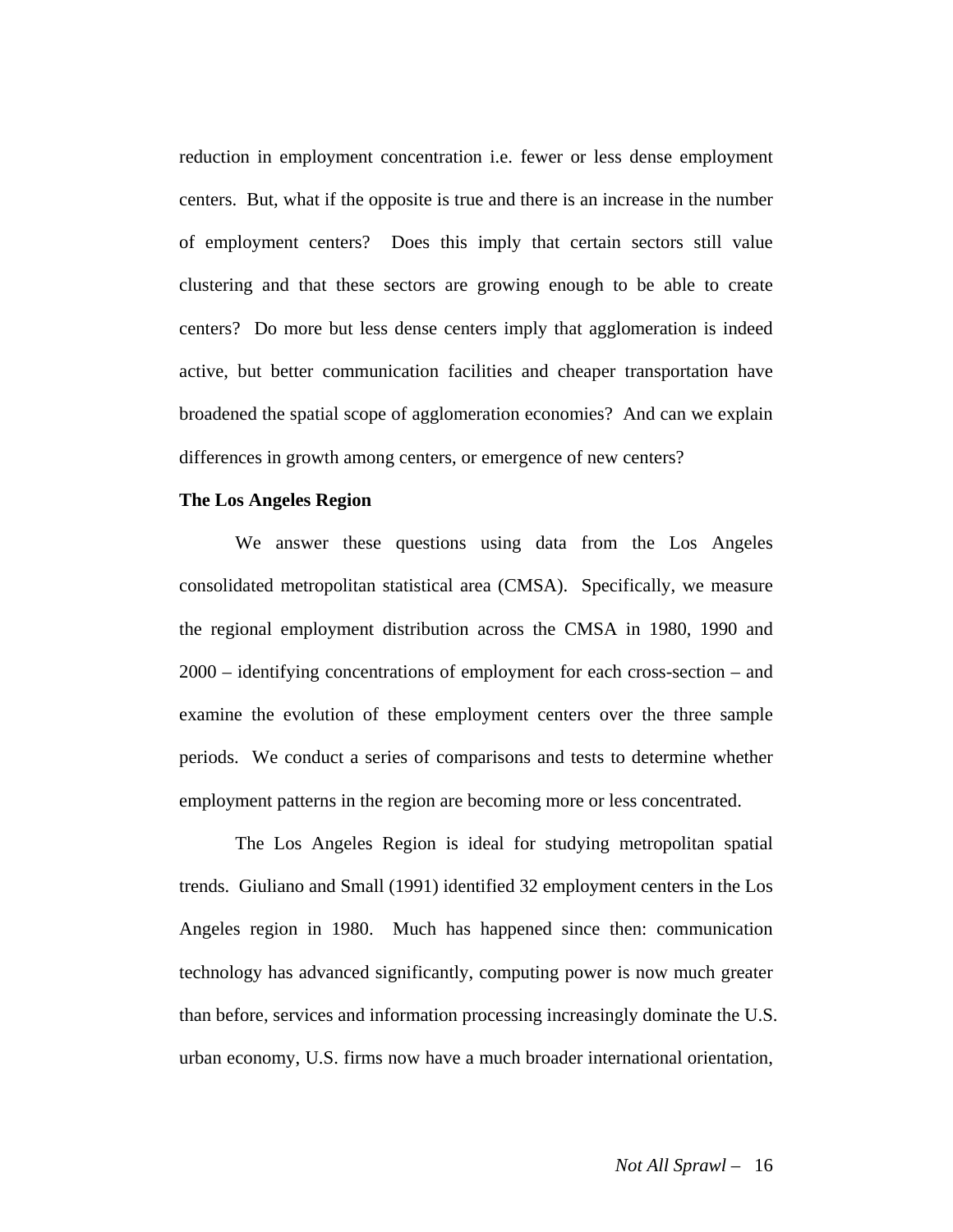and so on. The Los Angeles region has grown substantially in terms of population and employment. Since 1980 the region has added 1.86 million jobs and 4.58 million persons. Suburbs extend from Ventura County in the west to the deserts of San Bernardino County. The region's highways and airports have become ever more congested. Given changes of this magnitude, it is appropriate to ask whether the employment centers of 1980 still exist, whether dispersion is the dominant trend, or whether the region remains polycentric.

 Having grown rapidly in the post-WWII era, several waves of suburban development have occurred. The central core of the region is Los Angeles County south of the Santa Monica Mountains; it developed prior to 1950. Rapid post-war growth and construction of the freeway system in the 1950s and 1960s generated rapid growth of bedroom suburbs in the San Fernando Valley and Orange County. Residential growth continued to move outward in the 1970s and 1980s to San Bernardino and Riverside Counties, and, more recently, to the eastern portions of Ventura County (see Figure 1).

#### **Identifying Employment Centers**

In theory, identifying centers in a polycentric area is straightforward: any employment cluster that independently influences land values (and hence employment and population distributions) constitutes a center. The reality of metropolitan areas is far more complicated. Metropolitan areas have many clusters of employment, from isolated suburban office parks to the downtown.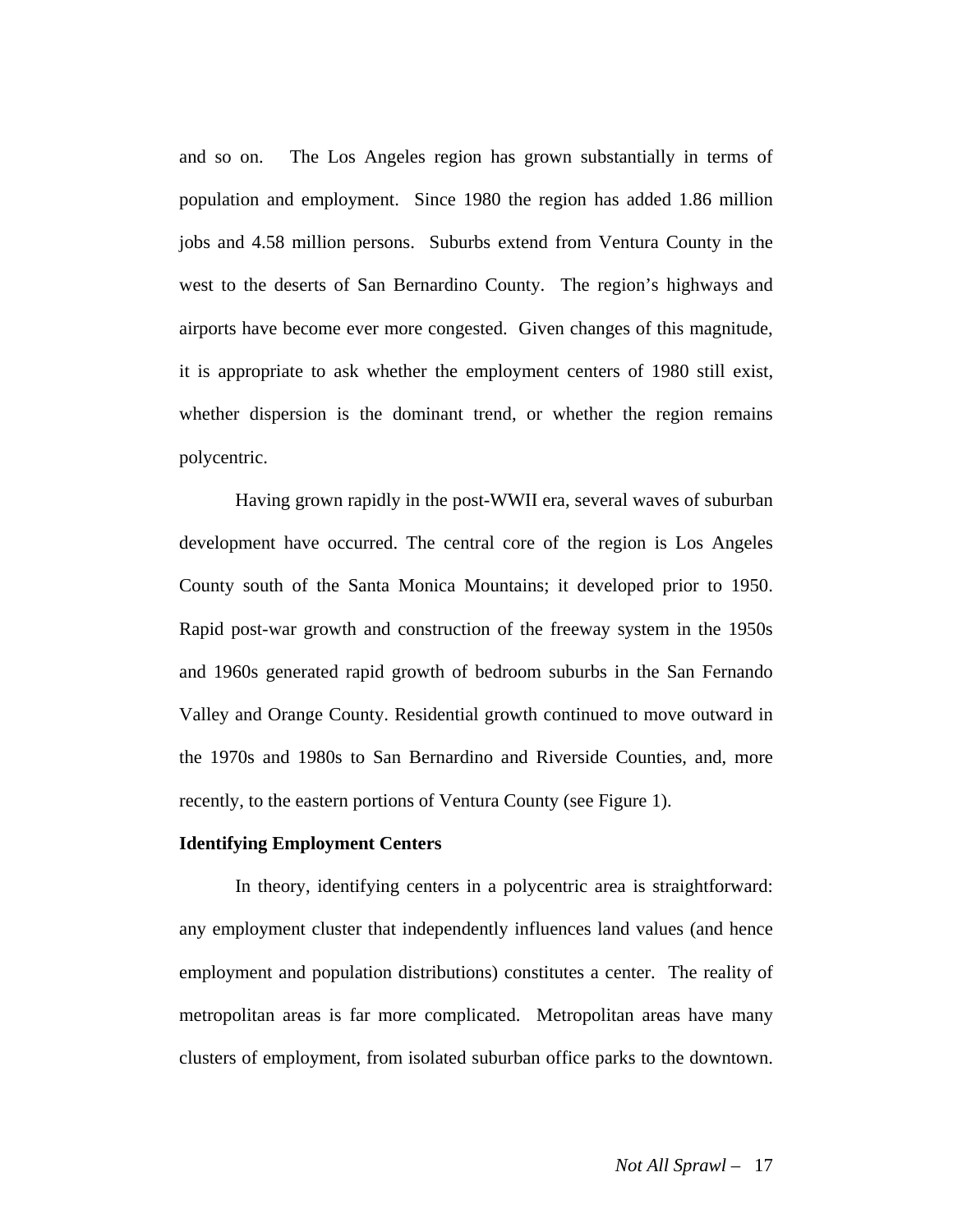In practice, they are neither convenient circles nor ellipses; nor are they independent – two or more centers may influence land prices in any one location. In some cases major freeways define linear concentrations, in others a cluster might be broken up by a river or canyon. It is therefore not surprising that in empirical research employment centers have been defined in many different ways, with a distinct trend toward more complex specifications as data availability and computing power have improved.

Employment centers can be defined in both absolute and relative terms. Giuliano and Small (1991) use an absolute definition: an employment center is a relatively compact geographic area containing a "sizeable" employment base. Greene (1980) defines employment centers as geographical areas with twice the average metropolitan employment density. McMillen (2001) defines employment center as a "site (1) with significantly larger employment density than nearby locations that has (2) a significant effect on the overall density function."  $(p.448)$ 

Giuliano and Small (1991) identify an employment center as a set of contiguous analysis zones ii such that each have a certain minimum employment density and together have a certain minimum total employment. They chose an absolute measure, arguing that a relative measure would exclude some larger centers in the core area. A major criticism of the Giuliano and Small approach is its arbitrariness: the more stringent the cutoff, the fewer centers will be identified. Absent some formal estimation of density or land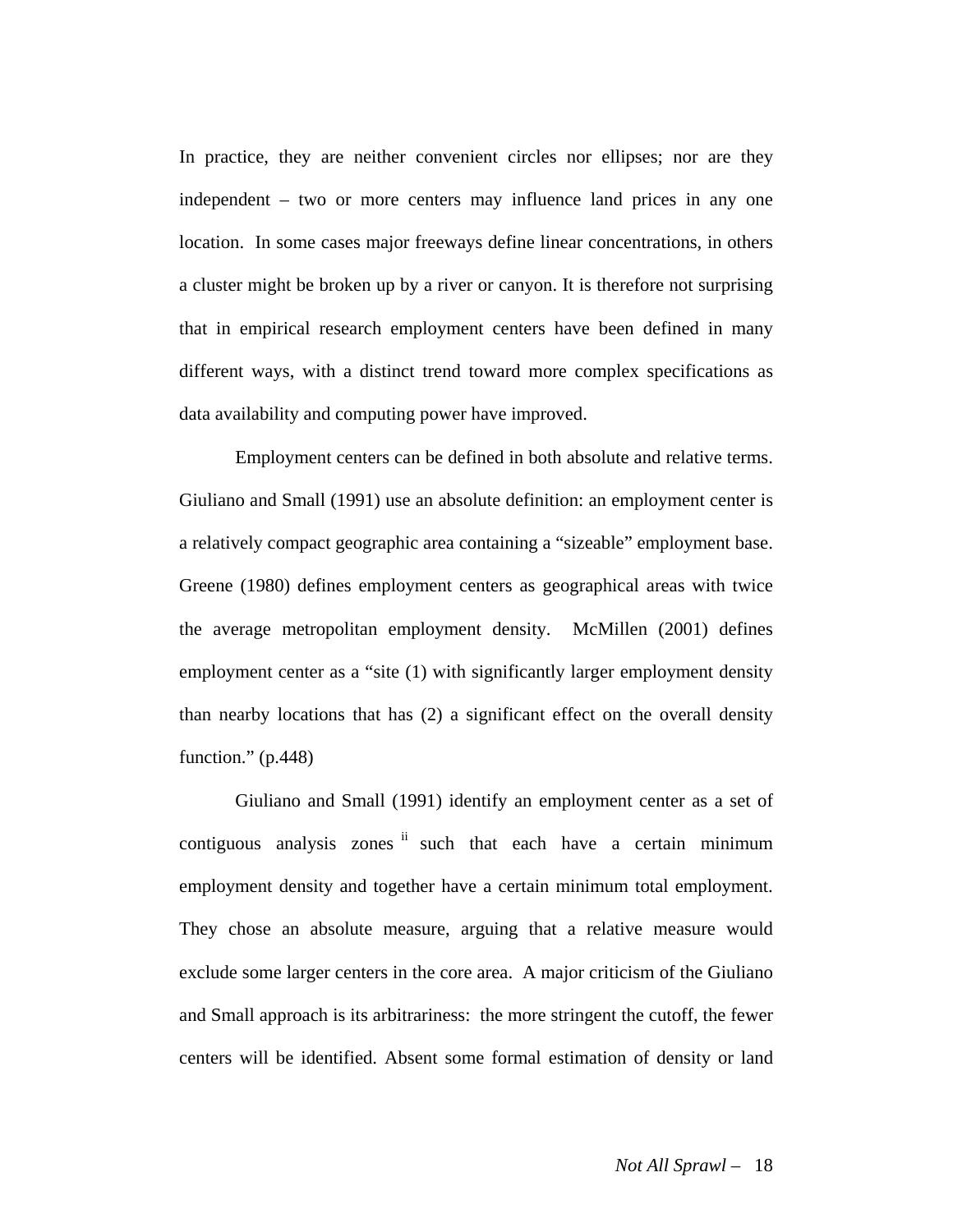value gradients, there is no way to determine whether the center fulfills the theoretical requirement of influence on the employment or land value distribution. That said, their approach has held up well, becoming the benchmark for other approaches (Redfearn, 2004). McMillen (2003) surmises "their procedure has so far proved the most popular" …and… "non-parametric estimation procedure allows the cut-off points for employment density to vary both within and across cities, whereas researchers using the Giuliano and Small procedure typically let local knowledge and *a priori* expectations determine the choice of cut-off points" (pp 57, 58).

Several more recent efforts have been aimed at developing empirical measures that come closer to the theoretical ideal and avoid statistical problems. At the heart of the more recent papers on employment center identification is the use of more flexible parametric forms to capture suburban concentrations. These include use of locally-weighted regression to smooth the density surface (McMillen and McDonald, 1997); two-step methods to identify center peaks from a set of candidate peaks (McMillen and McDonald, 1998; McMillen 2001); and contiguity matrices (McMillen, 2003). Other approaches include variants on gradient estimation to identify potential centers (Heikkila et al, 1989; Small and Song, 1994), and estimations of spline functions (Baumont, Ertur, and Le Gallo, 1999; Craig and Ng, 2001; Muniz, Galindo, and Garcia, 2003).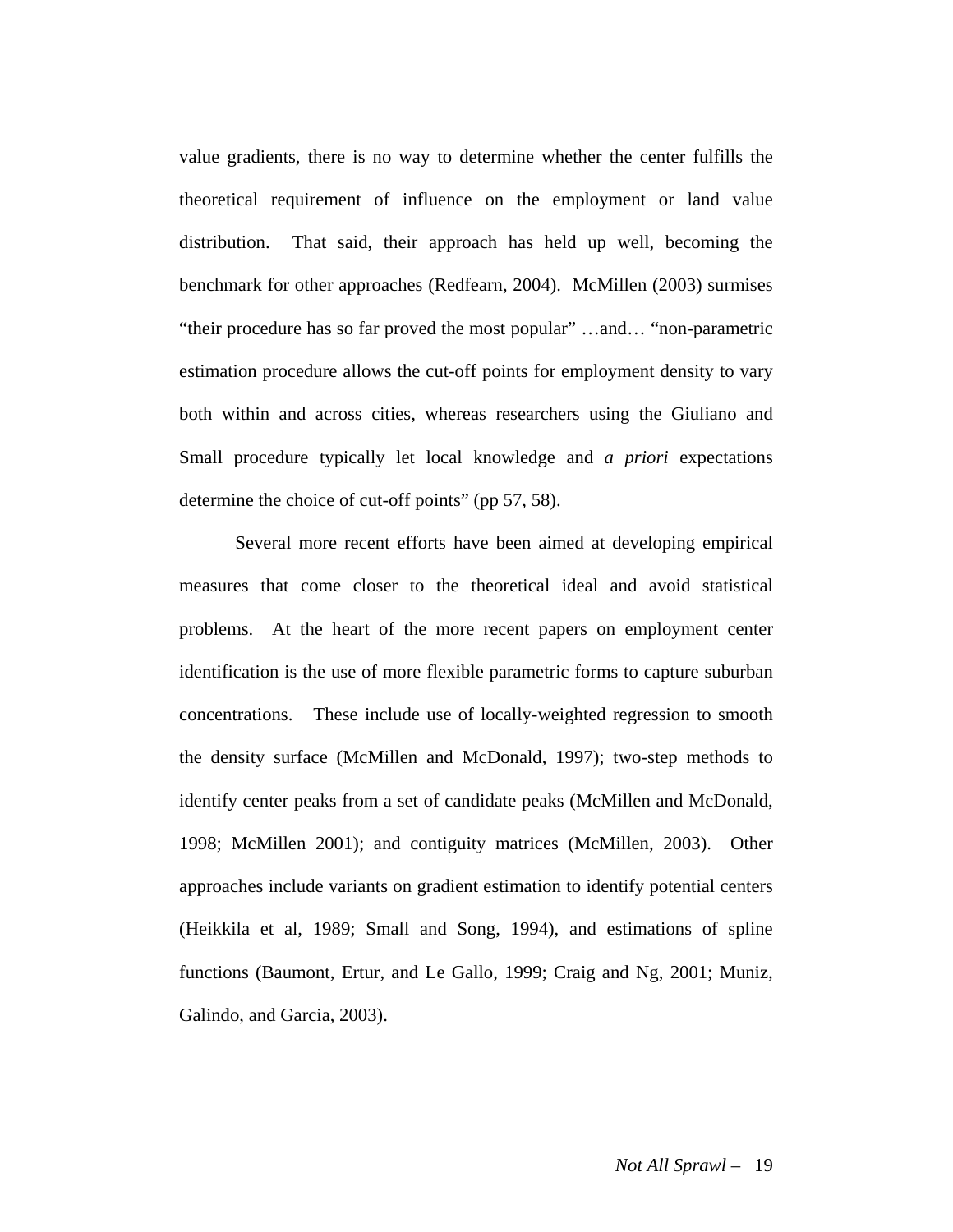Like all empirical methods, these varied approaches have both advantages and disadvantages, and none escape some degree of judgment on the part of the researcher. The simple parametric forms arose when both data and computing power were limited. More functional forms are now possible to estimate (the negative exponential can be derived as the "correct" functional form given some assumptions about utility), but it has not been common to compare these forms against more complex urban models. Moreover, gradient estimations typically begin with a set of candidate centers which are identified arbitrarily. Spline functions test for peaks along directional rays, but at what point a peak is sufficiently large to be considered a "center" is again subject to judgment, and are the results dependent on the choice of rays? The parametric approaches offer ease of computation and coefficients that can be readily compared, but these models fair poorly in a complex metropolitan area like Los Angeles. For example, models are subject to specification error when the locations of multiple candidate centers are spatially correlated. The fully flexible, nonparametric, approaches may best map a polycentric employment density surface, but once estimated how are trends gleaned from them? The mixed approaches strike a balance, but here too arbitrary are decisions made; for example, one must choose the window size and kernel when estimating a local weighted regression. There is no general consensus on a "right" way as yet, reflecting both the challenge of measuring the complexity of urban areas and the evolving set of options available to researchers.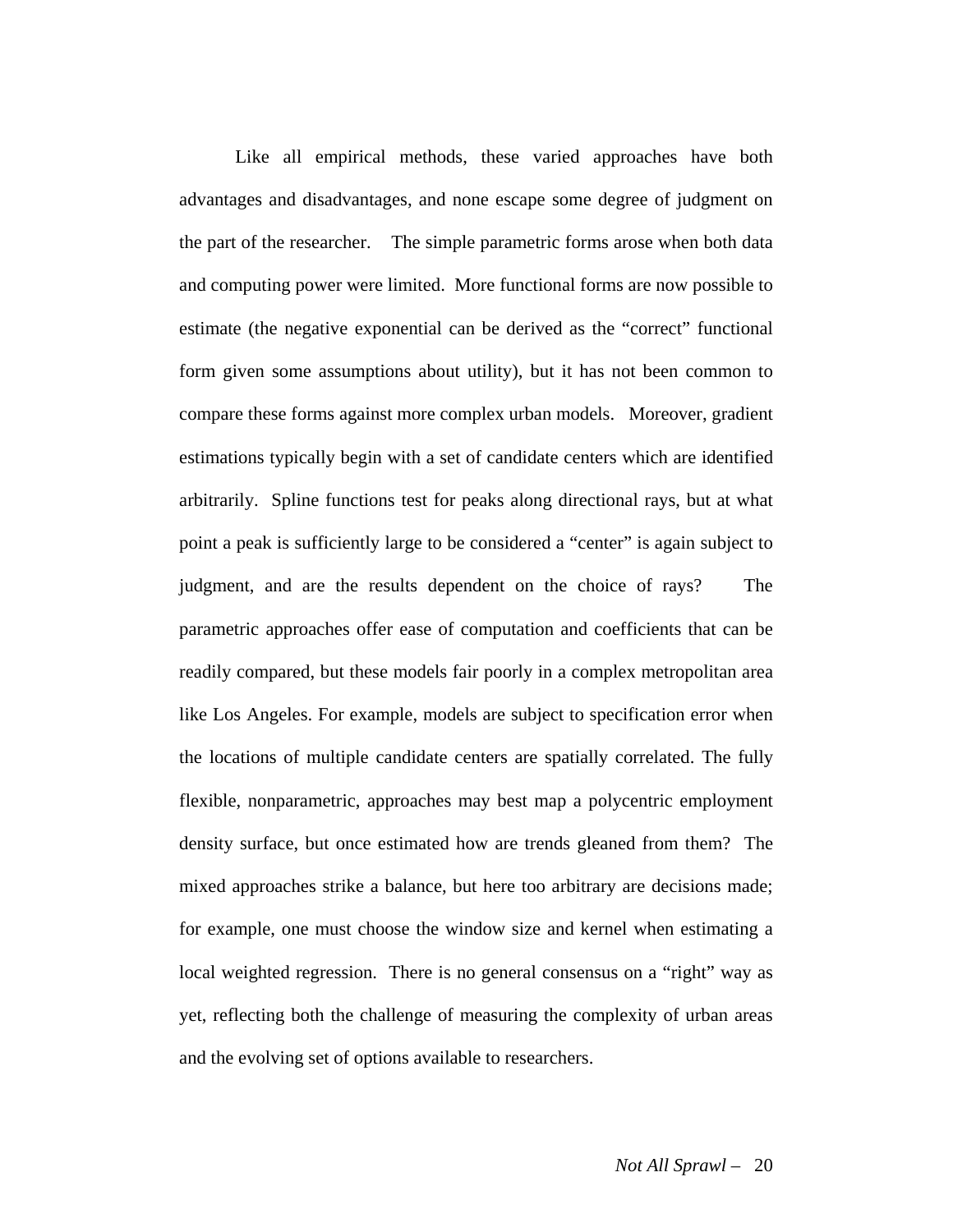After considering various methods of identifying employment centers, we use the simple but robust Giuliano and Small (1991) method.<sup>iii</sup> This allows us to compare our results directly with the earlier work. Giuliano and Small define a center as a cluster of contiguous zone having a minimum employment density of  $D$ , and together containing total employment of at least  $E$ .  $D$  and  $E$ cutoffs are expressed as 'D-E' from here on; for example '10-10' corresponds to  $D = 10$  jobs/acre and  $E = 10,000$  jobs. We conducted sensitivity analyses by using different combinations of cutoffs including 10-10, 12-12, 15-15, and 20- 20. Interestingly, changing cutoff values from 10-10 to 12-12 did not change our results substantially. Higher cutoff values produced more or less similar results until raised to 20-20. We therefore concluded that 10-10 and 20-20 are reasonable lower and upper limits for cutoffs, and present results for both.

 Contiguity of geographic units also must be addressed. Giuliano and Small (1991) defined contiguity as having at least 0.25 miles of common boundary between two census tracts. However, the definition is arbitrary, and even more so in the case of historical data. For our study, we convert 1980, 1990 and 2000 data into the same geography. It is difficult to justify a definition based on the particular characteristics of the selected geographic units. Contiguity is particularly important in Los Angeles, where a concentration of employment forms a corridor from downtown Los Angeles to Santa Monica. Using different contiguity criteria result in different sets of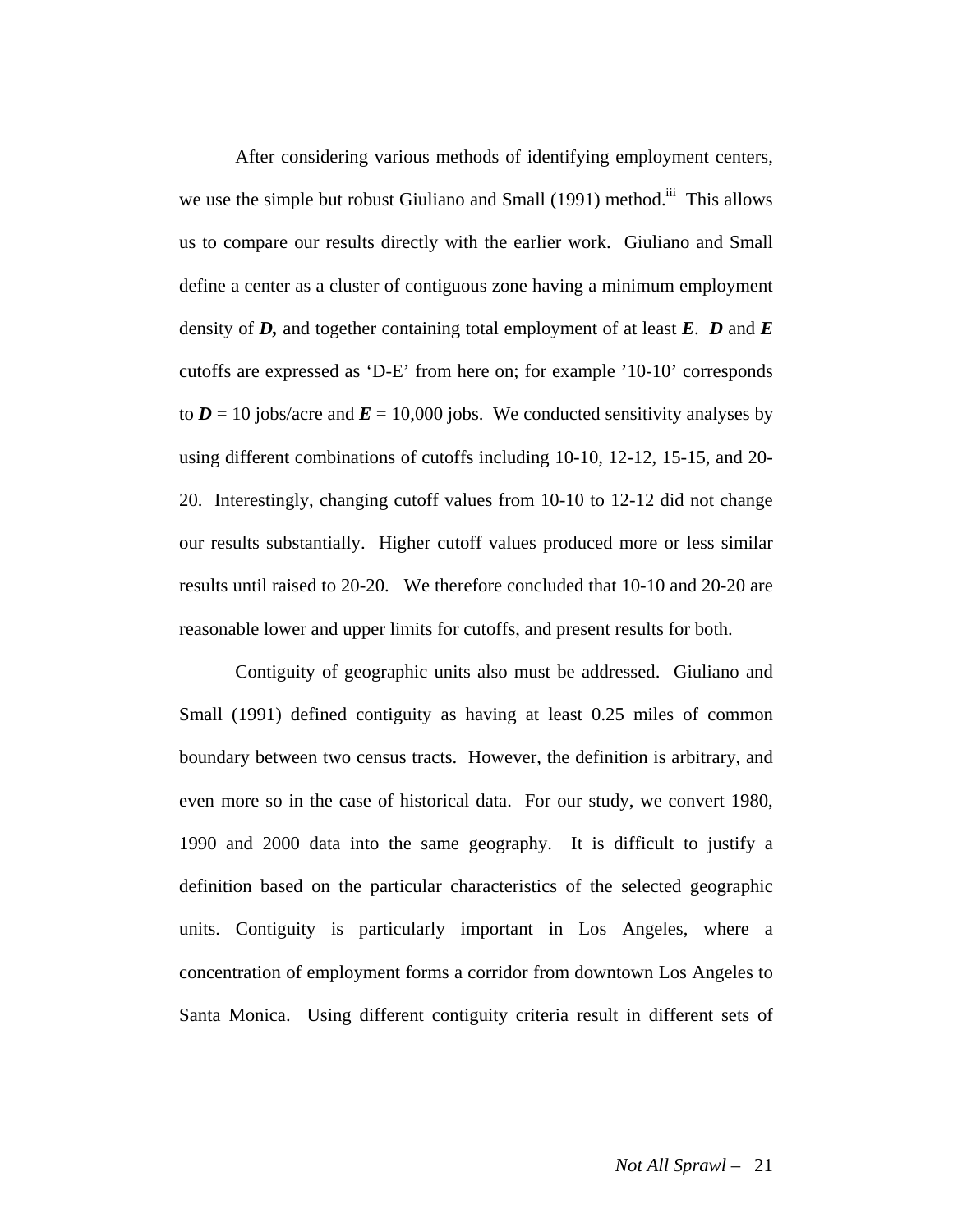centers being identified. We ultimately decided to define two zones as contiguous if they share any common boundary.

#### **Data**

 Our analysis area is the 2000 urbanized area portion of the five county Los Angeles CMSA, which includes the counties of Los Angeles, Orange, Riverside, San Bernardino and Ventura (see Figure 1). We use the urbanized area as defined by the US Census and exclude the vast tracts of mountains and deserts with little or no employment or population.<sup>iv</sup> These large but almost empty tracts contain a small fraction of the region's population and employment, and could not reasonably be expected to include employment centers.

#### FIGURE 1 ABOUT HERE

 Census tract level employment and population data for 1980, 1990 and 2000, as well as shape files for each year, were provided by the Southern California Association of Governments (SCAG). The employment data are developed by SCAG from wage and compensation data reported to the State Economic Development Department (EDD) of the California Labor and Workforce Development Agency.<sup>v</sup> Maintaining a consistent geography across the three analysis years - 1980, 1990, and 2000 - is essential for valid comparison. We chose 1990 census tracts as our unit of analysis, and converted all the data to 1990 census tract geography.<sup>vi</sup> There are 2,474 tracts covering a total area of about 5 million acres (just under 8,000 square miles).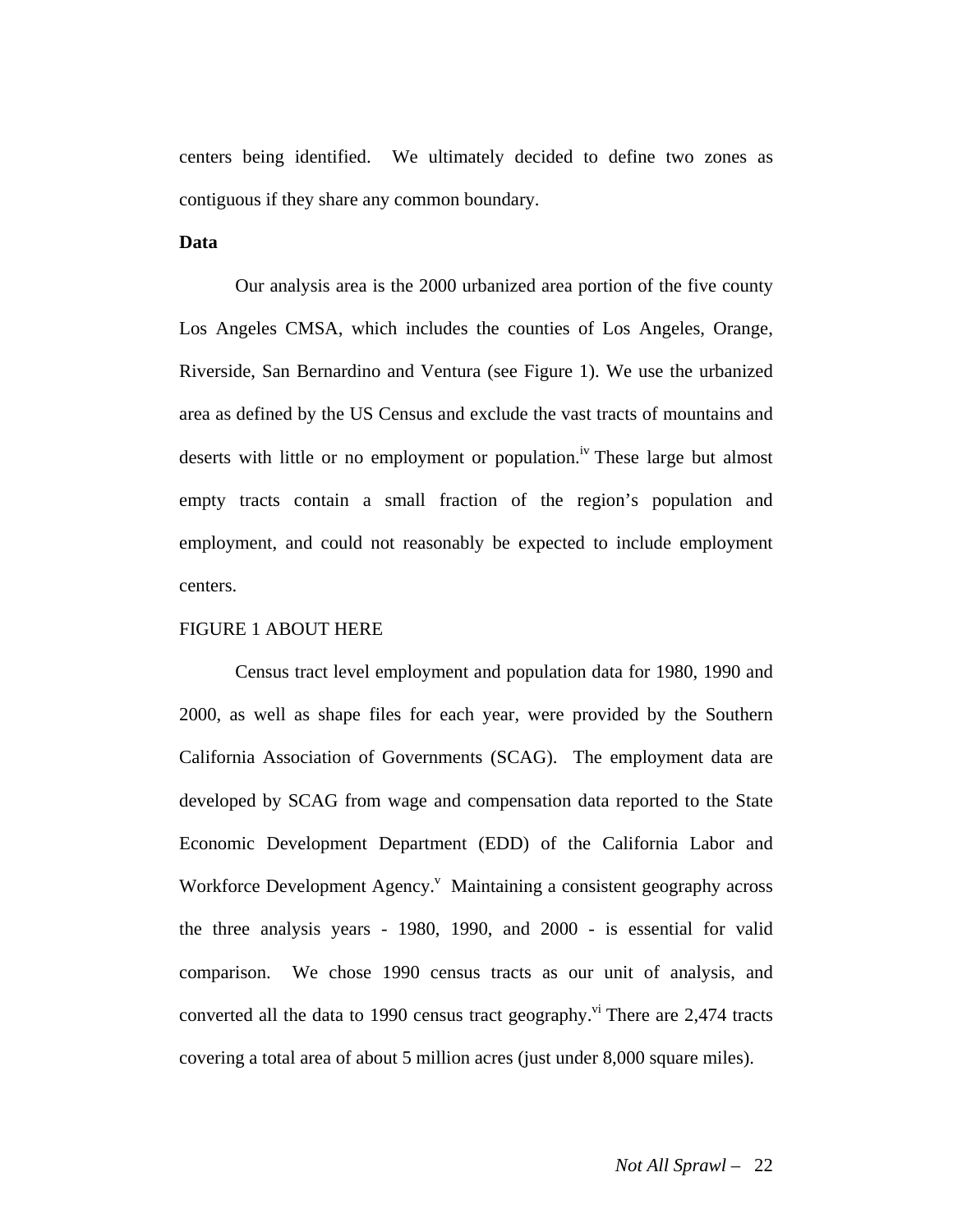A brief summary of regional employment and population trends will help to place our results in context. Table 1 gives employment and population, by county, for the Urbanized Area. Over the entire period, employment increased from about 5.4 million to about 7.3 million (35%), and population increased from 11.2 to 15.8 million (41%). Growth was uneven both across the decades and across counties. Population and employment growth was more rapid 1980 – 1990 than 1990 – 2000, and while employment increased more than population 1980 – 1990, the reverse was true 1990 – 2000. In relative terms growth was slowest in Los Angeles County, but in terms of absolute numbers, Los Angeles County added the greatest number of jobs and people. Los Angeles County stands out also as the only county that lost employment, 1990 – 2000. The fastest growth in both jobs and population took place in Riverside County, with a more than doubling of jobs between 1980 and 1990. Jobs increased more than population 1980 – 1990 in Orange County, but the trend reversed 1990 – 2000. In San Bernardino and Riverside counties, jobs increased faster than population, an indication of transformation from bedroom suburb to urbanized area.

#### TABLE 1 ABOUT HERE

**IV. Results**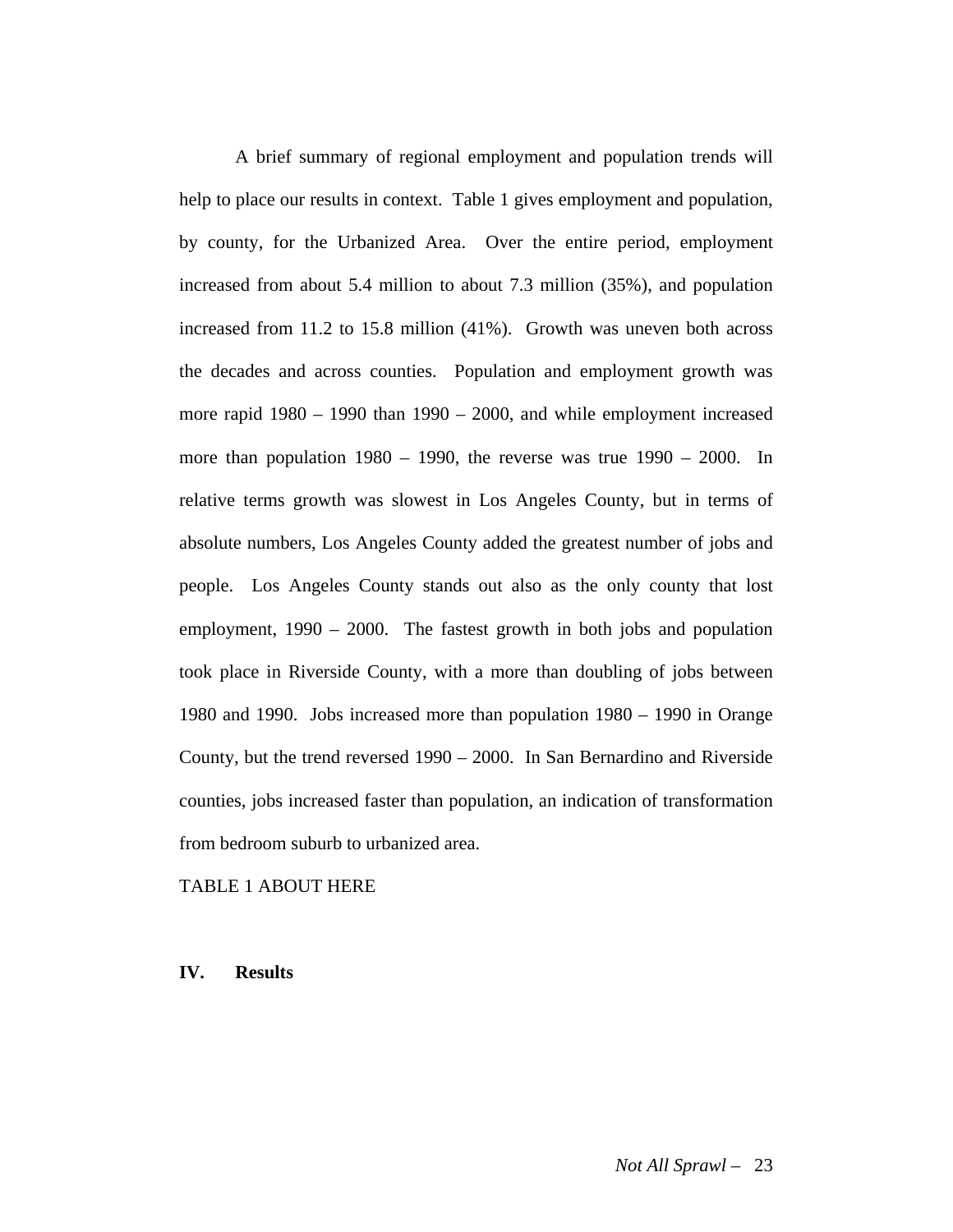We present our results in two parts. First, we discuss general regional trends in employment density. Then we discuss employment centers identified under the 10-10 and 20-20 criteria.

#### **Trends in Employment Density**

The simplest measure of concentration is the distribution of regional employment. Because we are using constant boundaries, average employment density must increase as employment increases. However, the distribution of that employment can take many forms. Table 2 shows the share of employment contained in the 10 percent of land area that contains the highest employment density for the region and for each county (census tracts were rank ordered on employment density). Employment is highly concentrated in the region; that is, the densest tracts contain the vast majority of all jobs. However, share of jobs contained is decreasing over time. Los Angeles County is the exception, with the share of jobs rather stable from 1990 to 2000. Table 2 does not tell us about spatial distribution, but rather about density distribution.

#### TABLE 2 ABOUT HERE

Table 3 shows the share of total urbanized area employment inside tracts with employment density less than 10, between 10 and 20, and 20 or more jobs/acre. The share of jobs located in tracts with less than 10 jobs/acre increases slightly over the period. There is little change in the other two categories despite the significant increase in total employment over this 20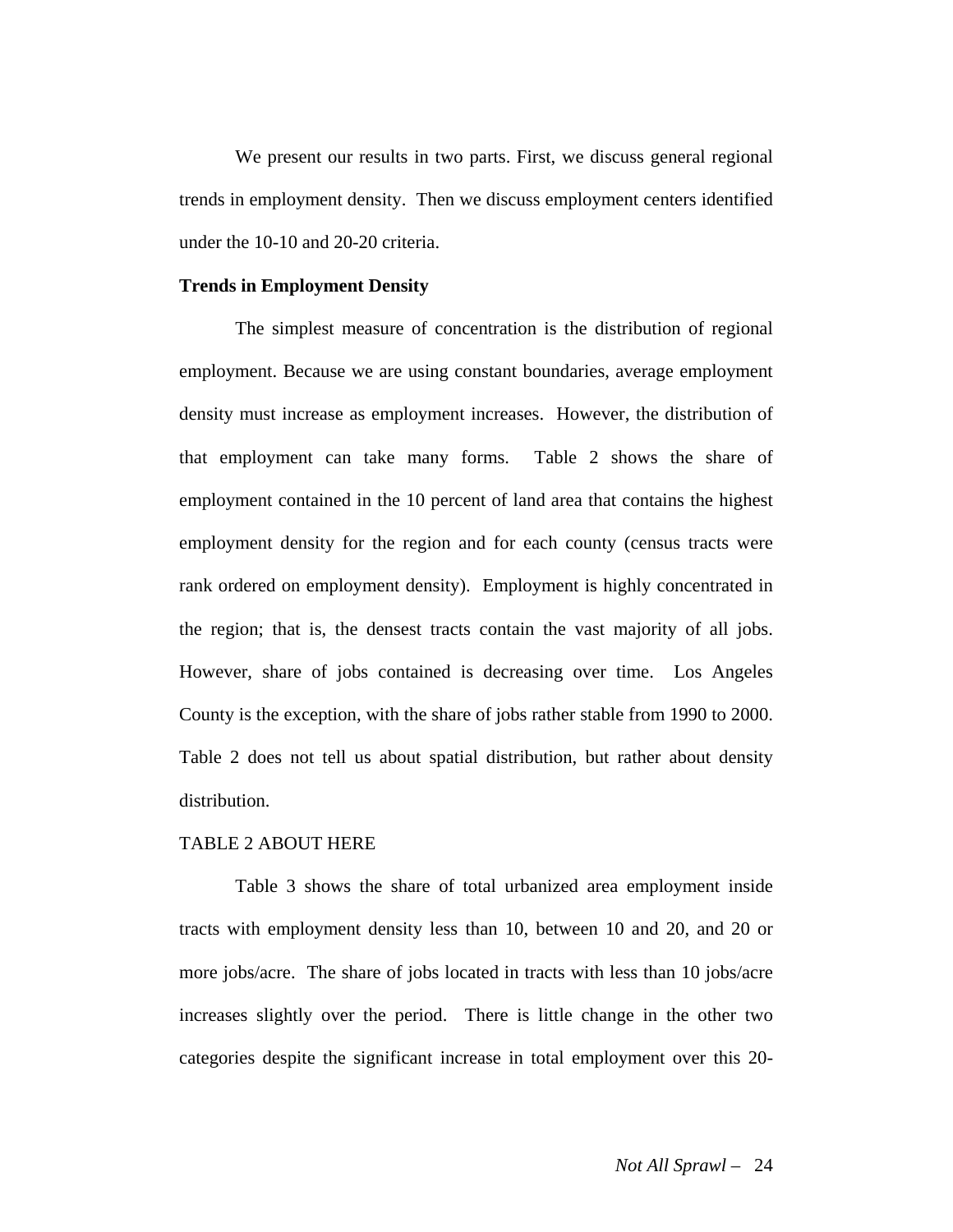year period. The results presented in the table are consistent with deconcentration, but the changes are small in magnitude.

#### TABLE 3 ABOUT HERE

Polycentricity complicates simple measures of dispersion and concentration. One basic measure of the spatial distribution of employment is the average distance of all jobs to the region's historic center, defined as the peak zone of the Los Angeles downtown area. The evolution of this metric is reported in the first row of Table 4. The average distance of all jobs increases substantially, suggesting decentralization.

We also calculate the average distance of high density zones from the historic center. Distances are calculated from tract centroids. We use two measures, simple linear distance, and distance weighted by employment. In all cases, the average distance increases. That is, employment concentrations are decentralizing. The trend is most pronounced for the weighted distance of tracts with more than 20 jobs per acre. Note that in 1980 the average weighted distance is a little more than 8 miles, indicating a remarkable degree of concentration around the historic core, given the size of the region. The average distance increases about 70% by 2000. The spatial distribution of employment concentrations has shifted outward from the center, in concert with the overall decentralization of employment.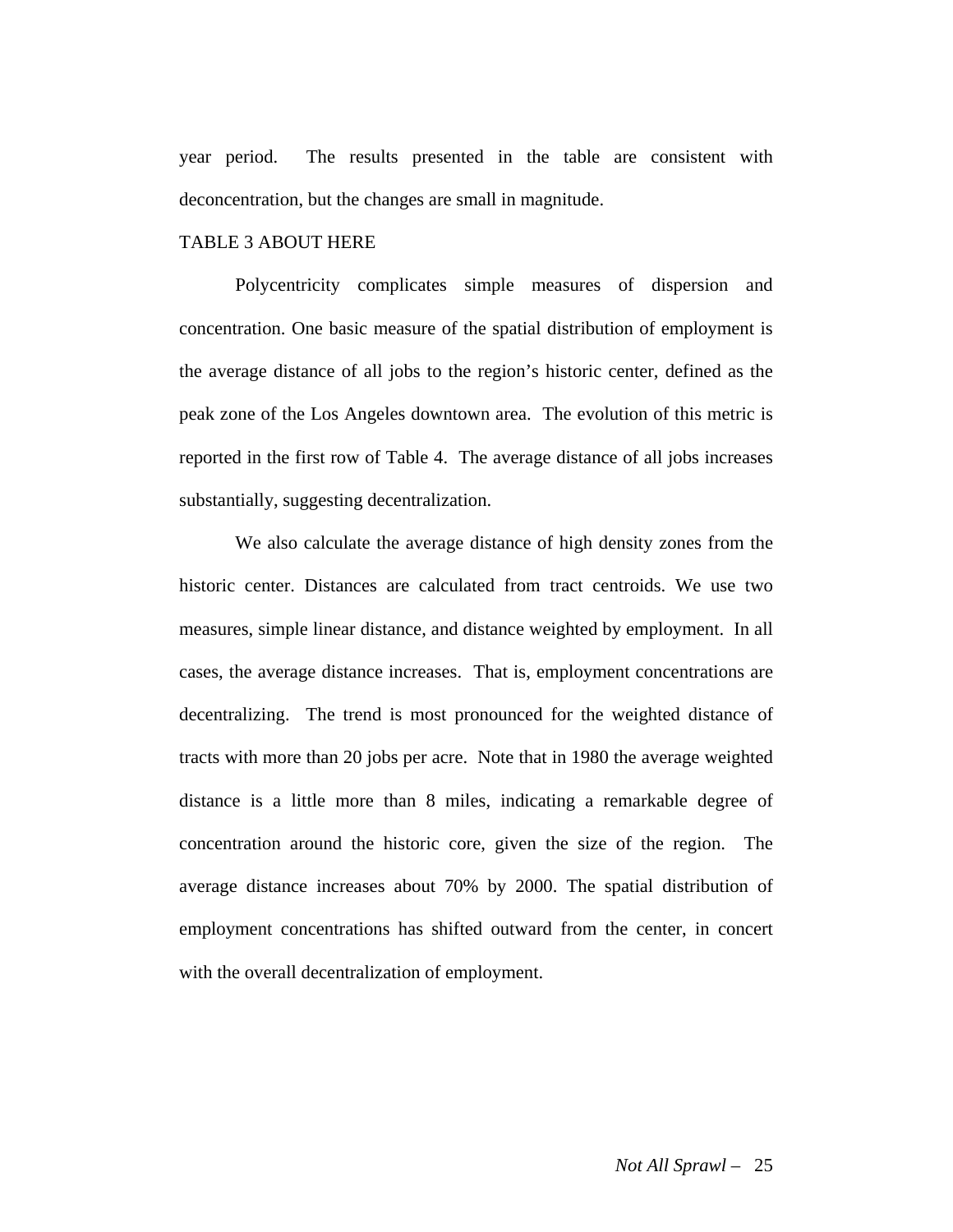#### TABLE 4 ABOUT HERE

#### **4.2 Employment Centers**

 This section examines trends in employment centers using the two criteria described above.

#### **The Evolution of the System of "10-10" Centers**

Using the 10-10 cutoff criteria, 36 employment centers were identified in the 1980 data, while 46 and 48 were identified in the 1990 and 2000 employment data, respectively. The centers are shown in Figures 2 through 4. The centers are numbered in rank order. As noted earlier, we decided to strictly accept contiguity of tracts, and as a result we have one "mega-center" in 1980 that spans an arc along the Wilshire Corridor from East Los Angeles to Santa Monica (center 1 in Figure 2). We call this the "main center", and it encompasses the traditional Los Angeles downtown, as well as Hollywood, West Los Angeles, and Santa Monica. In 1990 a small portion of the main center breaks off and becomes an independent center to the east of the CBD (center 32, Figure 3). The main center splits approximately in half in 2000, with Santa Monica-Westside becoming an independent center (center 2, Figure 4). Break-up of the main center is the result of employment losses. The second largest center in 1980 is "Santa Ana/Irvine", located along SR 55 and I-405 (center 2). In 1990, one piece breaks off to join a new center (center 24 Santa Ana), and the remainder expands to include the South Coast Plaza area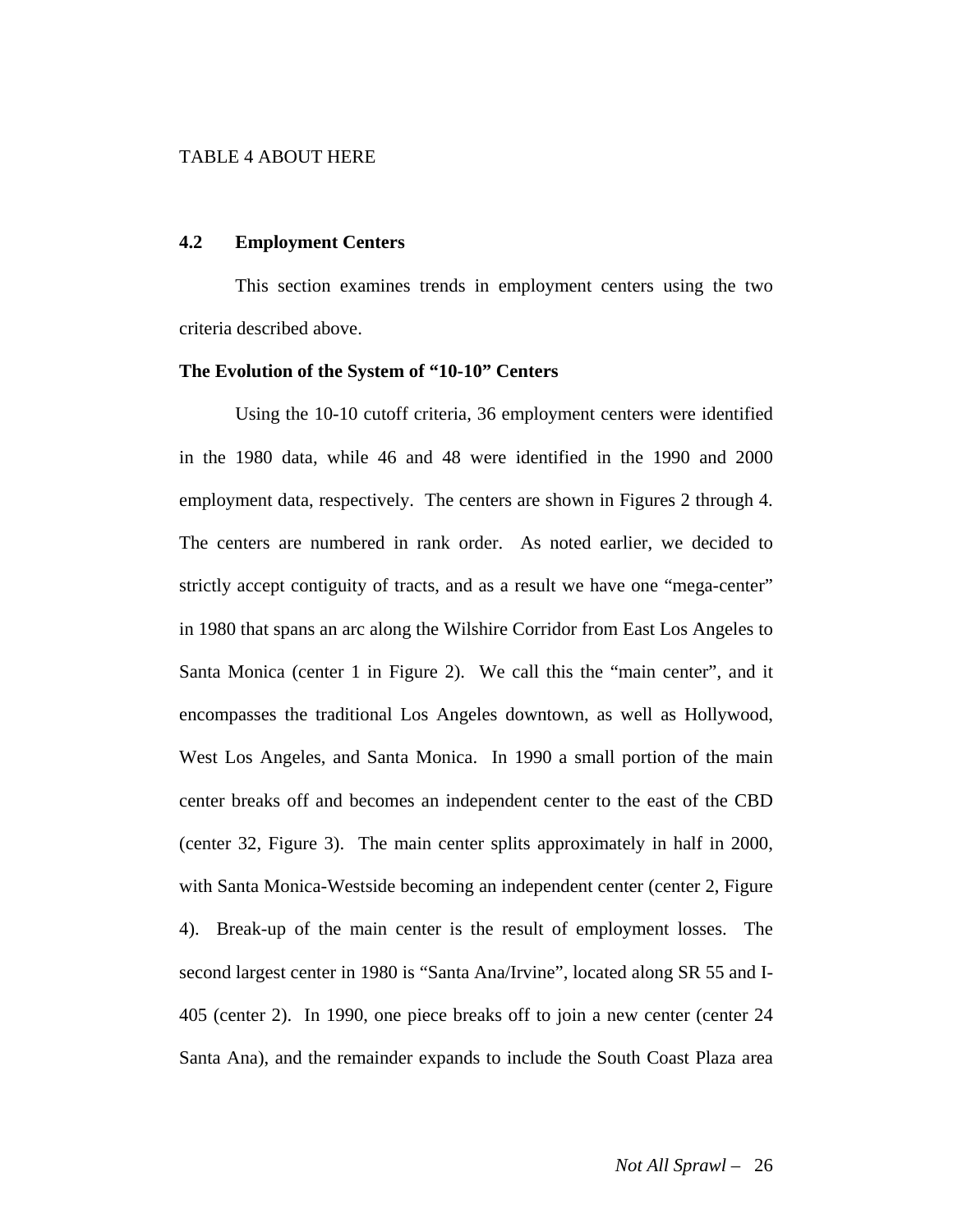(center 33 in 1980). Visual inspection of Figures 2 through 4 reveals emergence and growth of centers to the east and southeast, and to a lesser extent the northwest of the central core.

#### FIGURES 2, 3, 4 ABOUT HERE

 The centers' characteristics are quite varied, with a few very large centers and many smaller centers. Table 5 gives selected characteristics of centers. There is a "rank size" effect, in that there are only a few very large centers. The centers with over 100,000 jobs are the LA main center and Santa Ana/Irvine in 1980 (centers 1 and 2 in Figure 2). Anaheim and Burbank/Glendale emerge as large centers in 1990 (centers 3 and 4 in Figure 3); the center formed from the split of the LA main center in 2000 accounts for the fifth large center (centers 1 and 2 in Figure 4). The range of employment density increases, as some rather unique single tract centers reach the minimum employment threshold.

#### TABLE 5 ABOUT HERE

 Table 6 gives information on total employment and employment shares, inside and outside centers, by county, under the 10-10 criteria. Recall that we consider the LA main center to include the corridor from LA downtown to Santa Monica. Turning first to the upper half of the table, total employment in centers has increased along with the number of centers. In 1980 the LA main center is remarkably dominant, accounting for nearly half of all employment in centers (and 20% of the region's employment). The LA main center loses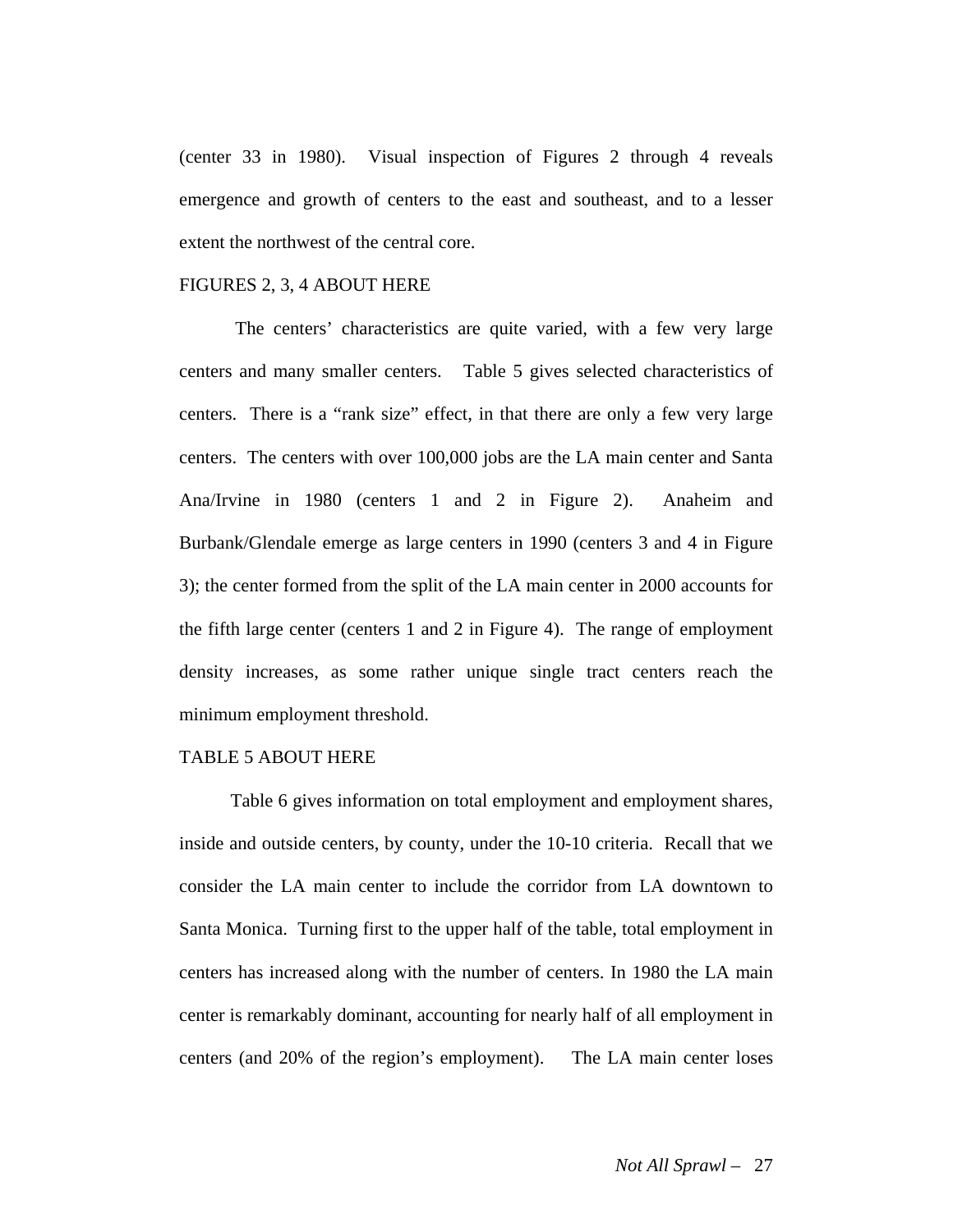both in absolute number and share of jobs in centers over the period, but still accounts for more than a third of jobs in 2000 (combining the two centers that emerged from the break-up).

Of the 10 new centers in 1990, 9 emerge in LA County. In 2000, there is one new center in LA County, and one in Orange county; one center in the other counties disappears. Patterns across the counties are quite different. Total employment in centers in LA county increases 1980 to 1990, then decreases 1990 to 2000. Center employment in Orange County nearly doubles 1980 to 2000, hence gaining regional share. In contrast, center employment in the other counties, which accounts for less than 2 percent of all employment in centers, rises and then falls. Finally, employment in centers as a share of total regional employment declines only slightly over the period.

Turning now to the lower half of the table, the dominance of LA County in terms of employment outside centers in 1980 is evident. In fact, in 1980 LA County center employment accounts for one third of the region's total employment, and LA County's total employment accounts for nearly ¾ of the regional total. By 2000, the percentage shares are 28 and 61 respectively. The greatest amount of employment growth outside centers took place in the other counties, while the Orange County share remained steady.

#### TABLE 6 ABOUT HERE

Table 6 presents a mixed picture of centralization and decentralization. If we look at each county, the pattern becomes clearer (see Table 7). The share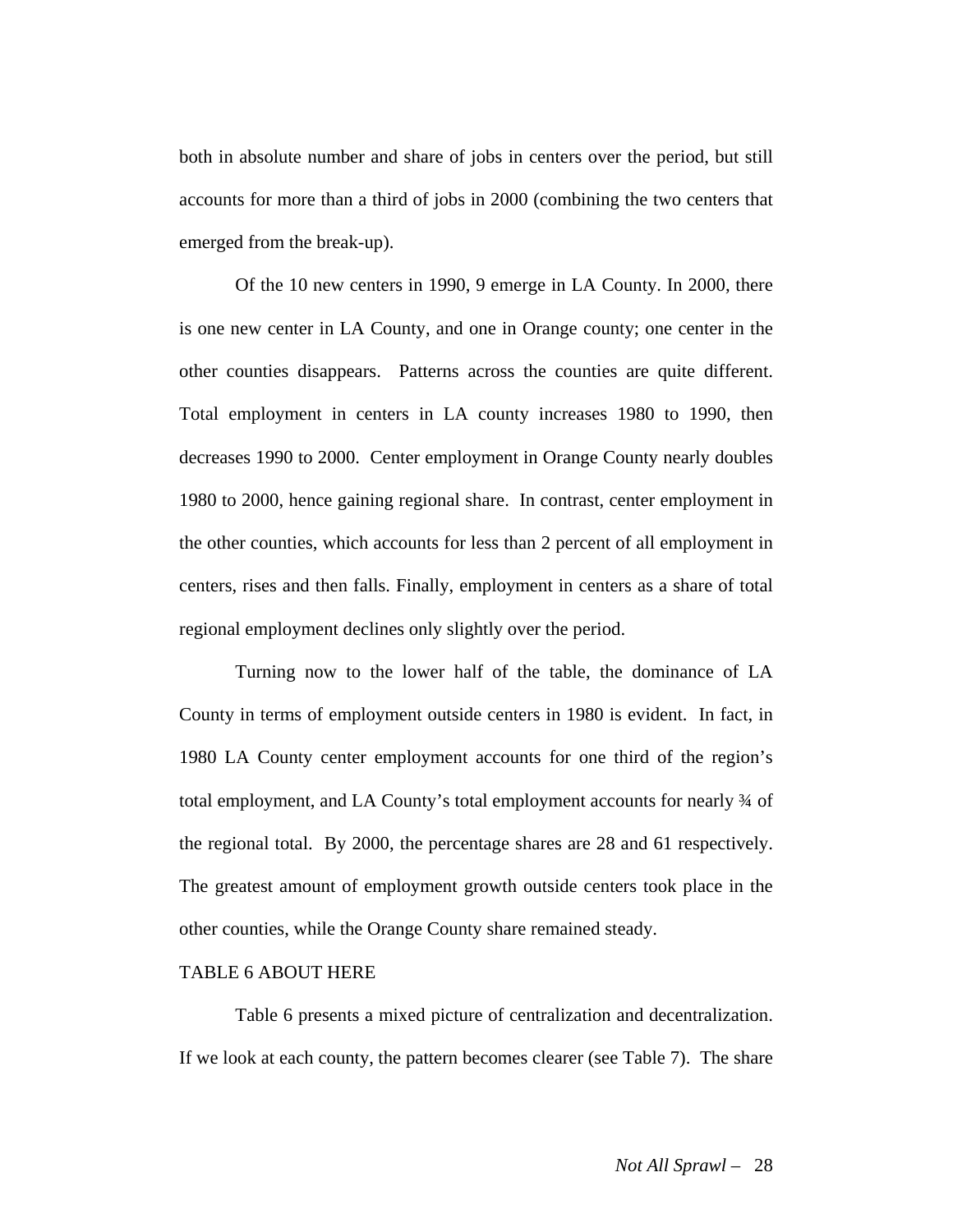of employment in centers remained steady in Los Angeles County, increased in Orange County, and decreased from an already small base in the other counties. TABLE 7 ABOUT HERE

#### **The Evolution of the System of "20-20" Centers**

Using the 20-20 cutoff criteria, 10 employment centers were identified in 1980, 13 in 1990 and 15 in 2000. The centers are shown in Figures 5 through 7. The centers are numbered in rank order. All of the 1980 centers are in Los Angeles County; Orange County has 2 in 1990 (centers 10 and 13) and 3 in 2000 (centers 4, 7, 9). No centers are identified in the other counties. Raising the criteria to 20-20 not only eliminates the smaller centers, but also eliminates some of the larger clusters of employment with lower average density, for example Santa Ana/Irvine in Orange County, which does not appear until 1990. The maps show quite clearly the dominance of the LA main center in 1980. The more restrictive criteria "breaks up" the main center, with 5 centers forming a crescent from LA downtown to Santa Monica (centers 1, 2, 4, 5, 6). While some version of that crescent remains in 1990 and 2000, the new centers emerge to the north and southeast of the main center.

#### FIGURE 5, 6, 7 ABOUT HERE

The LA downtown center is the largest in all 3 periods, but declines from over 500,000 jobs in 1980 to under 400,000 jobs in 2000. It also shrinks in size, from 8296 acres in 1980 to 5764 acres in 2000. Centers with over 100,000 jobs include LA downtown and West LA in 1980 (centers 1, 2). Santa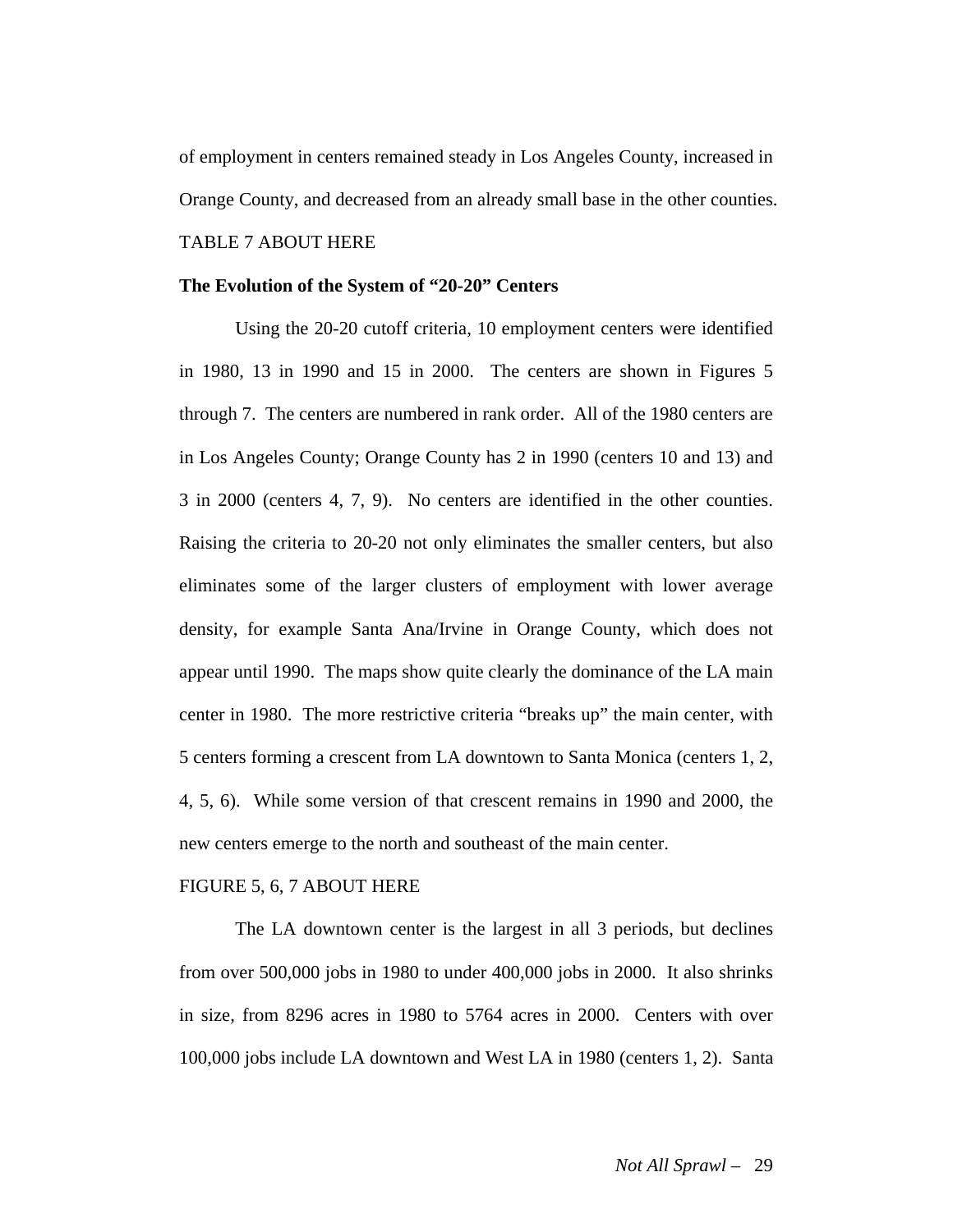Monica (also part of the "crescent") is added in 1990 (center 3); Santa/Ana-Irvine is added in 2000 (center 4).

 Table 8 presents summary information for the 20-20 centers. The upper portion of the table gives employment and employment share for the centers by location. In this case the Los Angeles downtown is a single center. In order to compare better with the 10-10 results, we add a row that includes the other centers in the Westside corridor that approximates the LA main center under the 10-10 criteria. Under the stricter criteria, the LA downtown and its corridor of centers to the west overwhelmingly dominates regional employment in centers in 1980, accounting for about 83% of all center employment. The LA downtown alone accounts for 55 percent. While the LA downtown loses employment during the period, the other centers to the west gain employment, but not enough to offset gains outside this core area. Centers in the remainder of LA County increase in number and total employment. Total number of jobs in centers in LA County is remarkably stable. The fastest center growth occurs in Orange County, where the employment share increases from zero to 17.5%. The share of total regional employment in centers drops in 1990, then increases again in 2000. We observe that while the share of employment in centers has remained relatively stable, new centers have emerged outside the main core, and most of the center growth has occurred outside the core.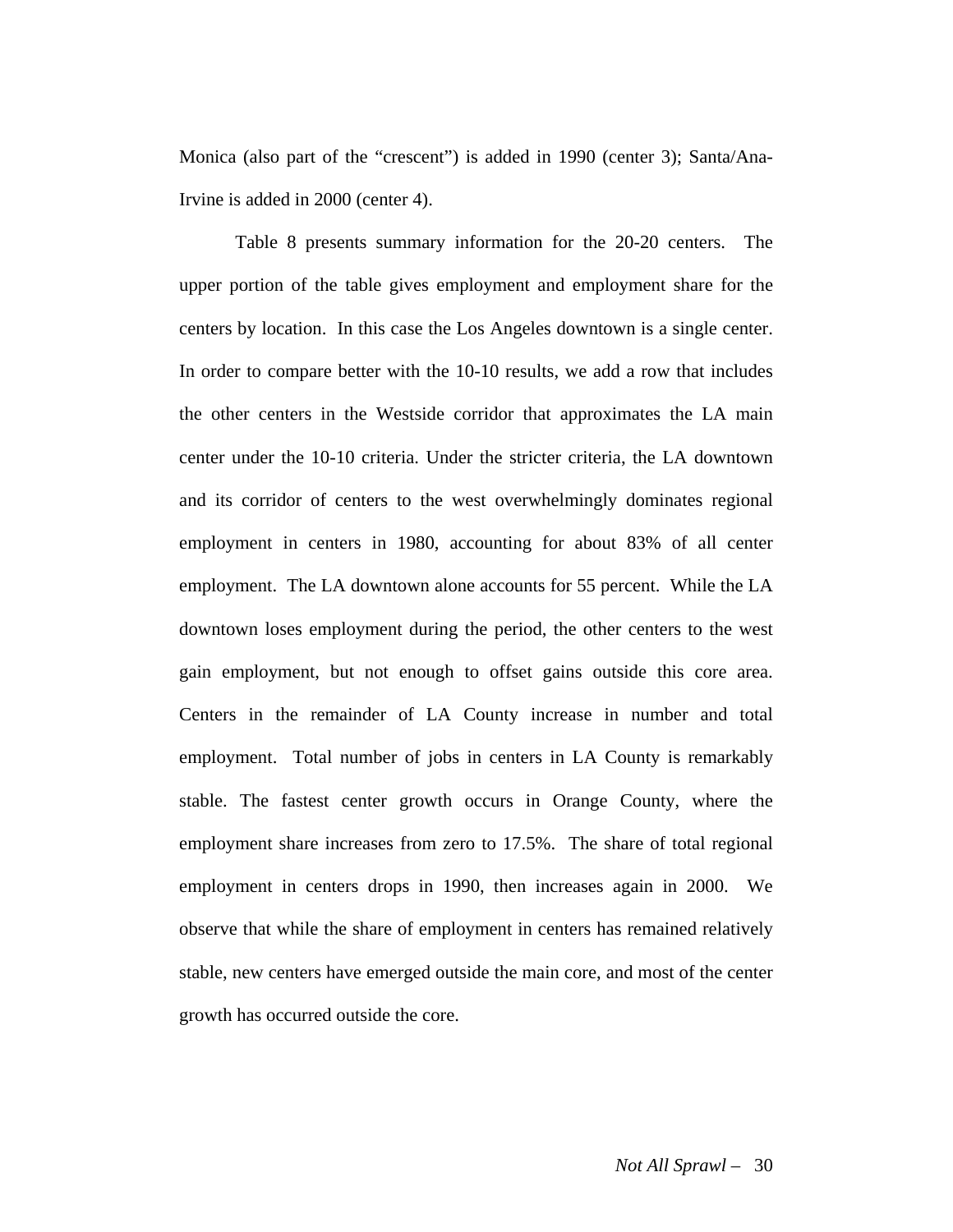The lower portion of Table 8 is similar to Table 6. The dominance of LA County in 1980 is evident, and its loss of center share employment is similar (from 17% in 1980 to 13.5% in 2000). Finally, if we consider center employment shares within counties, the share in LA County declines slightly from 23.4% in 1980 to 22.1% in 2000. In Orange County, the share increases to 16% in 2000. Hence while we observe stability in LA County, there is a clear trend of concentration in Orange County.

#### TABLE 8 ABOUT HERE

Finally we consider the average distance of centers from the LA downtown, under both 10-10 and 20-20 (see Table 9). The LA downtown center is omitted from the calculations, and average distances are from the peak tract centroid of each center to the peak tract centroid of the LA downtown center. There is a pattern of declining average distance in the case of unweighted distance for 10-10 centers, but increasing average distance in all other cases. The dominance of the LA core is evident in the 20-20 weighted distance calculations; with an average distance of under 5 miles, it is difficult to understate the extent to which the largest concentrations of employment are centralized around the historic downtown in 1980. Although average distance almost doubles by 2000, a high degree of concentration remains.

#### TABLE 9 ABOUT HERE

 Our analysis of employment centers yields results consistent with the density patterns described in the previous section. Using either liberal or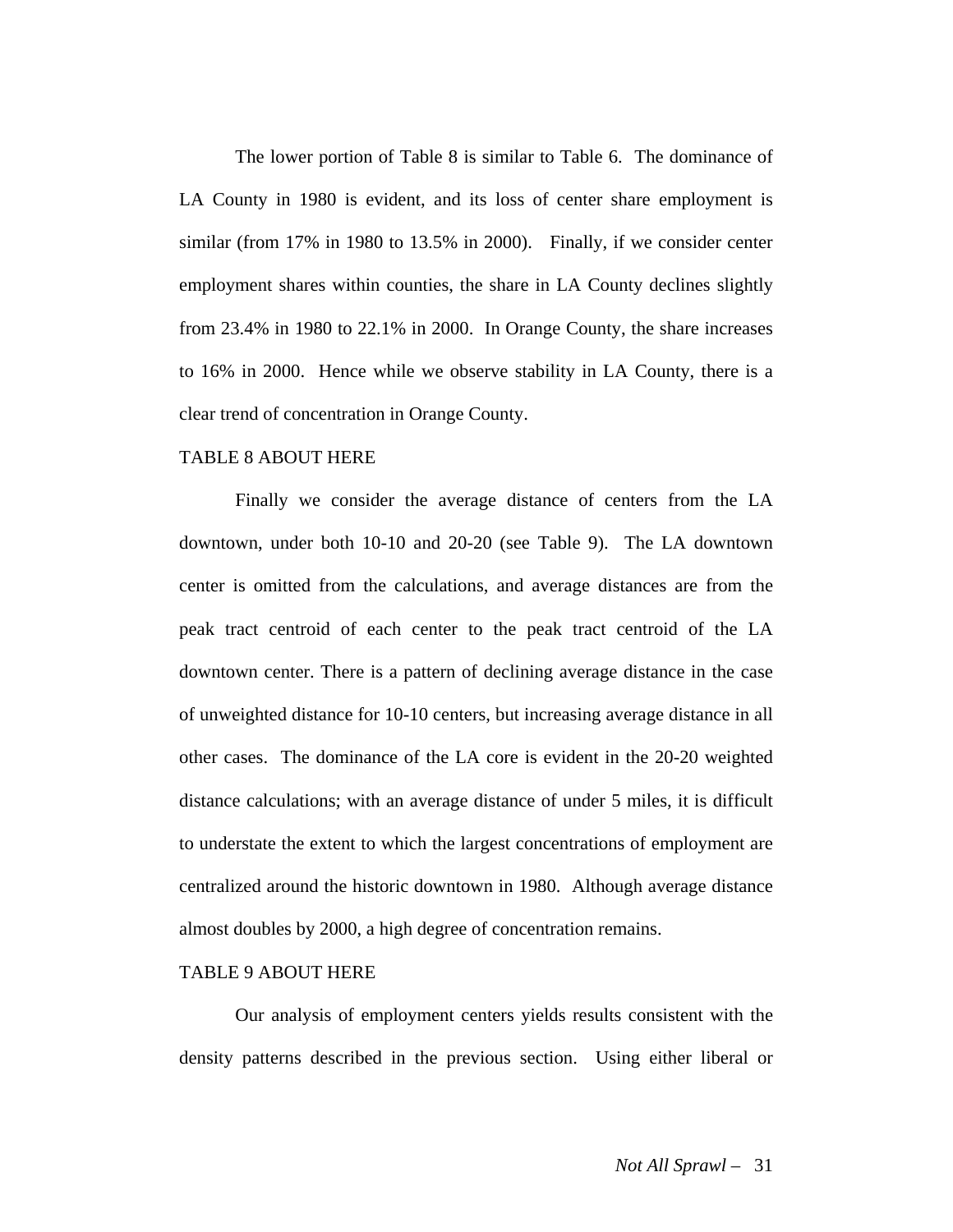conservative cutoffs for defining employment centers, we find 1) the LA downtown remains the single largest and most dense employment concentration in the region, but it loses both employment share and absolute amount of employment; 2) the LA "core", a corridor extending from downtown to Santa Monica, remains the largest and densest cluster and the concentration shifts westward over time; 3) employment centers are decentralizing, with the fastest growing centers located many miles from the core; 4) particularly notable concentration is observed in Orange County, a prototypical "sprawled suburb" by reputation; 5) employment growth is most rapid in the outer suburban counties, where employment is increasingly dispersed; and finally 6) there is stability in the share of employment inside and outside of centers, despite rapid employment growth over the period.

#### **5. CONCLUSIONS**

 Our examination of spatial trends in the Los Angeles region suggests that agglomeration economies at the intra-metropolitan scale continue to be a significant organizational factor in the space economy. In the context of substantial employment and population growth (and rising congestion), the share of employment in centers remains stable. If localized benefits of agglomeration were in decline, we would expect to see the share of jobs in centers decline significantly.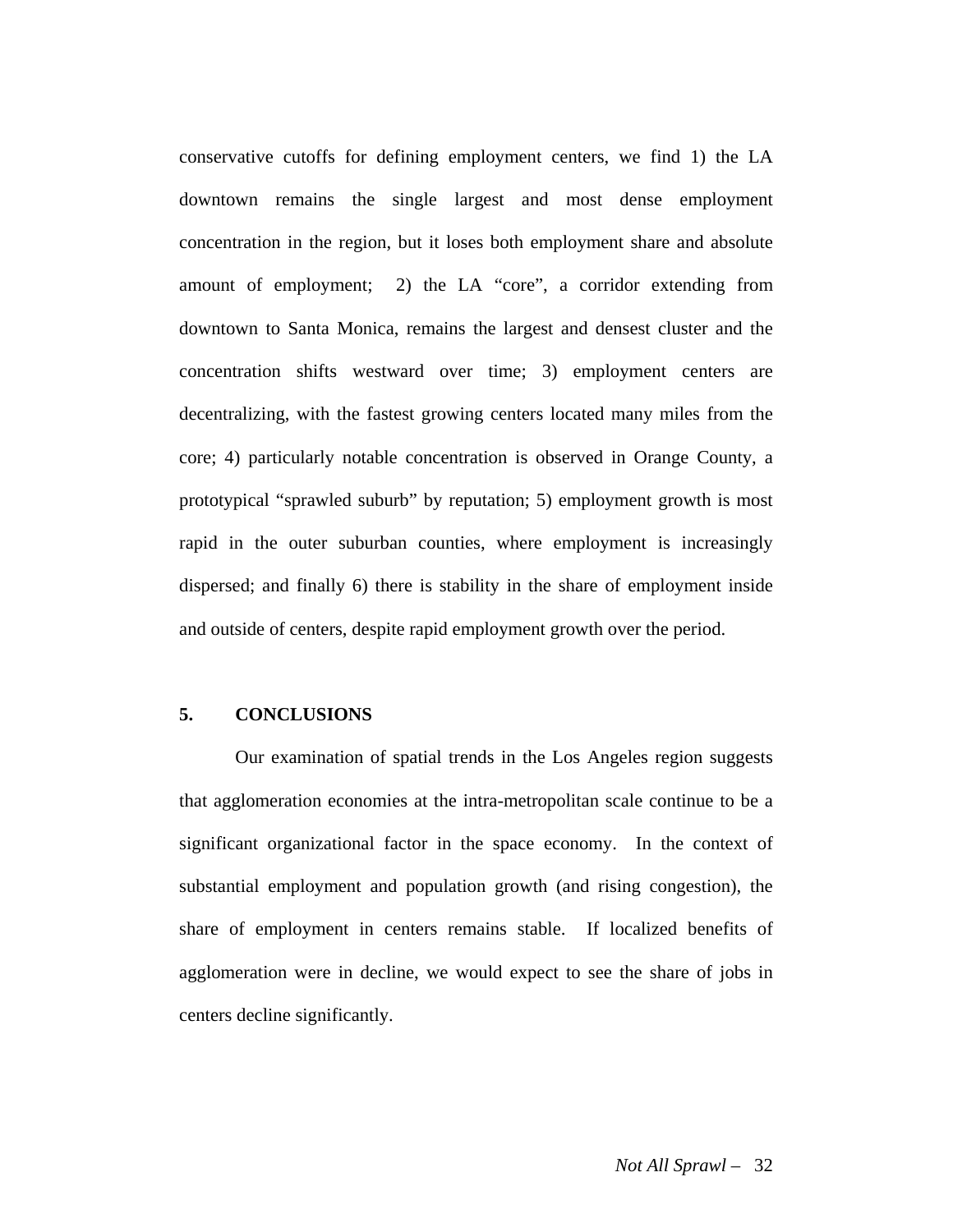Observed spatial trends are complex. In the core of the region, stability is the dominant feature. Although the downtown center loses employment over the period, other core centers remain relatively stable. More importantly, trends inside and outside centers are consistent; employment in centers fared no worse than employment outside centers.

In Orange County, the dominant trend is concentration. Within Orange County, jobs in centers increase faster than jobs outside centers, so the share of jobs in centers increases. Concentration is also evident in centers to the west and north of Los Angeles downtown, as reflected in the increased average distance of center employment from downtown. These observations are consistent with the theory of employment center development. In the outer suburban counties, the dominant trend is dispersion. The share of jobs in centers declined markedly, while job growth overall was the most rapid in the region.

 Taken together, these trends are consistent with the evolutionary models of Hartshorne and Miller (1989) and others. Formerly suburban Orange County is now a mature urban center, while the outer suburban counties are still in the process of self-containment, or building a job base sufficient for agglomeration benefits to take hold. The trends are not consistent with the notion of the dispersed metropolis, or with decline of the urban core.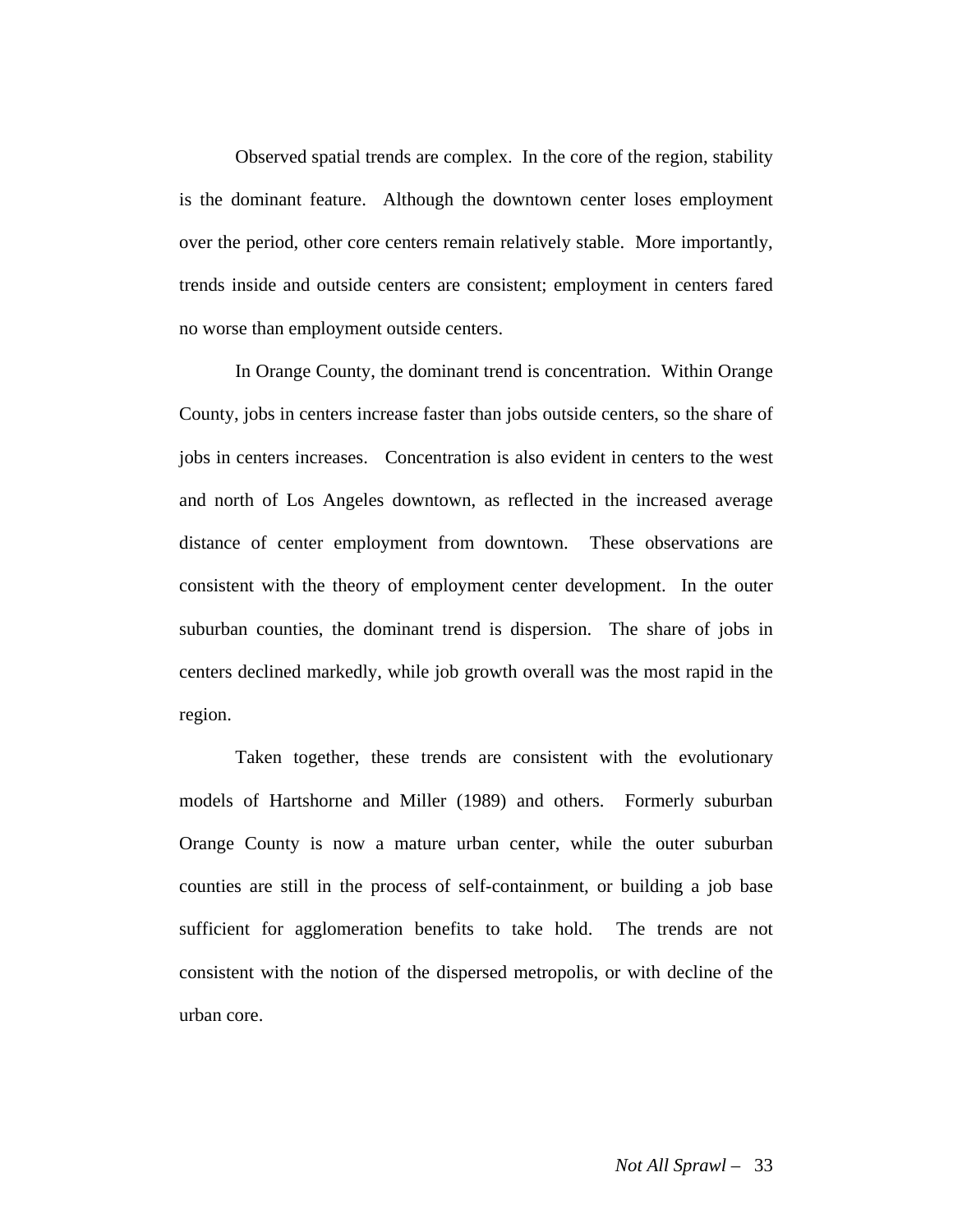The notion of historical path dependence is helpful in understanding our results. Longevity of the built capital stock and physical infrastructure generates long-term advantages for the core, despite traffic congestion, housing shortages and very high land values. The benefits of access that the Los Angeles core provides, at least for some segments of the economy, apparently continue to influence location decisions.

 This paper represents only a first step in understanding the spatial evolution of contemporary metropolitan areas; much remains to be done. First, our use of the Giuliano and Small approach in defining centers was based largely on the sense that none of the parametric approaches could capture the complexity of the region. One next step is to repeat this exercise and compare these result with those based on centers identified using parametric approaches. Our preliminary results using monocentric and polycentric models confirm the Small and Song (1994) findings of polycentricity. However, upon closer examination we find that all the statistical fitting occurs within a short distance of the center(s), yielding few insights regarding the influence of centers in a regional context.<sup>vii</sup> Ideally we would like a systematic and robust method that takes into account both absolute and relative size of concentrations and that is flexible enough to accommodate the geographic irregularities of the real world. Third, we have not explored the economic function of centers, their influence on the population distribution, or the extent to which these have changed over the period of study. Finally, and most importantly, our work leads to the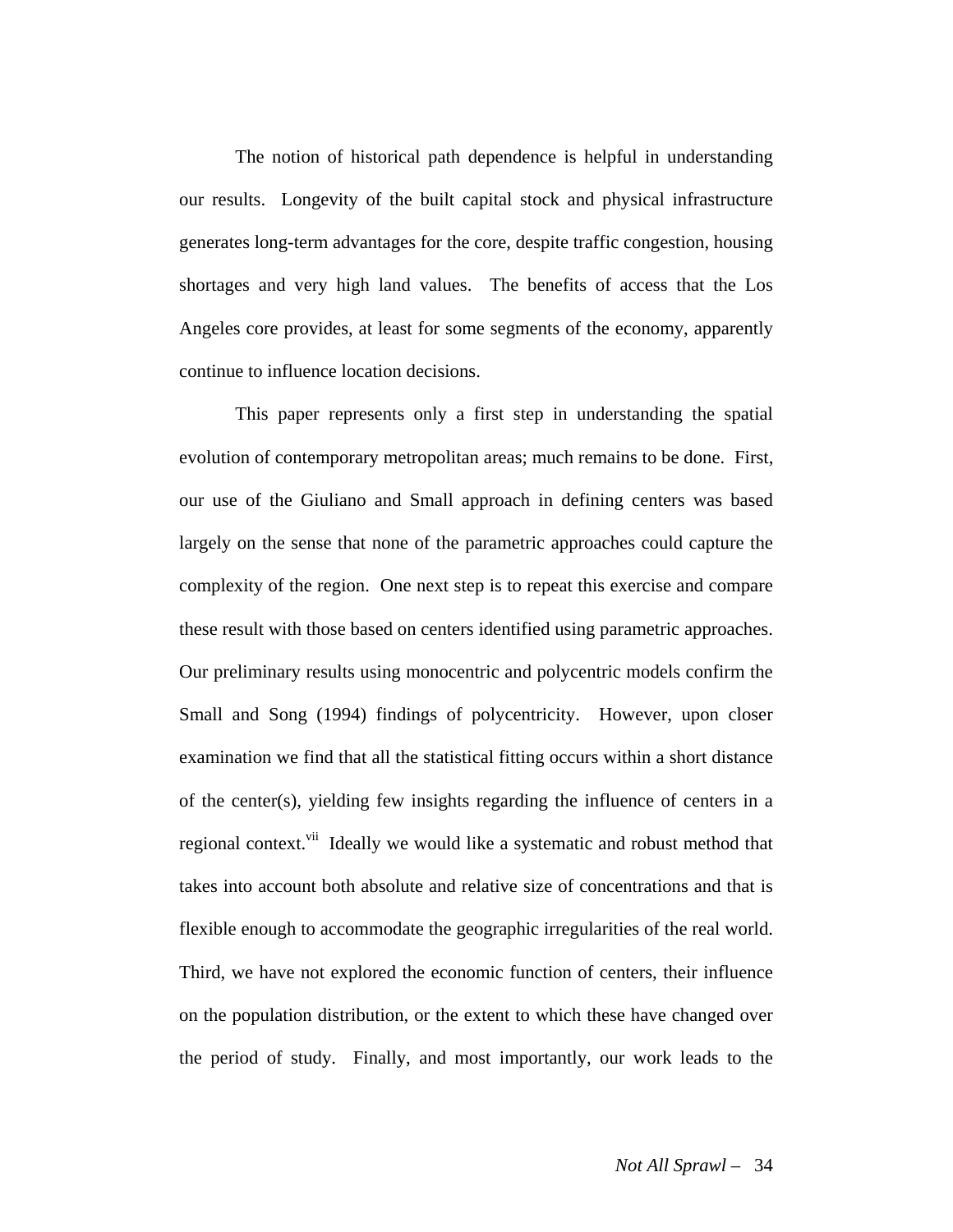obvious question of how and why centers emerge, grow, or decline. Given the number of centers in Los Angeles, there is the opportunity to formally test theories of center formation, such as those of Sullivan (1986) or Henderson and Mitra (1996) or Zhang and Sasaki (1997).

 We conclude that our descriptive analysis provides a complex picture of urban evolution. Forces of concentration and deconcentration are evident. Agglomeration economies continue to exist at the intra-metropolitan level. To the extent that the Los Angeles region is a prototype, the simple concept of the sprawled metropolis is not a good fit with contemporary urban regions.

#### *Acknowledgement*

Support for our research from Los Angeles Metropolitan Transportation Authority, USC School of Policy, Planning and Development, and USC Lusk Center for Real Estate is gratefully acknowledged. Comments on presentations made at the USC Lusk Center Seminar and the Association of Collegiate Schools of Planning 2004 Annual Meeting are appreciated. All errors and omissions are the responsibility of the authors.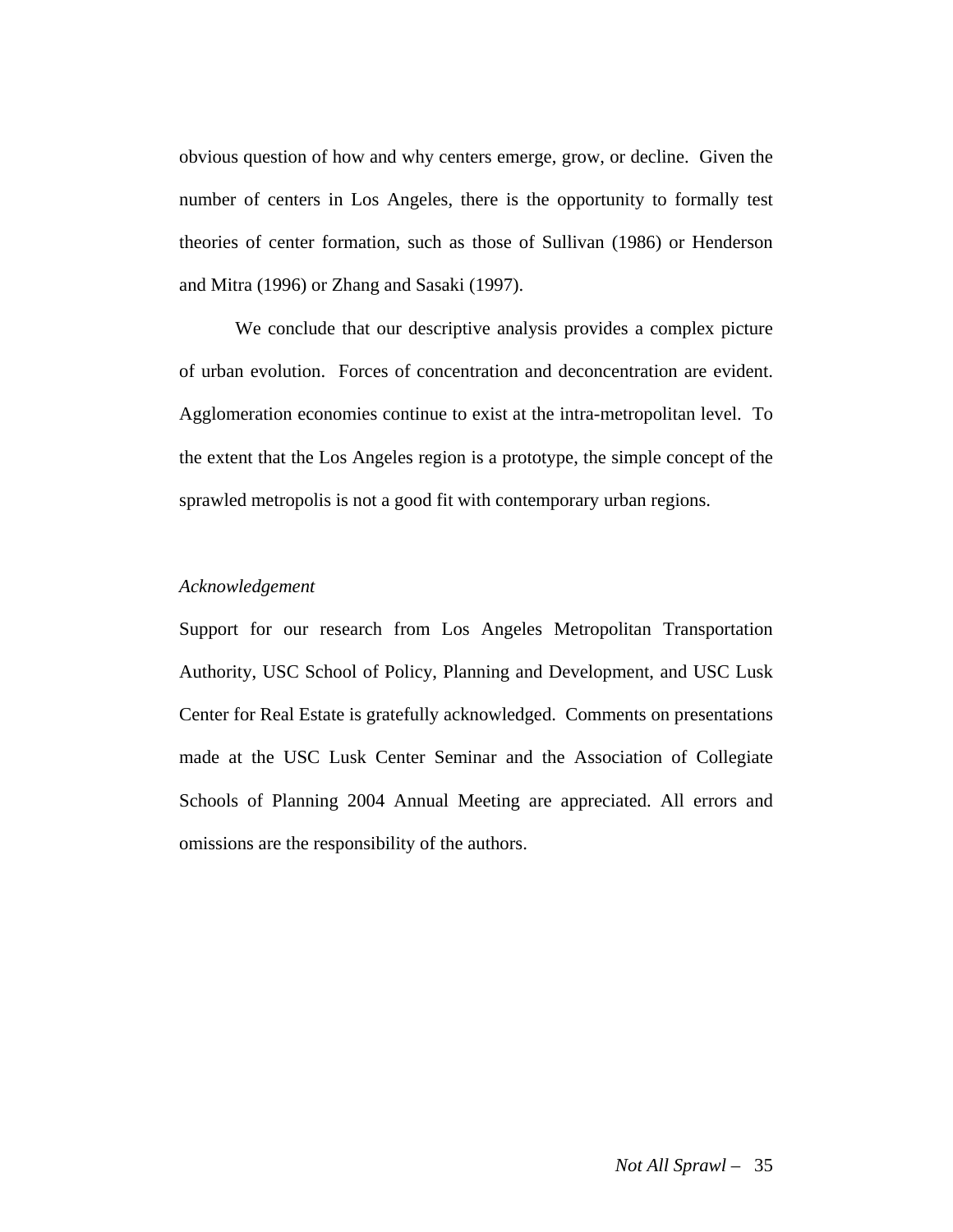#### **REFERENCES**

- Anas Alex, Arnott Richard, and Small Kenneth A (1998) "Urban spatial structure," *Journal of Economic Literature*,36 (3),1426-1464.
- Anderson Nathan B and Bogart William T, (2001) "The Structure of Sprawl: Identifying and Characterizing Employment Centers in Polycentric Metropolitan Area," *American Journal of Economics and Sociology*, 60(1), 147-169.
- Baerwald T, (1982) "Land use change in suburban clusters and corridors," *Transportation Research Record* 861, 7-12.
- Baumont, C, Ertur, C, Le gallo, J (1999) "Spatial analysis of employment and population density: The case of the agglomeration of Dijon," *Geographical Analysis,* 36(2), 146-176.
- Berry, B. (1981) *Comparative Urbanization: Divergent Path in the 20<sup>th</sup> Century*,  $2^{nd}$  edition. New York: St. Martin's Press.
- Bertaud, A. and S. Malpezzi (2003) "The Spatial Distribution of Population in 48 World Cities: Implications for Economies in Transition" Unpublished Manuscript.
- Beyers, W. (2000) "Cyberspace or human space: Wither cities in the age of telecommunications?", in Y. Aoyama, J. Wheeler, W. Barney, eds.,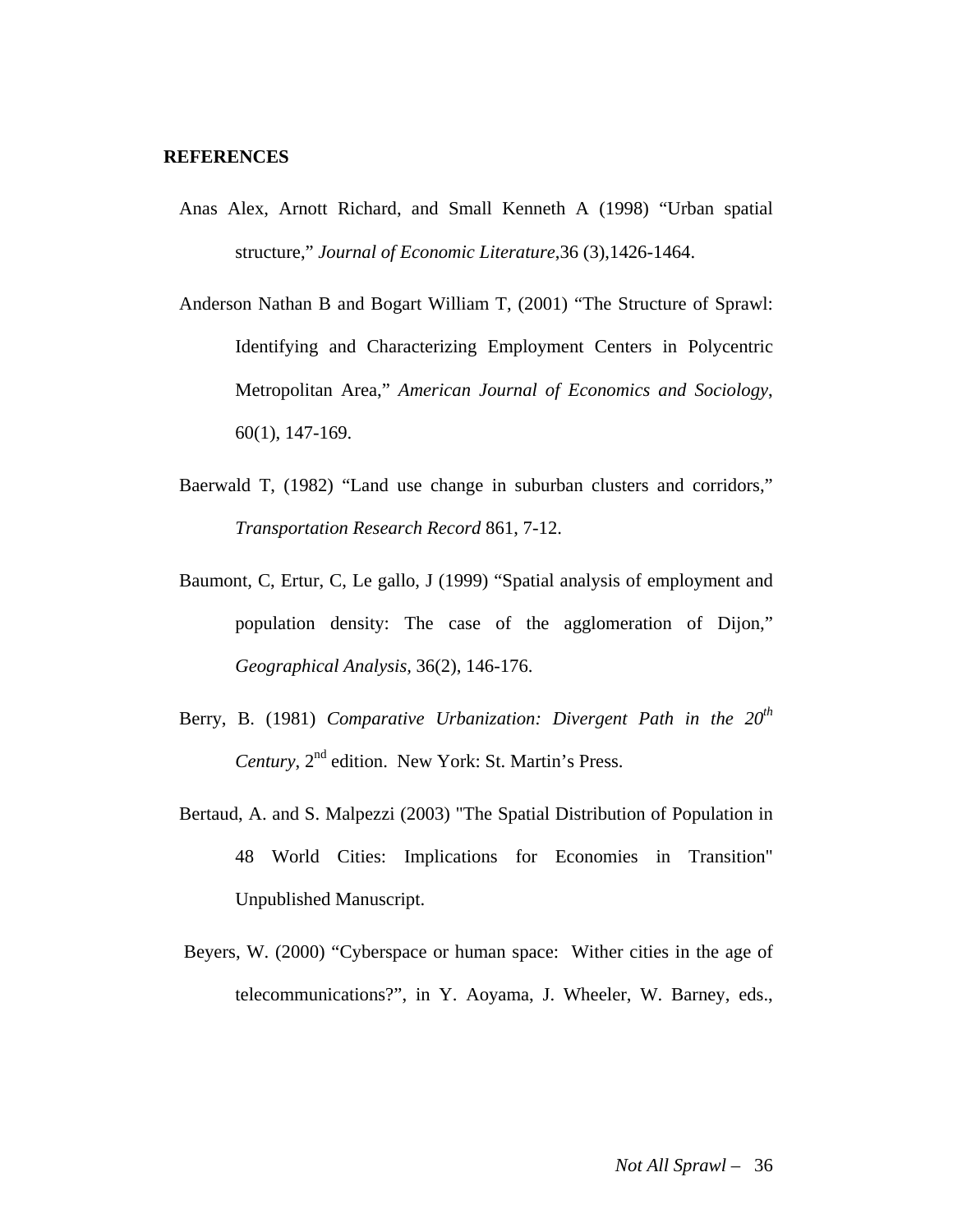*Cities in the Telecommunications Age: The Fracturing of Geographies*. New York: Routledge, 161-180.

- Bogart, W. and F. William C. (1999) "Employment Centres in Greater Cleveland: Evidence of Evolution in a Formerly Monocentric City," *Urban Studies*, 36(X), 2099-2110.
- Bunting, T, P. Filion, H. Preston (2002) "Density gradients in Canadian metropolitan regions, 1971-96: Differential patterns of central area and suburban growth and change," *Urban Studies*, 39(13), 2531-2552.
- Cairncross, F. (1997) *The Death of Distance: How the Communications Revolution Will Change Our Lives.* Cambridge, MA: Harvard Business School Press.
- Castells, M. and P. Hall (1994) *Technopoles of the World: The Making of Twenty-first Century Industrial Complexes.* London and New York: Routledge.
- Castells, M. (1989) *The Informational City*. Oxford, UK: Blackwell.
- Cervero Robert (1989) *America's Suburban Center: the Land Use Transportation Link*, Boston, MA: Unwin Hyman
- Cervero, R. and K-L Wu (1997) "Polycentrism, commuting, and residential location in the San Francisco Bay Area," *Environment and Planning A*, 29(5), 865-886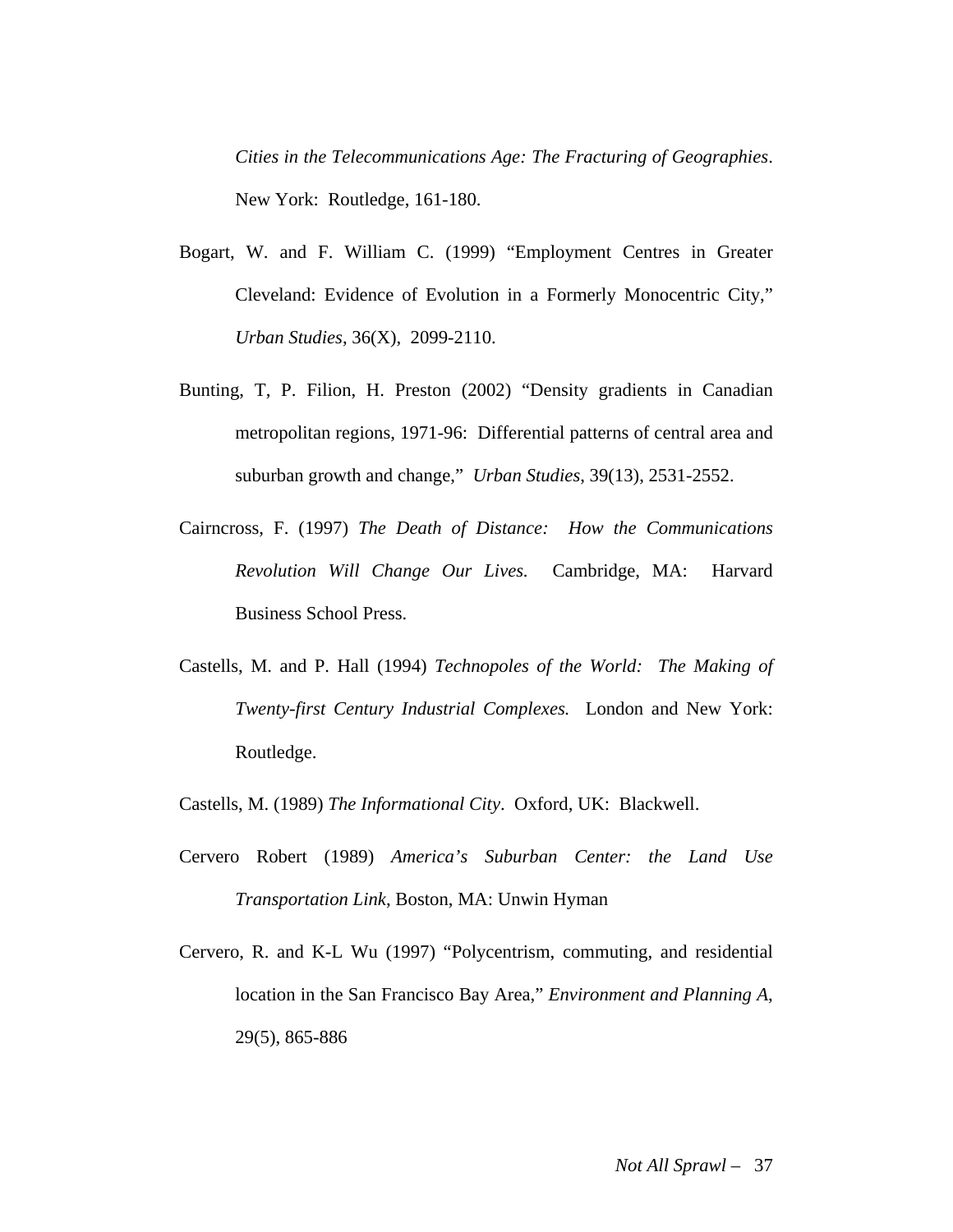- Chinitz, B. (1991) "A framework for speculating about future urban growth patterns in the US," *Urban Studies*, 28(6), 939-959.
- Coffey, W. and R. Shearmur (2002) "Agglomeration and dispersion of highorder service employment in the Montreal Metropolitan Region, 1981- 96, *Urban Studies*, 39(3), 359-378.
- Craig, S. and P. Ng (2001) "Using quantile smoothing splines to identify employment subcenters in a multicentric urban area," *Journal of Urban Economics*, 49(1), 100-120.
- Erickson, R. (1983) "The evolution of the suburban space-economy," *Urban Geography,* 4, 95-121.
- Forstall,R. and R. Greene (1997) "Defining job concentrations: the Los Angeles case," *Urban Geography*, 18(8), 705-39.
- Fujita, M. (1989) *Urban Economic Theory: Land Use and City Size*, Cambridge, UK: Cambridge University Press.
- Garreau, J. (1991) *Edge City: Life on the New Frontier*. New York: Doubleday.
- Giuliano, G. (1998) "Information technology, work patterns and intrametropolitan location: A case study," *Urban Studies*, 35(7), 1077- 1095.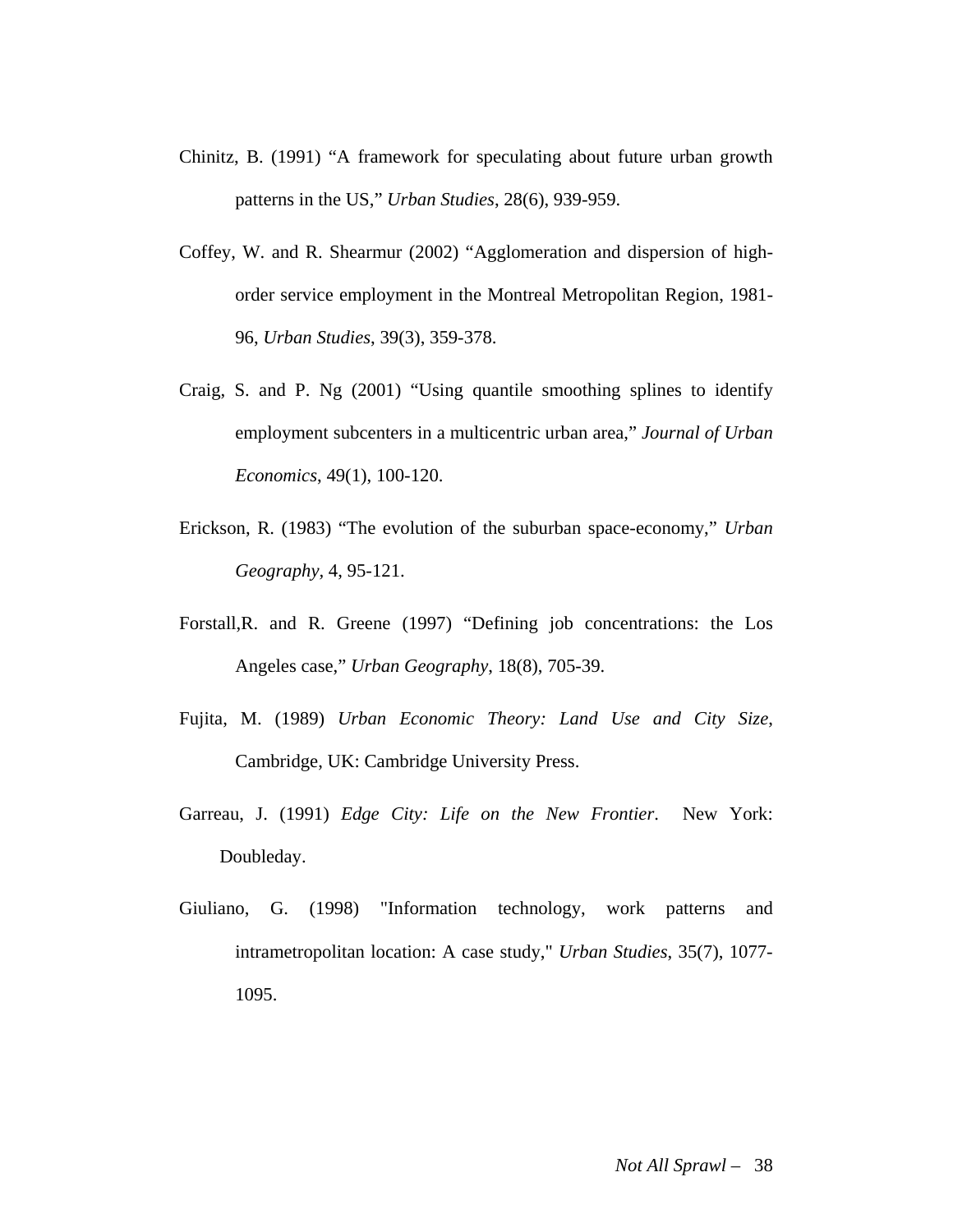- Giuliano, G. and K. Small (1991) "Subcenters in the Los Angeles region," *Regional Science and Urban Economics*, 21(2), 163-182.
- Gordon, P. and H. Richardson (1996) "Beyond polycentricity: the dispersed metropolis, Los Angeles, 1970-1980," *Journal of the American Planning Association*, 62(3), 289 - 295.
- Gordon, P., H. Richardson, H. Wong (1986) "The distribution of population and employment in a polycentric city: The case of Los Angeles," *Environment and Planning A*, 18, 161-173.
- Gottlieb, P. (1995) "Residential amenities, firm location and economic development," *Urban Studies*, 32(9), 1413-1436.
- Gottlieb, P. (1994) "Amenities as economic development tools: Is there enough evidence?" *Economic Development Quarterly*, 8, 270-285.
- Graham, S. and S. Marvin (1996) *Telecommunications and the City* Electronic Spaces, Urban Places. London: Routledge.
- Greene David L (1980) "Recent trends in spatial structure," *Growth and Change*, 10, 29 -40.

Halstead, J.M. and S.C. Deller, (1997). "Public Infrastructure in Economic Development and Growth: Evidence from Rural Manufacturers." *Journal of the Community Development Society*, 28, 97–116.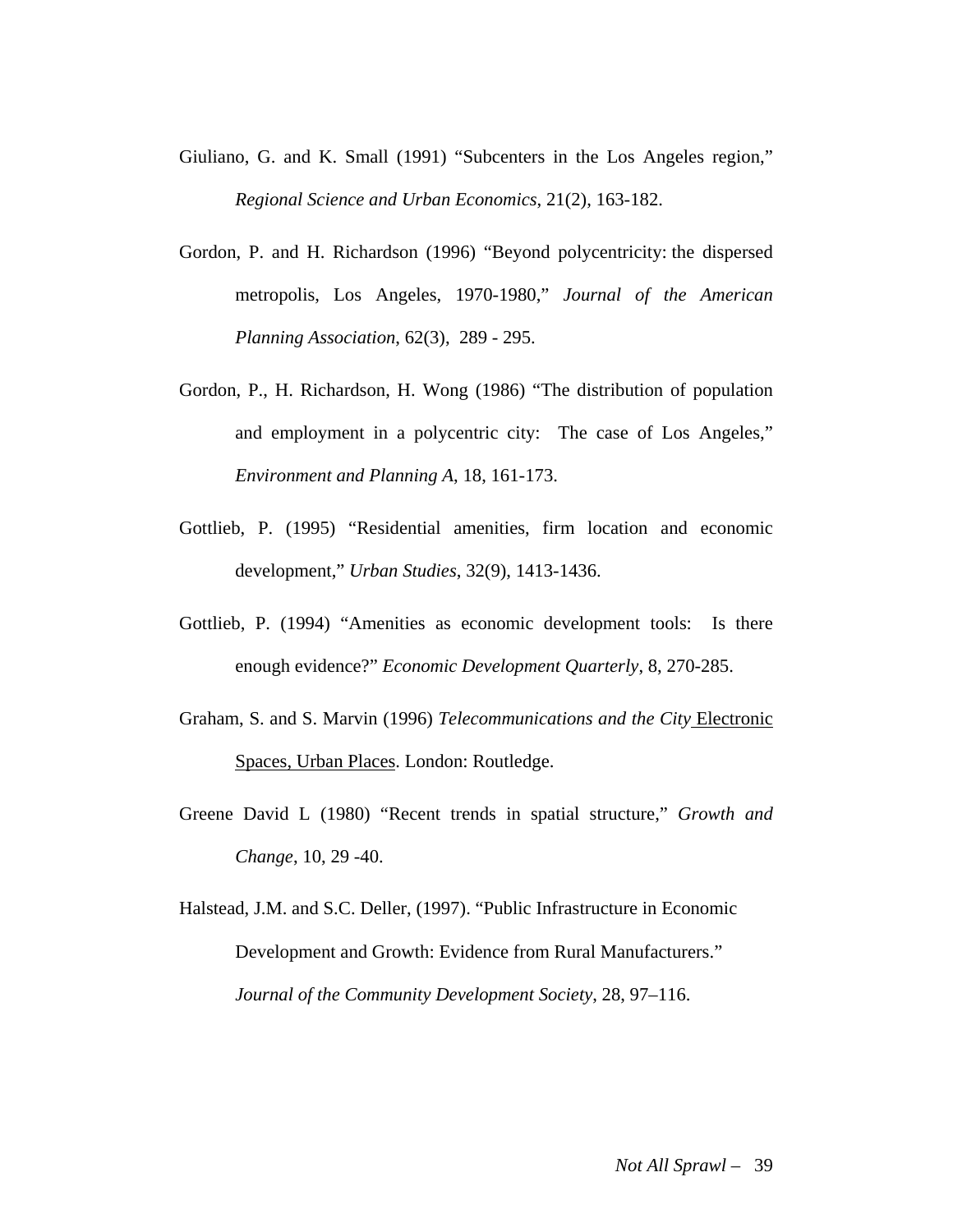- Helseley, R. and A. Sullivan (1991) "Urban subcenter formation," *Regional Science and Urban Economics*, 21, 255-275.
- Hartshorne, T. and P. Muller (1989) "The suburban downtown and urban economic development today." In E.Mills and J. MacDonald, eds., *Sources of Metropolitan Growth*, 147-158. New Brunswick, NJ: Rutgers University.
- Heikkila, E., P. Gordon, J. Kim, R. Peiser, H. Richardson, D. Dale-Johnson (1989) "What happened to the CBD distance gradient?: Land values in a polycentric city," *Environment and Planning A*, 21, 221-232.
- Henderson,V. and M.Arindam (1996) "The new urban landscape: Developers and edge cities, *Regional Science and Urban Economics*, 26, 613-643.
- Jackson, K. (1985) *Crabgrass Frontier: The Suburbanization of the United States.* New York: Oxford University Press.
- Jordan, S., J. Ross, K. Usowski (1998) "US suburbanization in the 1980's," *Regional Science and Urban Economics*, 28, 611-627.
- Kloosterman, R. and S. Musterd (2001) "Polycentric urban region: as a research concept," *Urban Studies*, 38(4), 619-629.
- Lang, R. and J. Lefurgy (2003) Edgeless cities: Examining the noncentered metropolis, *Housing Policy Debate*,14 3), 427-460.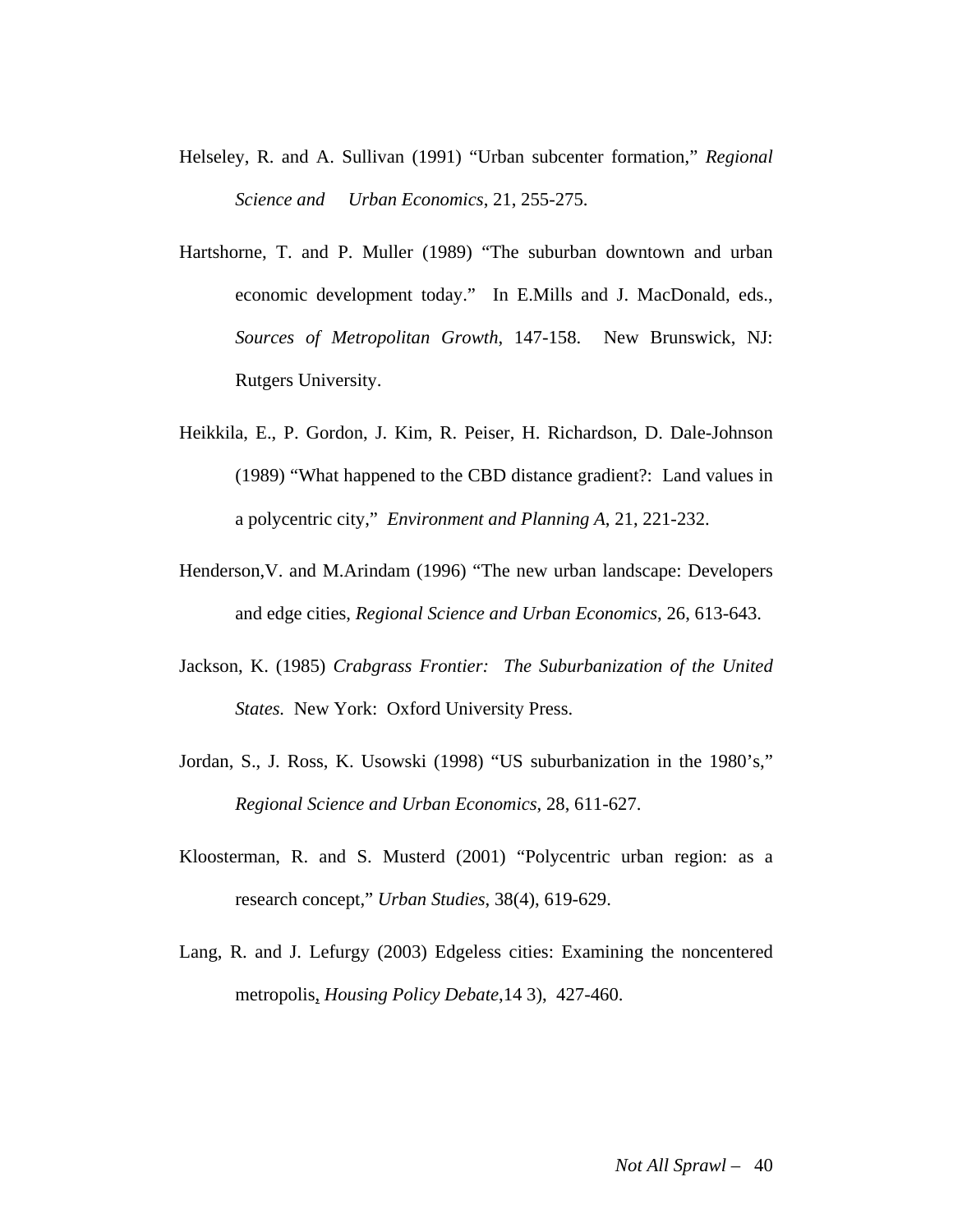- McDonald, J. and P. Prather (1994) "Suburban employment centres: The case of Chicago," *Urban Studies*, 31(2), 201-218.
- McMillen, D. (2001) "Nonparametric employment subcenter identification," *Journal of Urban Economics*, 50(3), 448-473 .
- McMillen, D. (2003) "Identifying sub-centers using contiguity matrices," *Urban Studies*, 40(1), 57-69.
- McMillen, D. and J. McDonald (1997) "A nonparametric analysis of employment density in a polycentric city," *Journal of Regional Science*, 37(4), 591-612.
- McMillen, D. and J. McDonald (1998) "Suburban subcenters and employment density in metropolitan Chicago," *Journal of Urban Economics*, 43(2), 157-180 .
- McMillen, D. and J. McDonald (2000) "Employment subcenters and subsequent real estate development in suburban Chicago, *Journal of Urban Economics*, 48(1), 135-157 .
- McMillen, D. and S. Smith (2003) "The number of subcenters in large urban areas," *Journal Of Urban Economics,* 53(3), 321-338.
- Mitchell, W. (1996) *City of Bits: Space, Place and the Infobahn.* Cambridge, MA: MIT Press.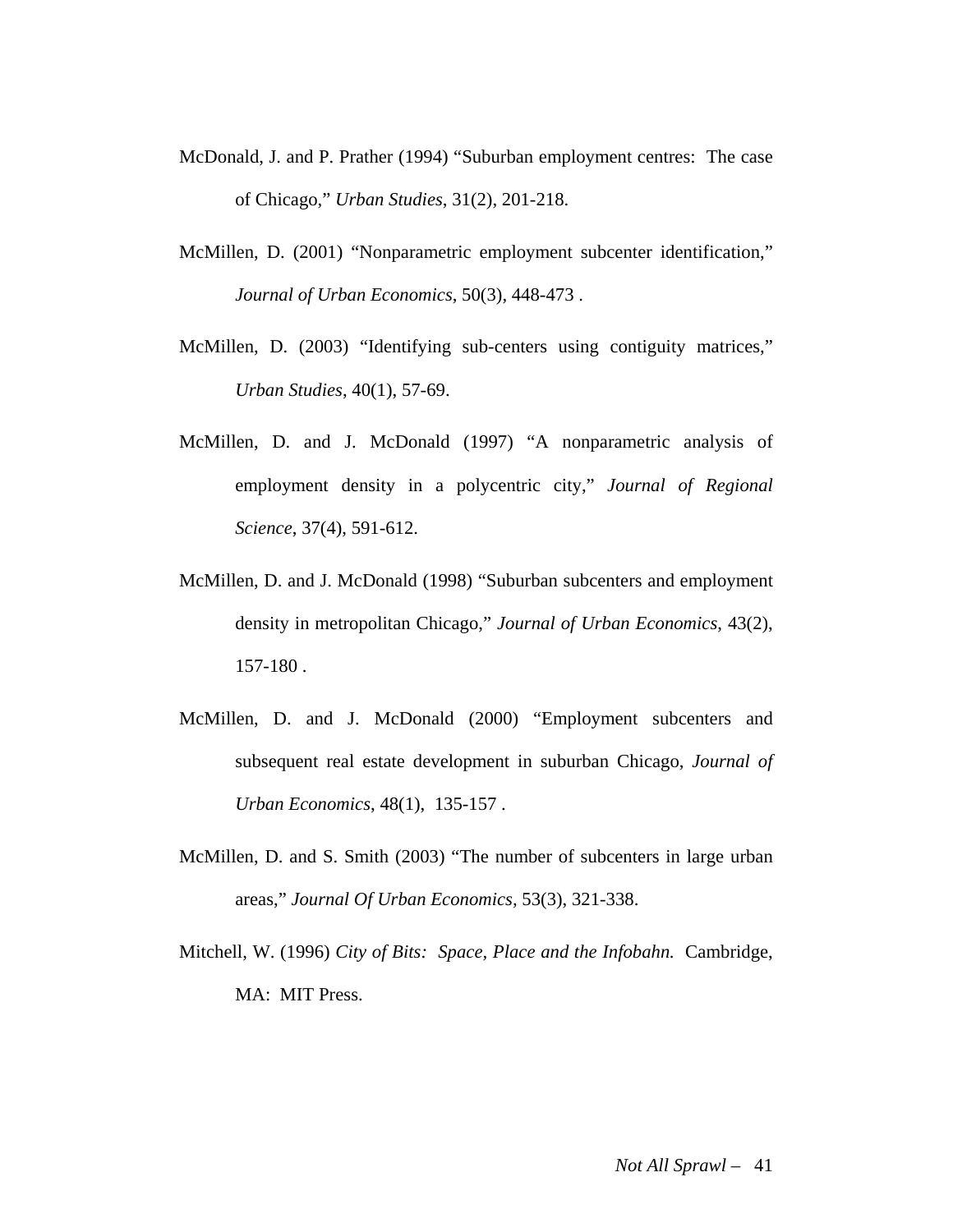- Muller, P. (1981) *Contemporary Suburban America*. Englewood Cliffs, NJ: Prentice-Hall.
- Muller, P. (2004) "Transportation and urban form: Stages in the spatial evolution of the American metropolis," in S. Hanson and G. Giuliano, eds., *The Geography of Urban Transportation,* 3rd edition. New York: Guilford Press, 59-85.
- Muniz, I, A. Galindo, M. Garcia (2003) "Cubic spline population density functions and satellite city delimitation: The case of Barcelona," *Urban Studies* 40(7), 1303-1321.
- Romer, P. (1986) "Increasing returns and long run growth," *Journal of Political Economy,* 94(5), 1002-1037.
- Scott, A. (1988) *Metropolis: From Division of Labor to Urban Form.* Berkeley, CA: University of California Press.
- Small, K. and S. Song (1994) Population and employment densities: structure and change, *Journal of Urban Economics*, 36, 292-313.
- Sullivan, A. (1986) "A general equilibrium model with agglomerative economies and decentralized employment, *Journal of Urban Economics*, 20, 55-74.
- von Thunen, J. H. (1826) The Isolated State. Oxford, New York: Pergammon Press, Translated by Carla M. Wartenburg.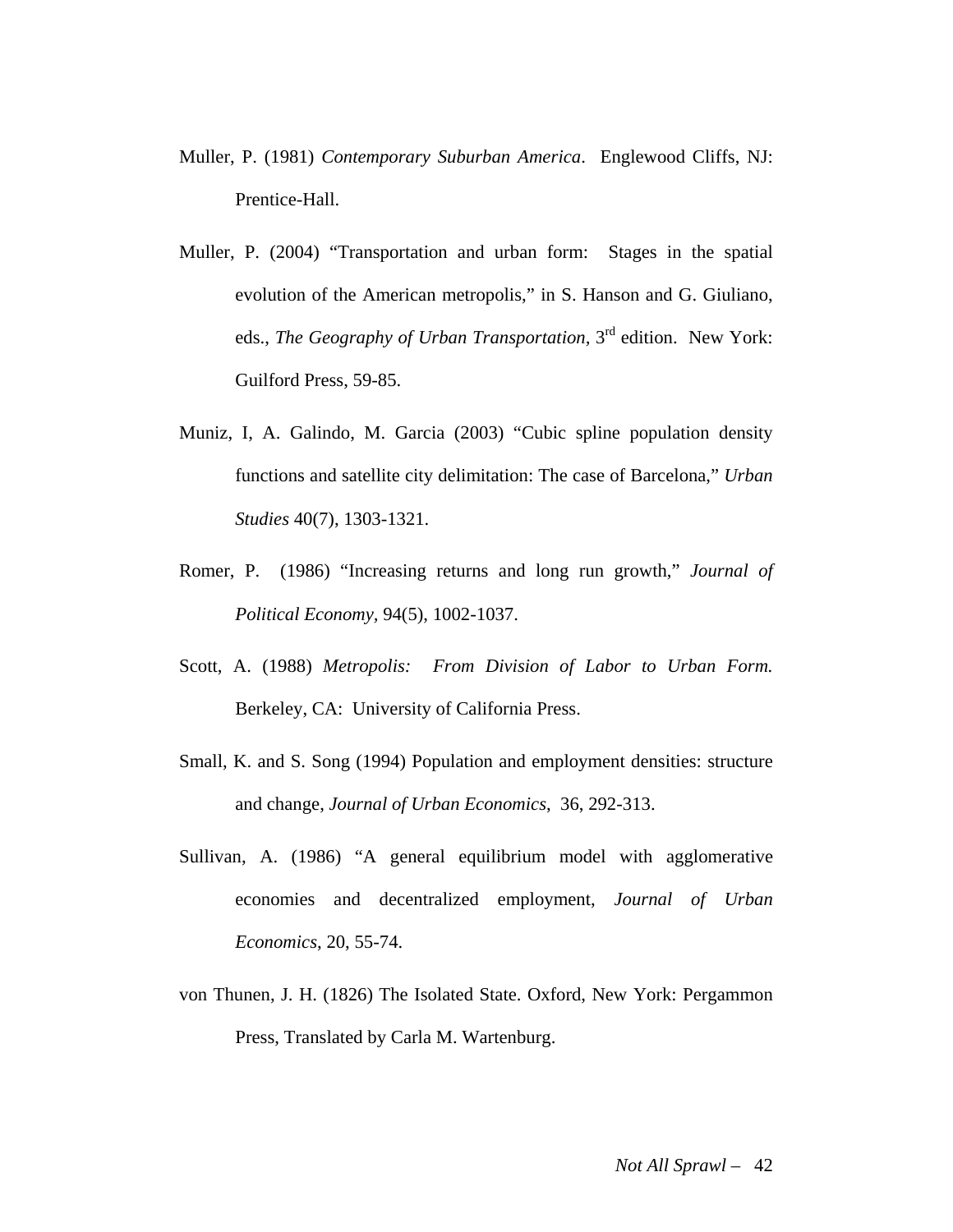- Wieand, K. (1987) "An extension of the monocentric urban spatial equilibrium model to a multicenter setting: The case of the two center city," *Journal of Urban Economics*, 21, 259-271.
- Zhang, Y. and S. Komei (1997) "Effects of subcenter formation on urban spatial structure," *Regional Science and Urban Economics*, 27(3), 297- 324.
- Zhang, Y. and S. Komei (2000) "Spatial structure in an open city with a subcenter," *Annals of Regional Science*, 34(1), 37 - 53.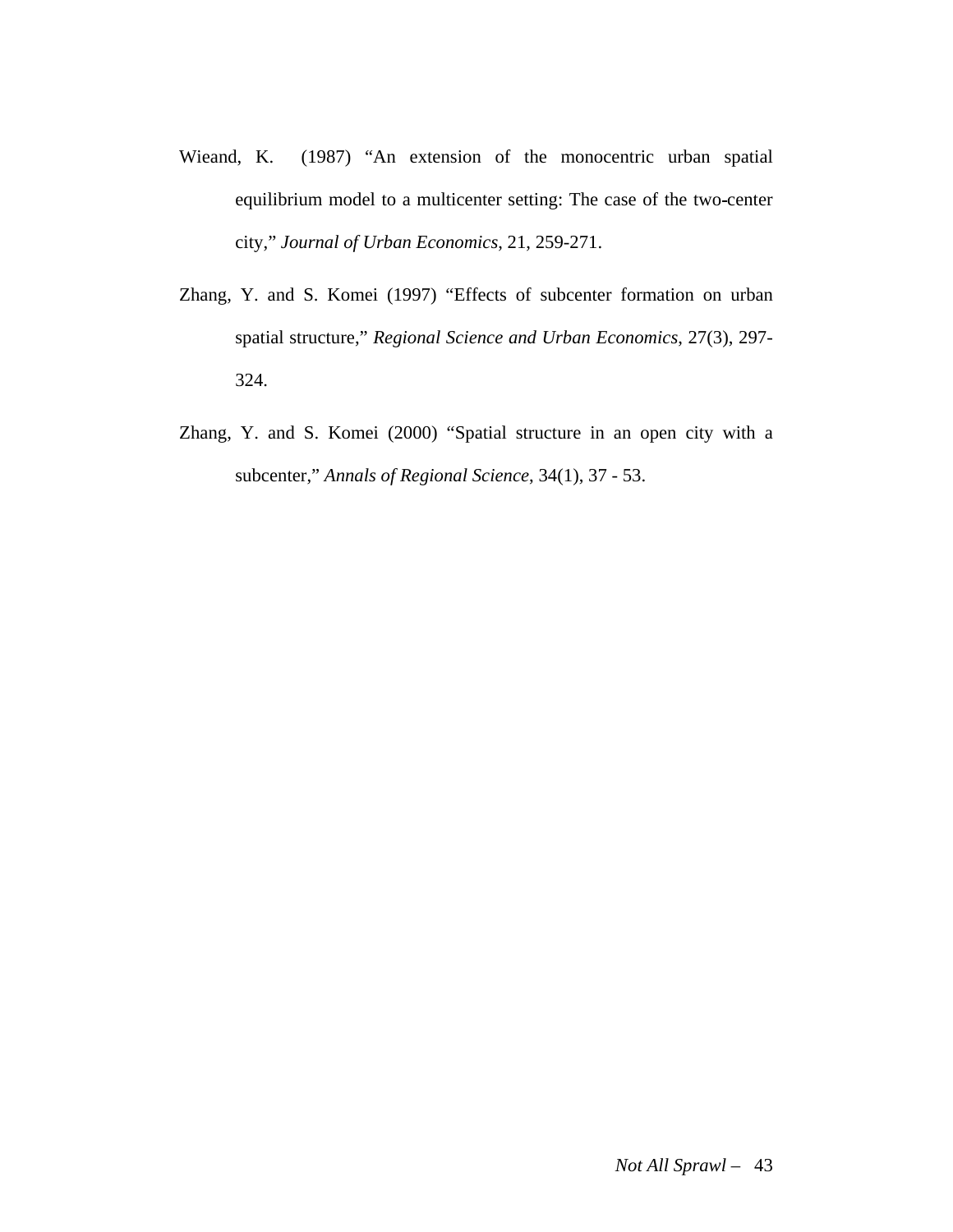#### LIST OF FIGURES

- FIG 1 LA REGION URBANIZED AREA
- FIG 2 10/10 CENTERS 1980
- FIG 3 10/10 CENTERS 1990
- FIG 4 10/10 CENTERS 2000
- FIG 5 20/20 CENTERS IN 1980
- FIG 6 20/20 CENTERS IN 1990
- FIG 7 20/20 CENTERS IN 2000

LIST OF TABLES

TAB 1 EMPLOYMENT AND POPULATION BY COUNTY, URBANIZED AREA

TAB 2 SHARE OF JOBS CONTAINED IN THE DENSEST 10 PERCENT OF LAND AREA

TAB 3 SHARE OF TOTAL METROPOLITAN JOBS (PERCENT)

TAB 4 AVERAGE DISTANCES OF JOBS AND TRACTS TO LA DOWNTOWN CENTER

TAB 5 SELECTED CHARACTERISTICS OF 10-10 CENTERS

TAB 6 10-10 EMPLOYMENT CENTERS SUMMARY TABLE

TAB 7 PERCENT SHARE OF EMPLOYMENT IN 10-10 CENTERS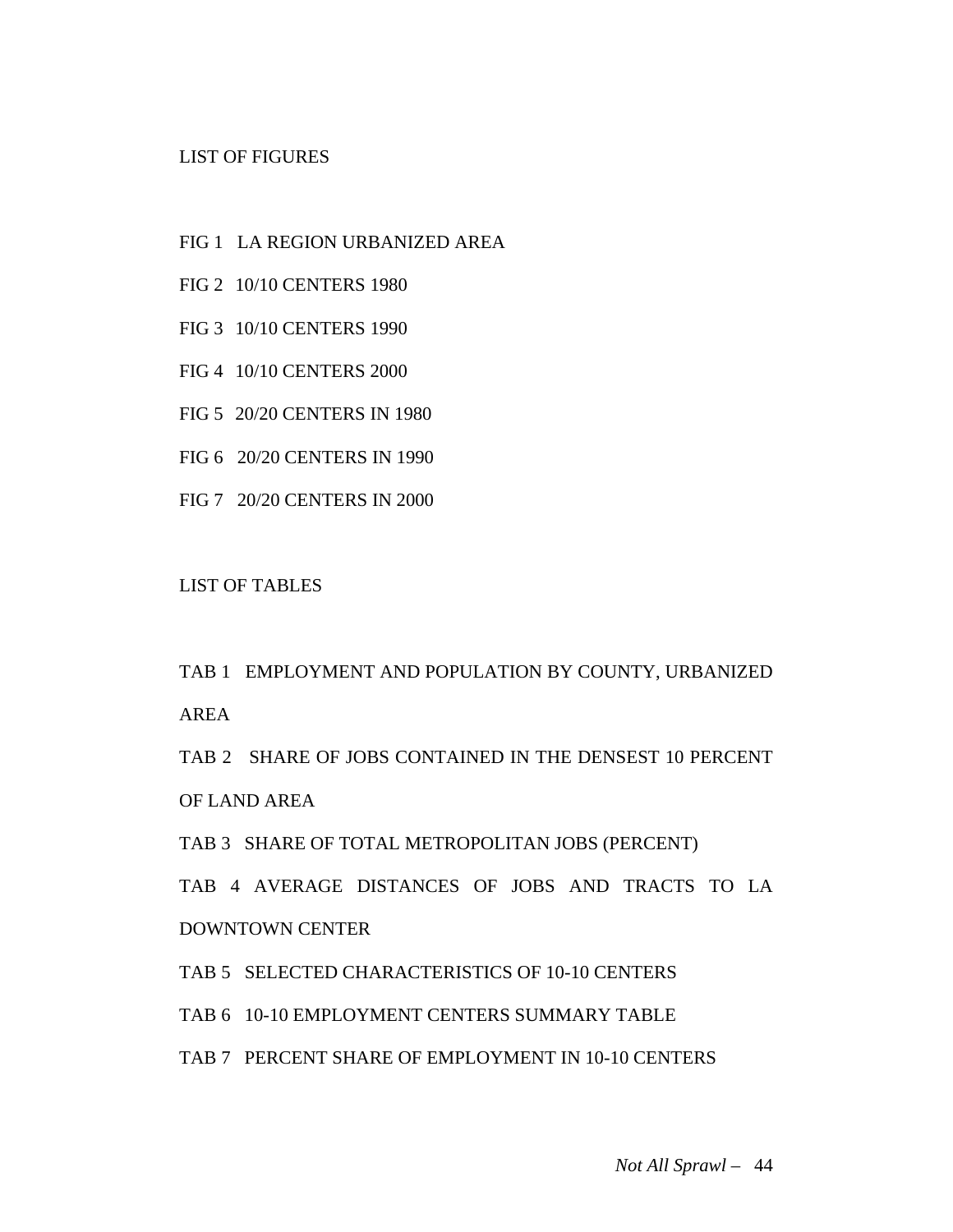# TAB 8 20-20 EMPLOYMENT CENTERS SUMMARY TABLE TAB 9 AVERAGE DISTANCES OF CENTERS TO LA DOWNTOWN CENTER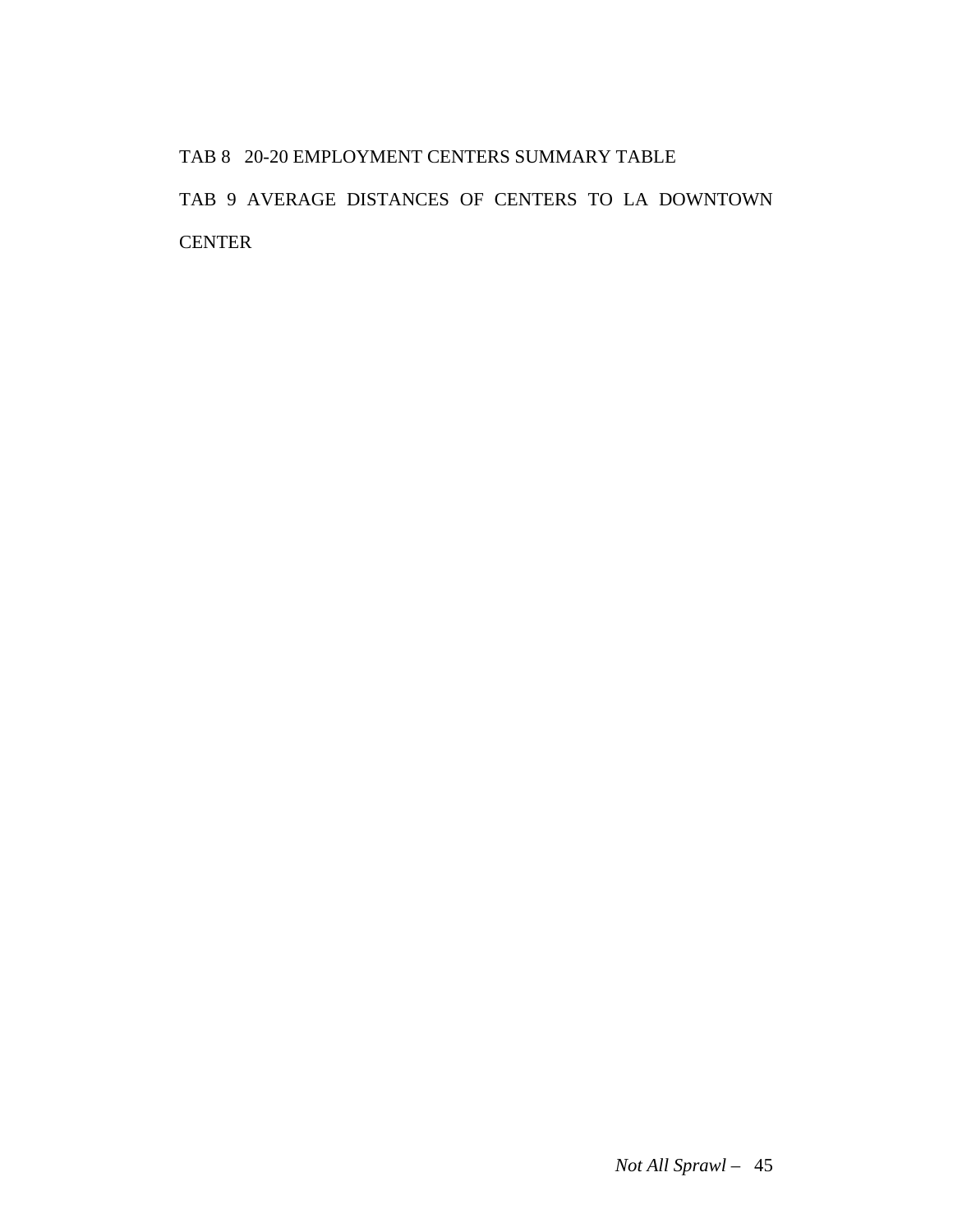### LIST OF FIGURES

### FIG 1 LA REGION URBANIZED AREA

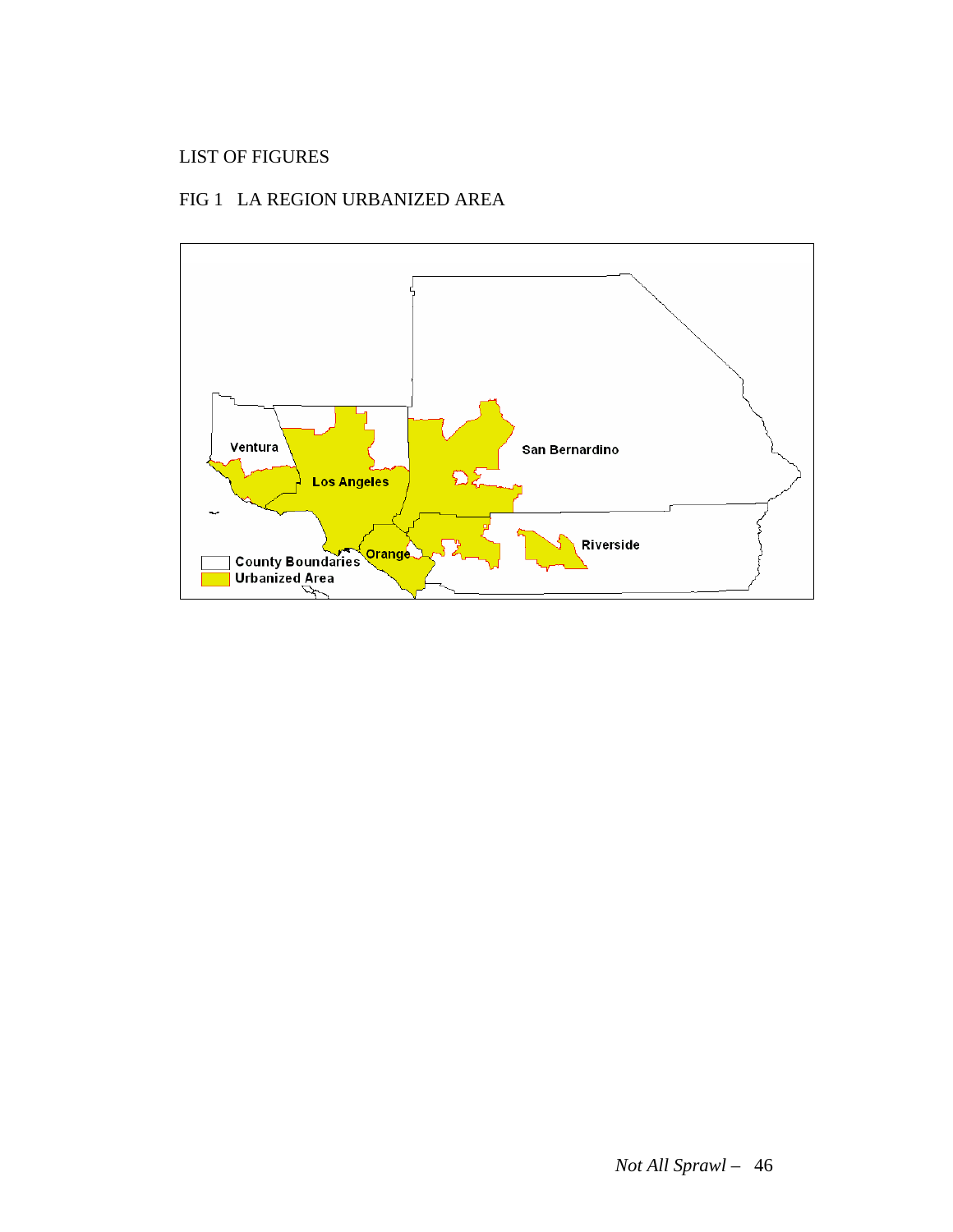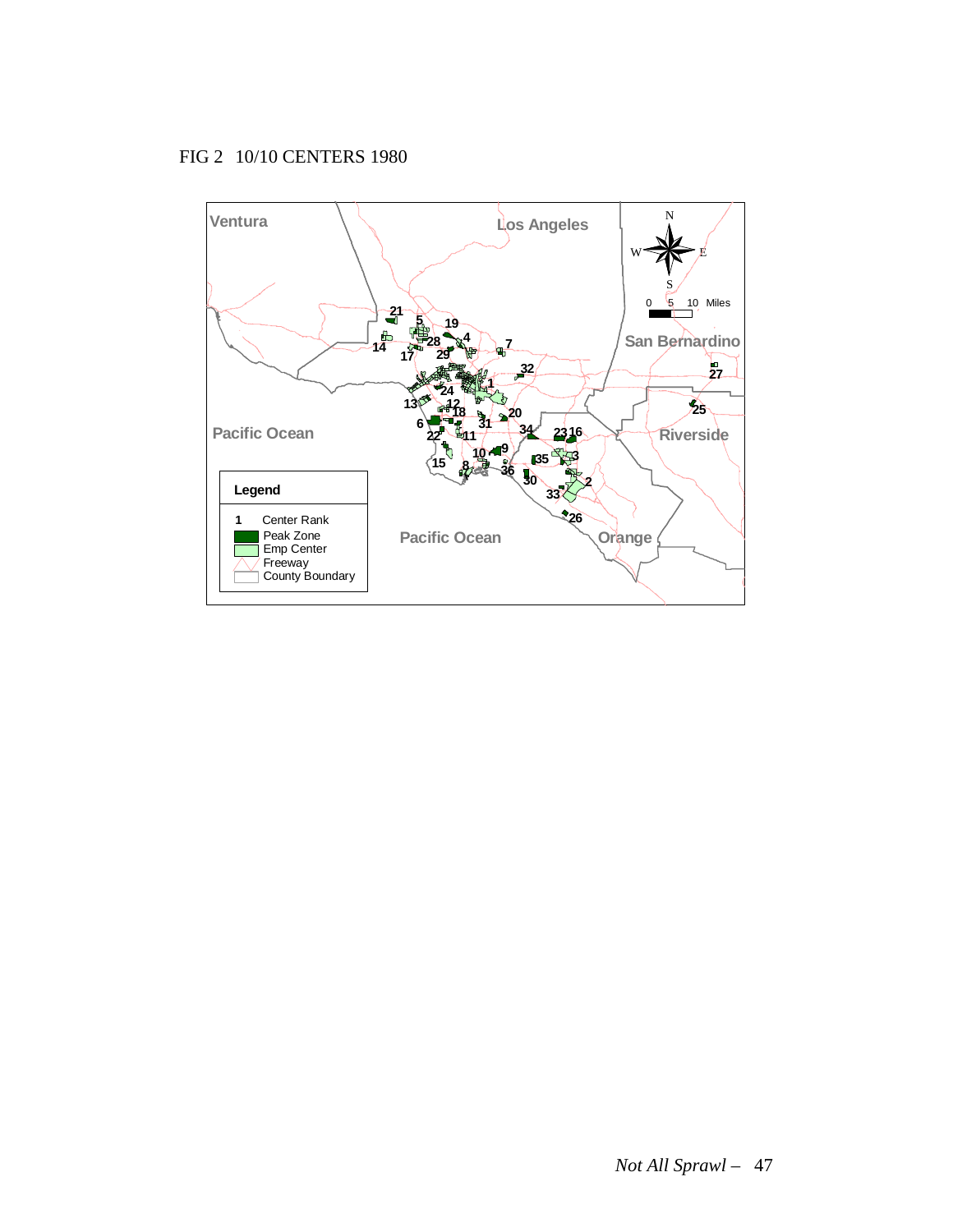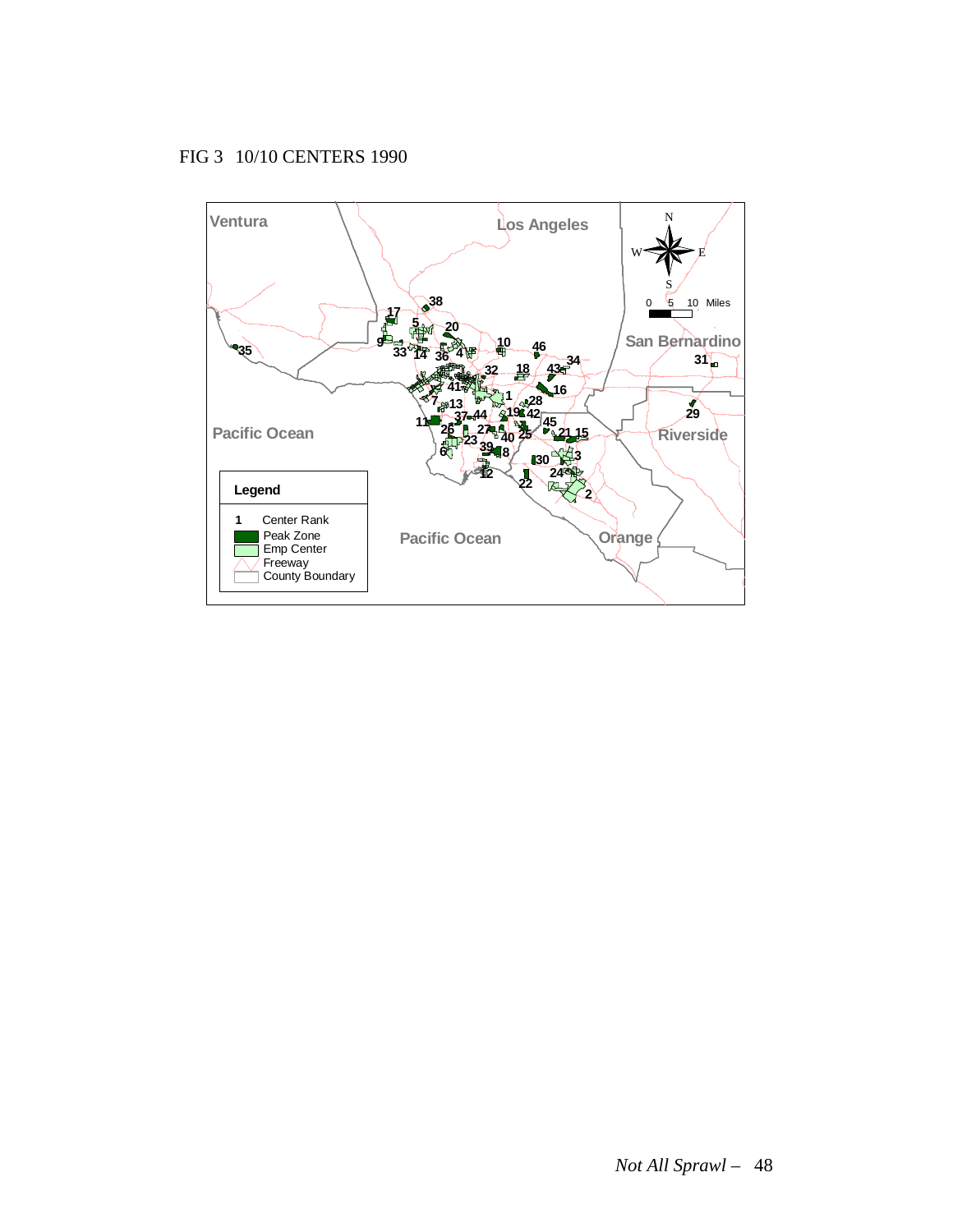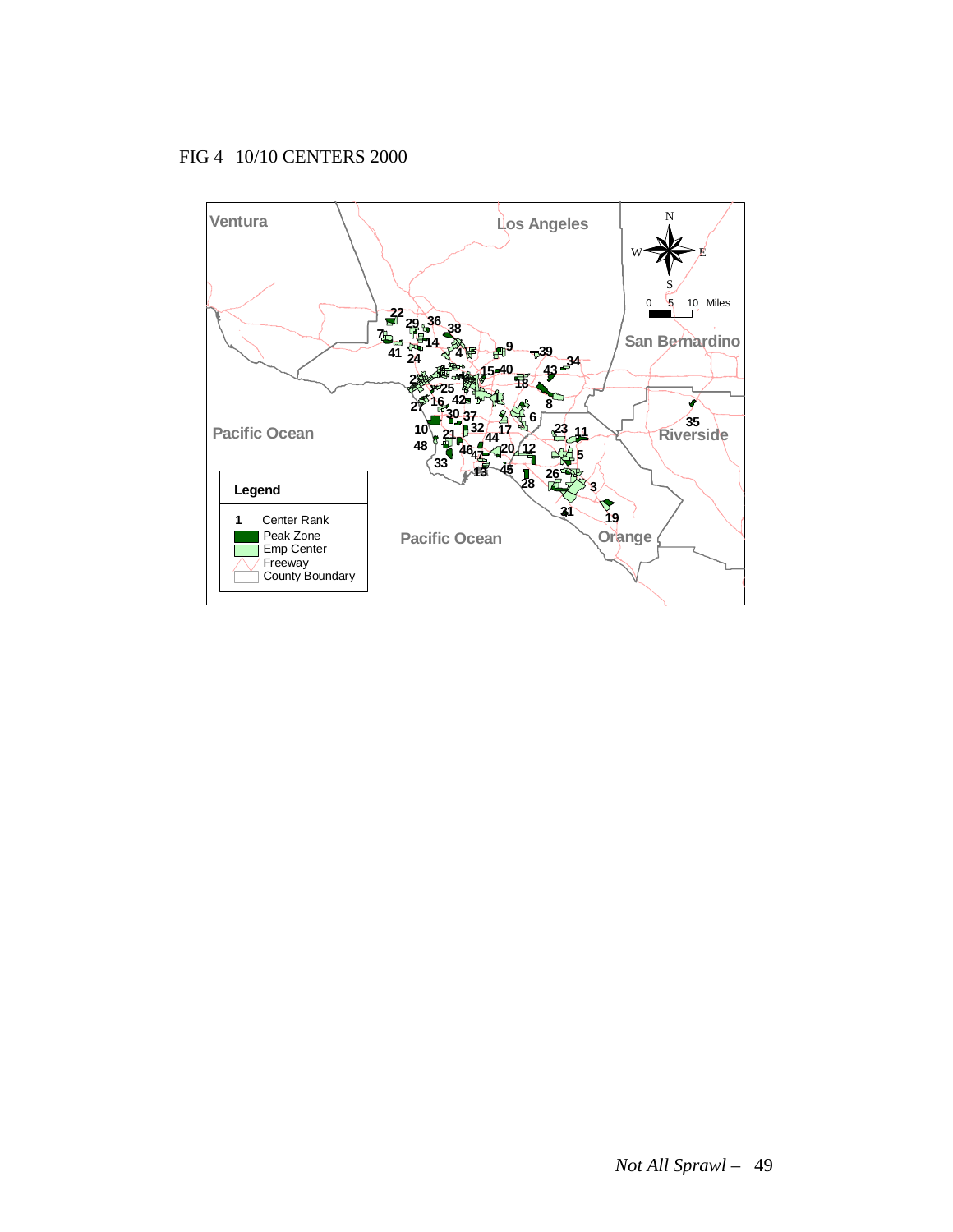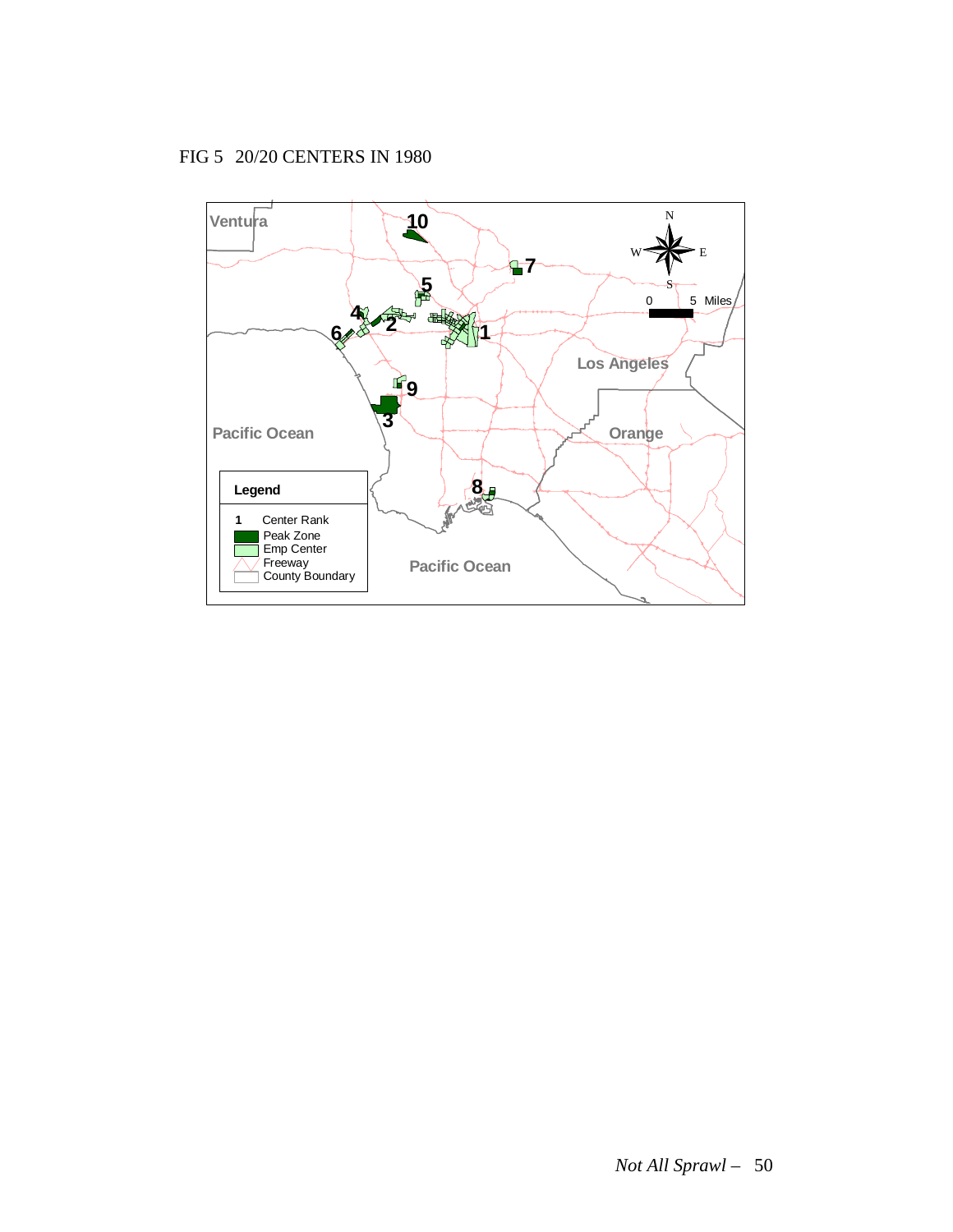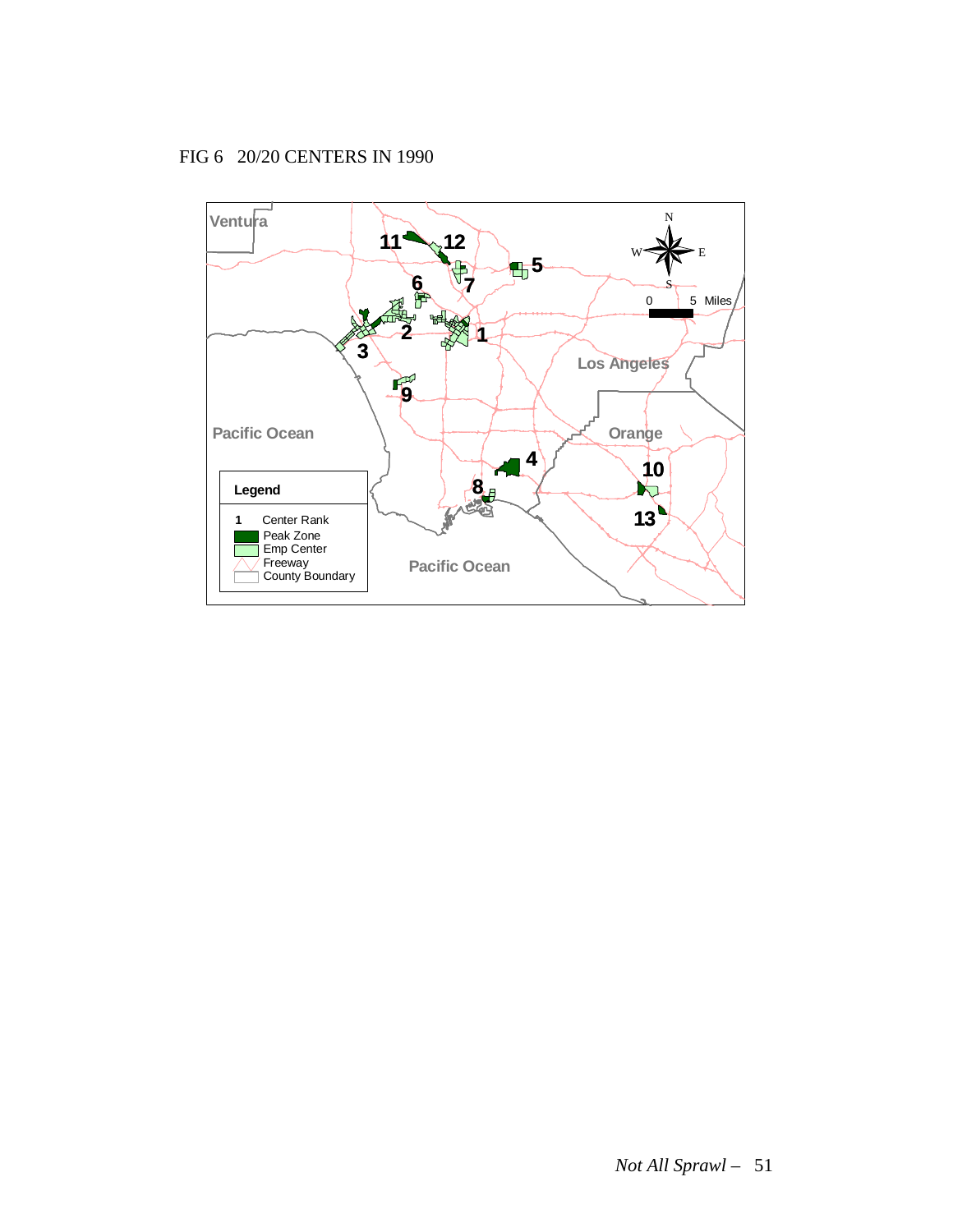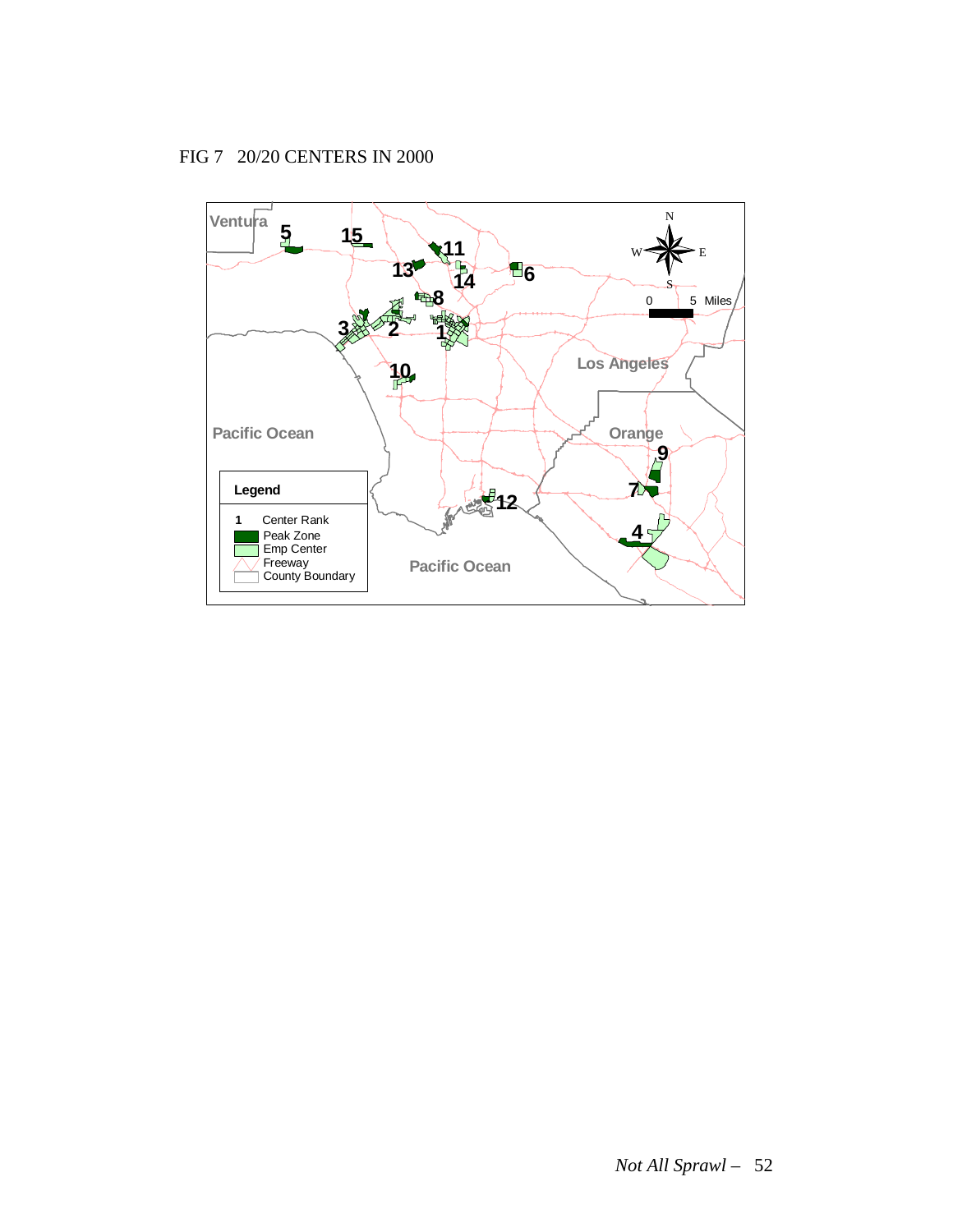### LIST OF TABLES

### TAB 1 EMPLOYMENT AND POPULATION BY COUNTY, URBANIZED

#### AREA

|           |      | 1980  |      |        | 1990  |        | 2000 |        |       |        |
|-----------|------|-------|------|--------|-------|--------|------|--------|-------|--------|
| County    | Emp  | Pop   | Emp  | Change | Pop   | Change | Emp  | Change | Pop   | Change |
|           |      |       |      | (%)    |       | (%)    |      | (% )   |       | (% )   |
| LA        | 3.93 | 7.46  | 4.60 | 17.0   | 8.82  | 18.2   | 4.44 | $-3.5$ | 9.54  | 8.2    |
| Orange    | 0.92 | 1.93  | 1.30 | 41.3   | 2.41  | 24.9   | 1.51 | 16.2   | 2.87  | 19.1   |
| Riverside | 0.13 | 0.54  | 0.29 | 123.1  | 0.91  | 68.5   | 0.43 | 48.3   | 1.13  | 24.2   |
| <b>SB</b> | 0.24 | 0.79  | 0.43 | 79.2   | 1.28  | 62.0   | 0.55 | 27.9   | 1.56  | 21.9   |
| Ventura   | 0.17 | 0.47  | 0.25 | 47.1   | 0.60  | 27.7   | 0.31 | 24.0   | 0.68  | 13.3   |
| Total     | 5.39 | 11.19 | 6.87 | 27.5   | 14.01 | 25.2   | 7.24 | 5.4    | 15.78 | 12.6   |

#### TAB 2 SHARE OF JOBS CONTAINED IN THE DENSEST 10 PERCENT

### OF LAND AREA

|                  | 1980 | 1990 | 2000 |
|------------------|------|------|------|
| <b>LA County</b> | 69.6 | 64.0 | 65.5 |
| Orange           | 59.7 | 53.7 | 51.6 |
| Riverside        | 85.4 | 62.4 | 59.3 |
| San Bernardino   | 94.5 | 79.5 | 78.9 |
| Ventura          | 66.6 | 66.9 | 63.1 |
| All              | 83.5 | 74.5 | 71.1 |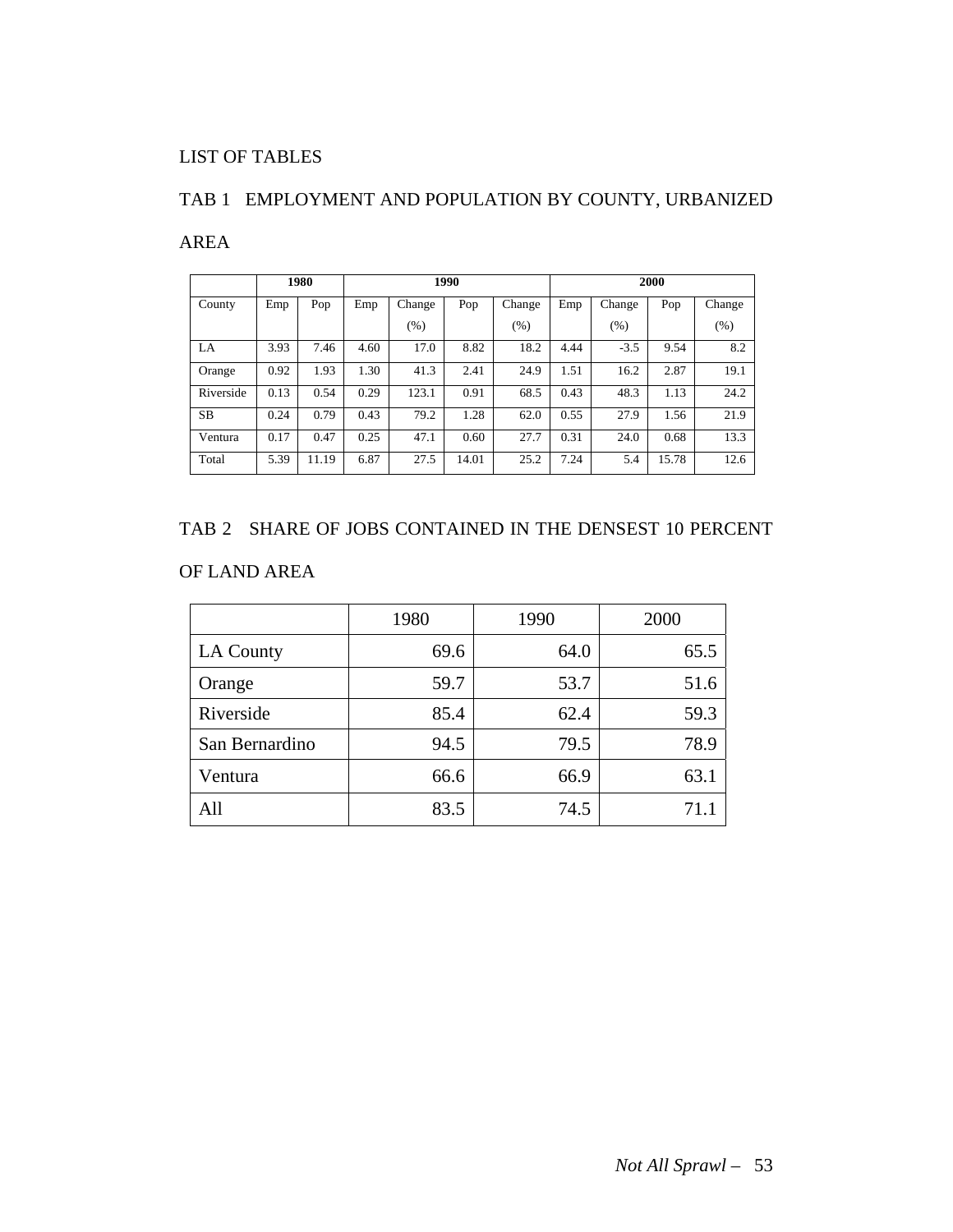### TAB 3 SHARE OF TOTAL METROPOLITAN JOBS (PERCENT)

| <b>Tracts</b>                   | <b>1980</b> | 1990 | <b>2000</b> |
|---------------------------------|-------------|------|-------------|
| Less than 10 jobs per acre      | 54.3        | 56.4 | 57.7        |
| Between 10 and 20 jobs per acre | 24.2        | 24.5 | 22.3        |
| 20 or more jobs per acre        |             | 191  | 20 O        |

### TAB 4 AVERAGE DISTANCES OF JOBS AND TRACTS TO LA

#### DOWNTOWN CENTER

|                                  | 1980  | 1990  | 2000  |
|----------------------------------|-------|-------|-------|
| All Jobs                         | 18.64 | 23.30 | 25.78 |
| All tracts with $> 10$ jobs/acre |       |       |       |
| Unweighted                       | 11.79 | 14.91 | 16.28 |
| Weighted                         | 12.73 | 14.90 | 16.61 |
| All tracts with $>$ 20 jobs/acre |       |       |       |
| Unweighted                       | 9.12  | 13.16 | 15.36 |
| Weighted                         | 8.33  | 10.57 | 14.00 |

### TAB 5 SELECTED CHARACTERISTICS OF 10-10 CENTERS

|                                     | 1980                        | 1990     | 2000      |
|-------------------------------------|-----------------------------|----------|-----------|
| N of centers with $10 - 20K$ jobs   | 15                          | 21       | 20        |
| N of centers with $>20-50K$ jobs    | 15                          | 15       | 18        |
| N of centers with $>50 - 100K$ jobs | 4                           | 6        | 5         |
| N of centers with $>100K$ jobs      | $\mathcal{D}_{\mathcal{L}}$ | 4        | 5         |
| Max jobs $(1,000's)$                | 1,074                       | 1,022    | 558       |
| Range of size (acres)               | $426 -$                     | $356 -$  | $105 -$   |
|                                     | 35,188                      | 34,406   | 17,949    |
| Range of density (jobs/acre)        | $10.09 -$                   | $11.3 -$ | $11.27 -$ |
|                                     | 30.51                       | 57.97    | 104.64    |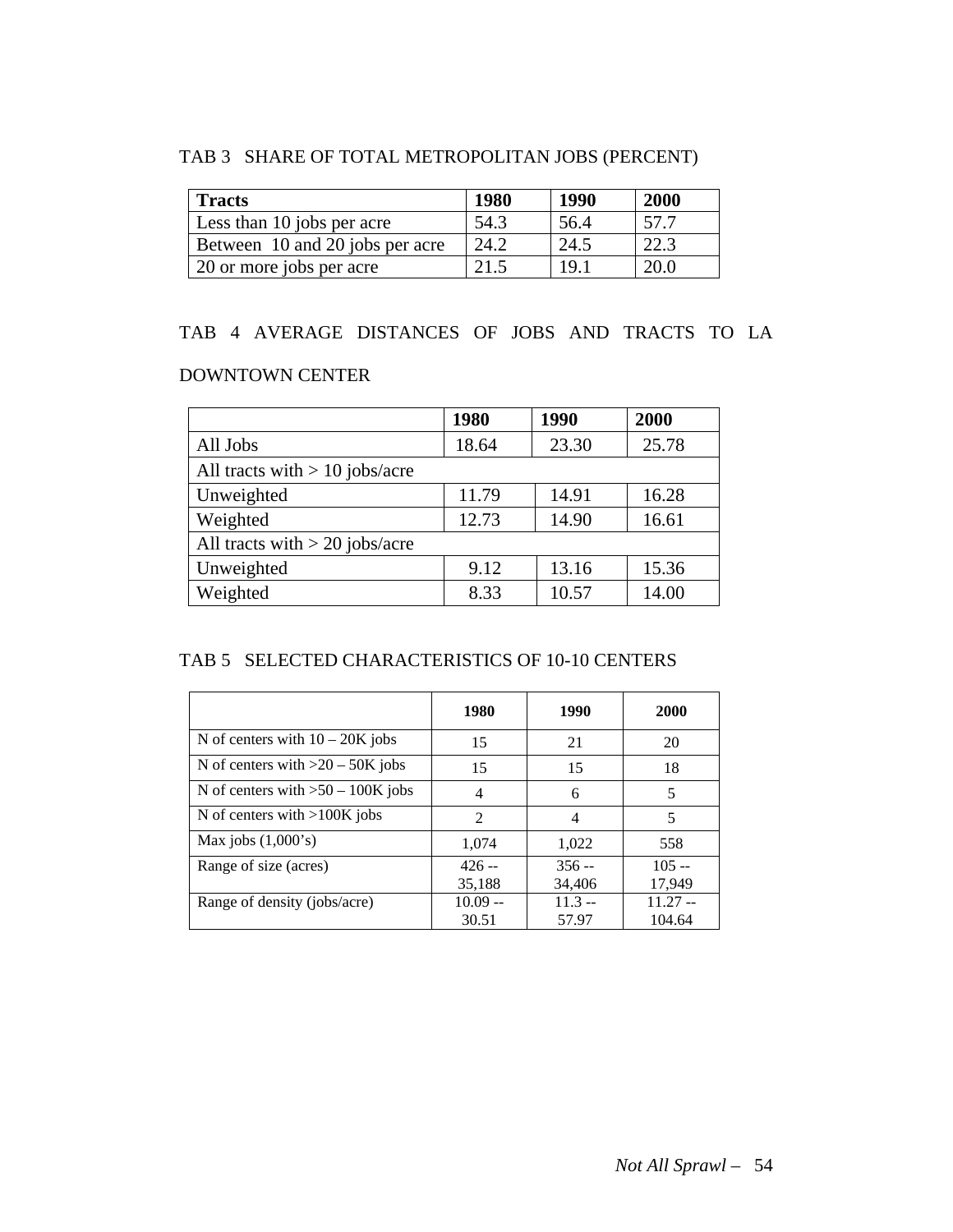| Area                                  | 1980           |           |       |                | 1990      |       |                | 2000      |       |  |
|---------------------------------------|----------------|-----------|-------|----------------|-----------|-------|----------------|-----------|-------|--|
|                                       | $\overline{N}$ | Emp       | Share | $\overline{N}$ | Emp       | Share | ${\bf N}$      | Emp       | Share |  |
| <b>Within Centers</b>                 |                |           |       |                |           |       |                |           |       |  |
| LA main                               | $\mathbf{1}$   | 1,073,690 | 49.4  | $\mathbf{1}$   | 1,021,912 | 38.0  | $\overline{c}$ | 985,142   | 36.3  |  |
| $\overline{of}$<br>Rest<br>LA Co.     | 25             | 736,407   | 33.9  | 34             | 1,111,579 | 41.4  | 37             | 1,065,156 | 39.2  |  |
| <b>Total LA</b><br>Co.                | 26             | 1,810,097 | 83.3  | 35             | 2,133,491 | 79.4  | 38             | 2,050,298 | 75.5  |  |
| Orange<br>Co.                         | 8              | 335,365   | 16.0  | 8              | 509,926   | 19.0  | 9              | 652,593   | 24.0  |  |
| Other<br>counties                     | $\overline{2}$ | 28,230    | 1.3   | 3              | 44,070    | 1.6   | 1              | 14,674    | 0.5   |  |
| Total<br>centers                      | 36             | 2,173,692 |       | 46             | 2,687,487 |       | 48             | 2,717,565 |       |  |
| Center<br>share of<br>region<br>total |                |           | 40.3  |                |           | 39.1  |                |           | 37.5  |  |
| Outside centers                       |                |           |       |                |           |       |                |           |       |  |
|                                       |                | Emp       | Share |                | Emp       | Share |                | Emp       | Share |  |
| LA Co.                                |                | 2,123,614 | 66.1  |                | 2,463,883 | 58.8  |                | 2,393,120 | 52.9  |  |
| Orange<br>Co.                         |                | 580,021   | 18.0  | 793,193        |           | 18.9  | 861,738        |           | 19.0  |  |
| Other<br>counties                     |                | 510,730   | 15.9  | 930,113        |           | 22.2  | 1,269,099      |           | 28.1  |  |
| Total not<br>in<br>centers            |                | 3,214,365 |       |                | 4,187,189 |       |                | 4,523,957 |       |  |
| Region<br>total                       |                | 5,388,057 | 59.7  |                | 6,874,676 | 60.9  | 7,241,523      |           | 62.5  |  |

### TAB 6 10-10 EMPLOYMENT CENTERS SUMMARY TABLE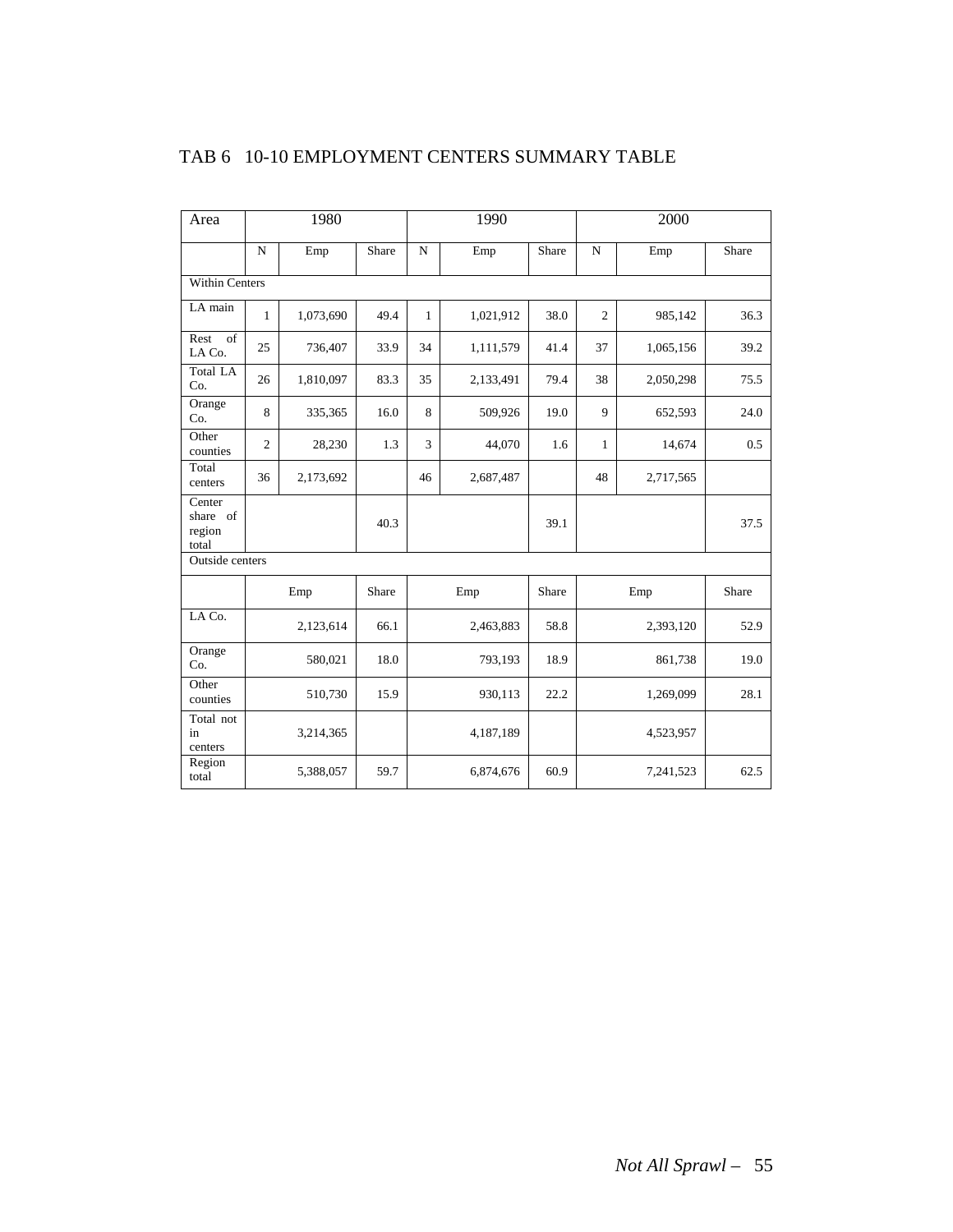|             | 1980 | 1990 | 2000 |
|-------------|------|------|------|
| Los Angeles | 46.0 | 46.4 | 46.1 |
| Orange      | 36.7 | 39.1 | 43.1 |
| Others      | 5.5  | 4.5  |      |

### TAB 7 PERCENT SHARE OF EMPLOYMENT IN 10-10 CENTERS

### TAB 8 20-20 EMPLOYMENT CENTERS SUMMARY TABLE

| Area                               | 1980                     |           |              | 1990           |               |       | 2000         |           |       |
|------------------------------------|--------------------------|-----------|--------------|----------------|---------------|-------|--------------|-----------|-------|
|                                    | N                        | Emp       | Share        | $\mathbf N$    | Emp           | Share | $\mathbf N$  | Emp       | Share |
| Within Centers                     |                          |           |              |                |               |       |              |           |       |
| LA downtown                        | $\mathbf{1}$             | 505,793   | 55.0         | $\mathbf{1}$   | 401,054       | 38.8  | $\mathbf{1}$ | 392,977   | 33.0  |
| Rest of LA main                    | $\overline{4}$           | 255.318   | 27.7         | 3              | 318,235       | 30.8  | 3            | 348,982   | 29.3  |
| Rest of LA Co.                     | 5                        | 159,134   | 17.3         | $\overline{7}$ | 262,878       | 25.4  | 8            | 239,444   | 20.1  |
| Total LA Co.                       | 1<br>$\overline{0}$      | 920,245   | 100          | 11             | 982,167       | 95.0  | 12           | 981,403   | 82.5  |
| Orange Co.                         | $\mathbf{0}$             | $\theta$  | $\mathbf{0}$ | $\overline{c}$ | 51,397        | 5.0   | 3            | 207,846   | 17.5  |
| Total centers                      | $\mathbf{1}$<br>$\Omega$ | 920,245   |              | 13             | 1,033,56<br>4 |       | 15           | 1,189,249 |       |
| Center share<br>of<br>region total |                          |           | 17.1         |                |               | 15.0  |              |           | 16.4  |
| Outside centers                    |                          |           |              |                |               |       |              |           |       |
|                                    |                          | Emp       | Share        |                | Emp           | Share |              | Emp       | Share |
| LA Co.                             |                          | 3,013,466 | 67.4         |                | 3,615,207     | 61.9  |              | 3,462,015 | 57.2  |
| Orange Co.                         |                          | 915,386   | 20.5         |                | 1,251,722     | 21.4  |              | 1,306,485 | 21.6  |
| Other counties                     |                          | 538,960   | 12.1         |                | 974,183       | 16.7  |              | 1,283,773 | 21.2  |
| Total<br>in<br>not<br>centers      |                          | 4,467,812 | 82.9         |                | 5,841,112     | 85.0  |              | 6,052,273 | 83.6  |
| Region total                       |                          | 5,388,057 |              |                | 6,874,676     |       |              | 7,241,523 |       |